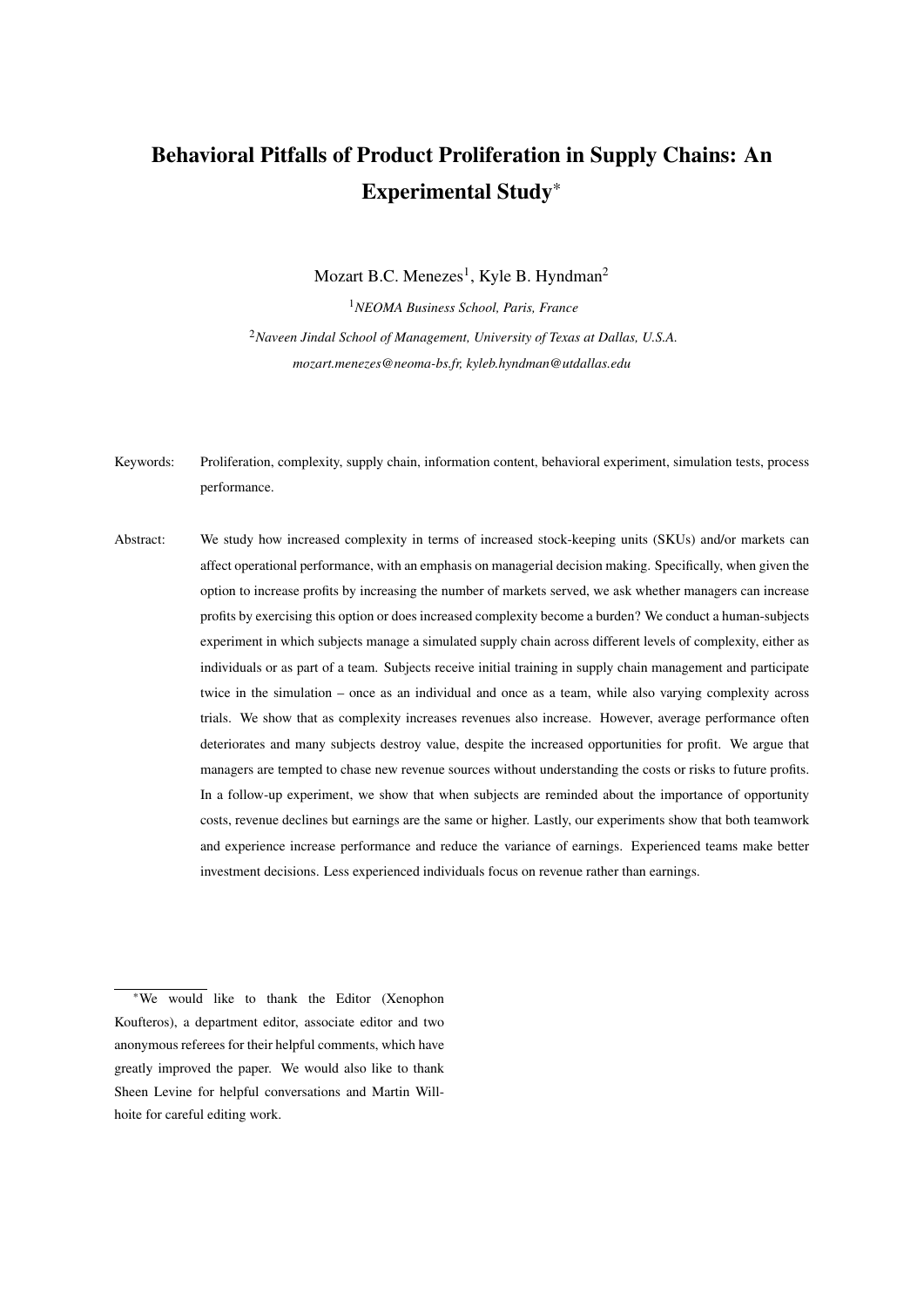# 1 INTRODUCTION

In today's business environment, executives and managers are under constant pressure to increase growth. In response, they are tempted to seek out new markets or to introduce new products as a way to attract new customers. We refer to this process as "product proliferation". Product proliferation results in not only new revenue streams, but also new costs. For example, production of different product lines may require lengthy machine setup or calibration for each new order, thereby resulting in lost productive time. Hence, as products proliferate, losses may accelerate (see, e.g., Buzacott and Shanthikumar 1993, Hopp 2007, Cachon and Terwiesch 2013). Product proliferation also impacts batch sizes. Although large sizes dilute the setup time and cost, they increase the costs of holding inventory, which hurts financial performance. There may be other non-operational direct and indirect costs such as capital investment, marketing expenses, debt servicing, etc.

However, these are not the only costs that may arise due to product proliferation. As the number of products/markets increases, so too does operational complexity. Common sense and experience tell us that too much complexity leads to poor decision making. Therefore, it is natural to expect that managers should be concerned about managing operational complexity.<sup>2</sup>

In this paper, we want to verify the existence of performance losses when managers are given the option but not the obligation to increase the number of markets served. In principle, this option – by expanding the choice set – should always weakly increase profits. Yet, managers often make decisions that increase operational complexity and costs beyond the rewards of new revenues. We seek to shed light on this tension caused by product proliferation. Specifically, we ask, do managers make good decisions and increase profits or does decision quality decline, causing managers to lose money when they increase their market presence? Put differently, can there be too much of a good thing (as discussed in Barnett and Freeman (2001))?

There is already some empirical evidence that product proliferation has negative consequences. In an industrywide empirical study of U.S. semiconductor manufacturers, Barnett and Freeman (2001) find that, under some conditions, proliferation can substantially increase the chances of firms' failure. Bayus and Putsis (1999) study the personal computer industry and find that product proliferation does not help grow market share, nor does it help in deterring new competitors from entering the market. Suppliers suffer from product proliferation and even customers seem to avoid SKU proliferation beyond a certain point (Saeed and Young 1998).

We also see examples of this in the business press. For example, in June 2018, the French supermarket chain Carrefour announced a strategic shift from very large business units to smaller shops which are "less complex and more adapted to customers' behaviour". Additionally, in September 2017, the Danish toymaker Lego announced

<sup>&</sup>lt;sup>2</sup>We follow Herbert Simon in using "complexity" to denote interdependency between elements of the problem. As he (Simon 1962, p. 468) puts it, "by a complex system I mean one made up of a large number of parts that interact in a nonsimple way. In such systems, the whole is more than the sum of the parts, not in an ultimate, metaphysical sense, but in the important pragmatic sense that, given the properties of the parts and the laws of their inter- action, it is not a trivial matter to infer the properties of the whole." Similar approaches have been taken by Ethiraj et al. (2008) and Sommer et al. (2020), among others.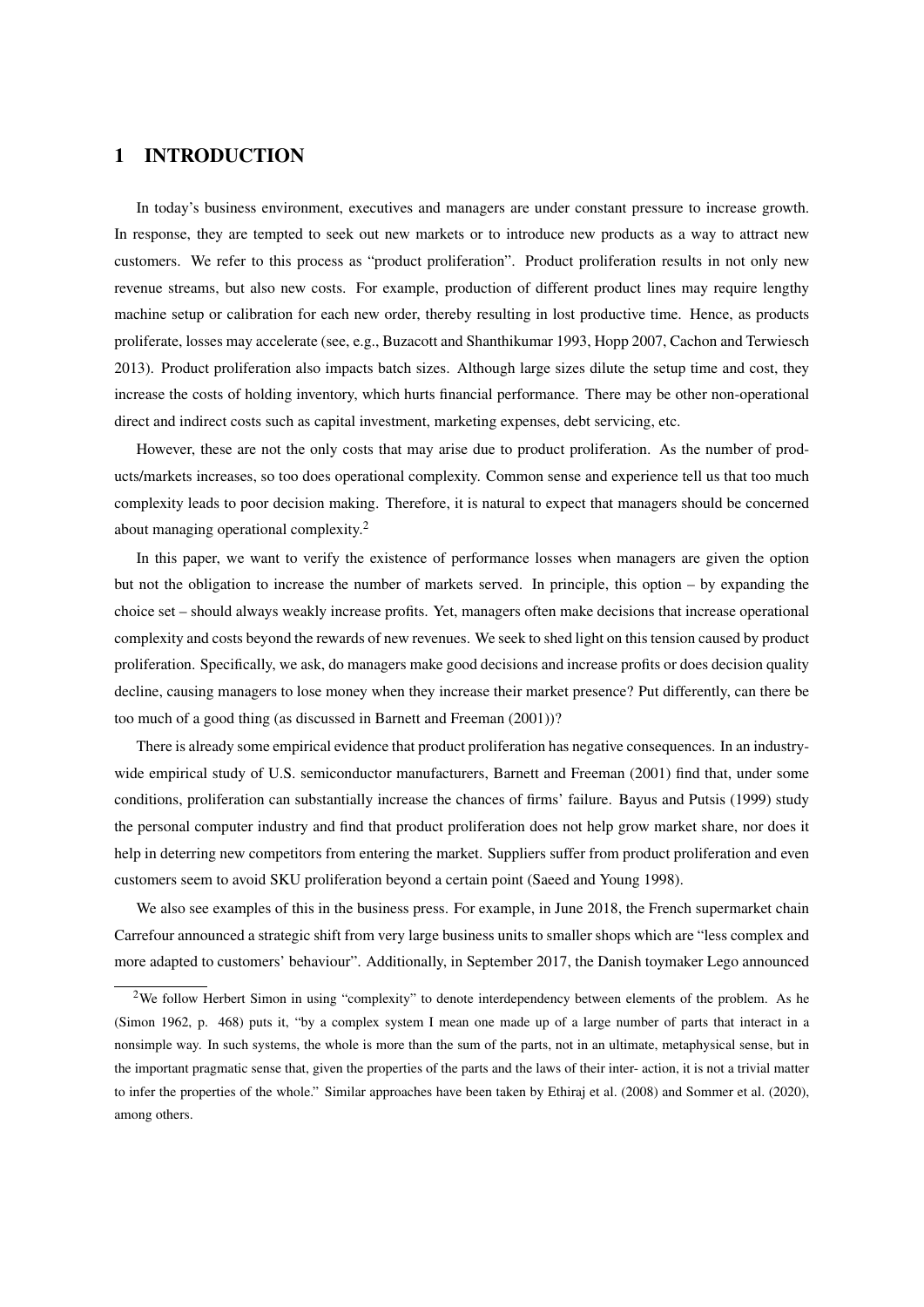a major reduction in headcount, alleging bureaucracy and complexity as the root cause of their problems (Milne 2017). Several academic papers have examined the issue of product proliferation (Adams et al. 2016, Mocker and Ross 2017, Fisher et al. 2017). Moreover, many practitioners cite product proliferation as an important factor that causes major losses (George Group 2006, Mariotti 2008).

Our interest in studying operational complexity due to product proliferation is also driven by interviews with supply chain management executives at national and multinational companies and non-governmental organizations. These interviews were conducted between January 2019 and September 2020 and focused on the subject of complexity and risk. The interviewees suggested that the number of combinations of products and destination points were behind the loss of efficiency of the supply chain. Moreover, they argued that part of the efficiency loss could be linked to poor decision making due to an excessive number of product/market combinations. These conversations motivated our desire to conduct an experiment where decision makers would need to make decisions around facilities, inventory, transportation and information – which are considered the main drivers of supply chain performance (Chopra and Meindl 2016) – but where we could control and vary complexity.

We conduct two human-subjects experiments designed to examine the role of complexity – as captured by product/market proliferation – on operational performance. Over the course of a two-hour simulation, subjects must manage production, inventory, market allocation, and shipping of their product with demand arriving in real time. They may also make fixed investments in production capacity and must make many other decisions, as would a real-world manager.

In our experiments, we vary complexity by varying the number of markets subjects can serve. Subjects with more potential markets have more potential profit opportunities, but these opportunities come at the cost of additional complexity. In particular, the complexity arises because subjects must manage and react to more information flows about supply and demand patterns in the additional markets. Beyond this, they must also consider making additional investments to better serve the markets. Through our computer-based business simulation exercise, we compare the performance of managerial teams submitted to different levels of complexity. In the first experiment, we compare performance for different combinations of complexity and sizes of management teams.

Given our hypothesis that increased operational complexity will erode performance, we are also interested in studying potential moderators of the relationship between complexity and performance. The two that we focus on are experience and the size of the decision-making unit. To this end, in our first experiment, subjects participate in the simulation twice, so we can also gain insight in the role of experience. They participate once as an individual and once as a part of a team to help us understand the value of larger decision-making units.

In our first experiment, although managing more regions is more complex, it comes with the potential for higher earnings. Yet, one of our first results is that not only do subjects not reap these higher earnings that arise from increased complexity, but they actually *destroy* value. That is, on average their profits were lower than if they would have simply left the system untouched (i.e., not made any decisions). We also show that increased complexity is associated with increased variability of earnings.

While product proliferation hurts profitability and increases variation, we show that the negative effects are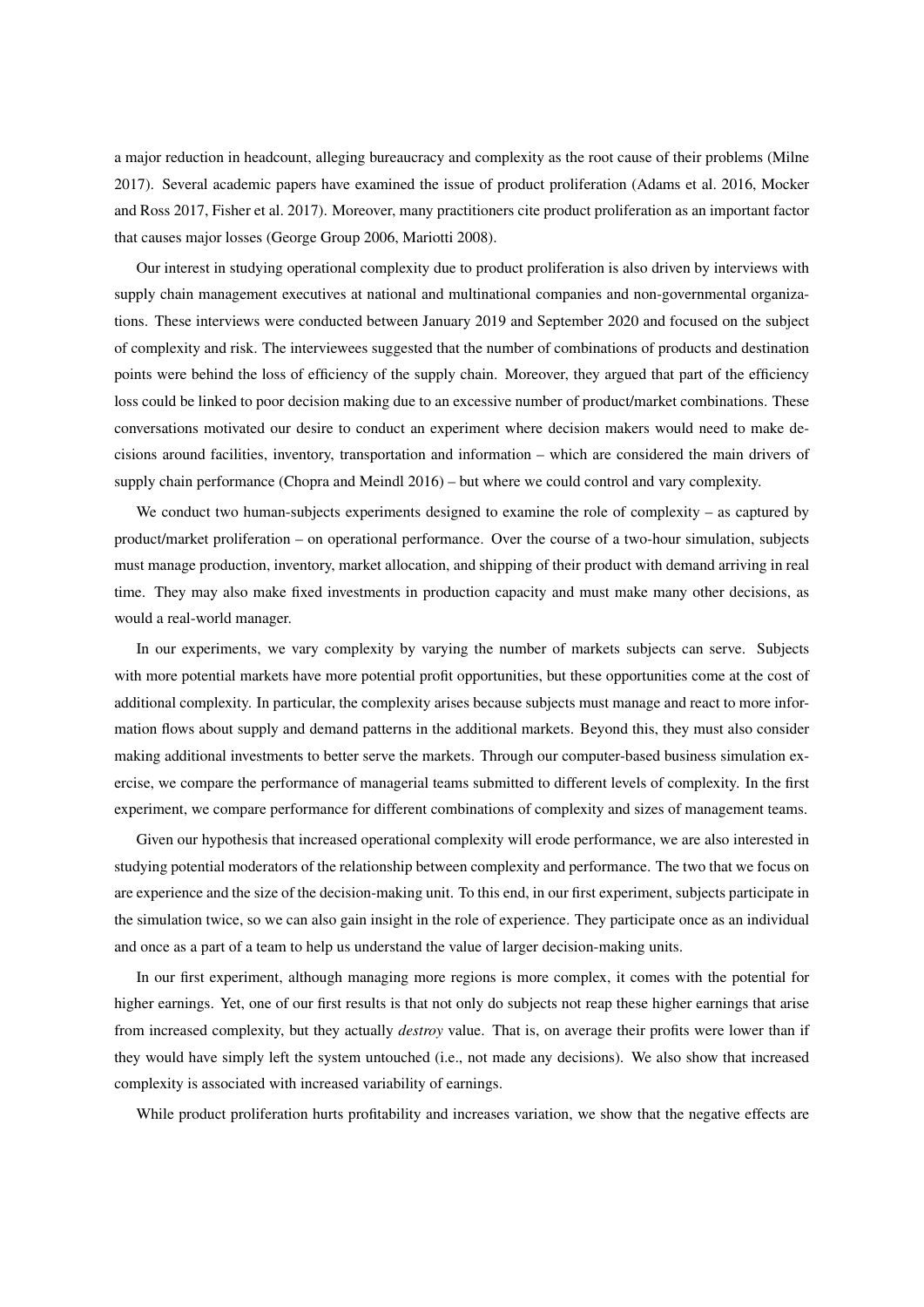mitigated with both teamwork and experience so that experienced subjects working as a team generally created value, even if they still failed to capture a significant portion of the additional potential profit due to being able to service more regions. Variability of earnings are also reduced with experience and teamwork.

Despite the beneficial effects of teamwork and experience, we still document a "complexity gap" – defined as the difference in potential profits and realised profits after accounting for teamwork and experience. In our least complex environment, this gap is only about 3%, but jumps to more than 15% in our other two, more complex, settings.

It is not necessarily surprising that performance suffers as complexity increases and that teamwork and experience can help to alleviate such complexity-induced suffering. It is of more interest to understand the underlying mechanisms for this result. Using data from the first experiment, we document that subjects' investment decisions are a key driver of their poor performance. Larger investments, especially beyond a certain threshold, are associated with lower earnings. However, once accounting for teamwork and experience, investment in fixed assets actually become a positive driver of performance.

In addition to this, we speculate that subjects may suffer from a salience bias (Kahneman et al. 1982, Loewenstein 1996, Hirshleifer 2008). Specifically, we argue that revenues are a highly salient metric and the link between revenue and key operational decisions (e.g., investment) is easy for subjects to both understand and observe. Moreover, this effect is stronger when subjects can service more regions, because there are more potential sources of revenue to tap. In partial support of this conjecture, we show that firms operating in more regions had substantially higher revenues, but earnings did not increase (or even decreased, depending on experience and team size). Thus, in chasing revenue, subjects created a level of complexity that was more than they could manage efficiently.

To further test this conjecture, we conducted a smaller follow-up experiment. Unlike our first study, all subjects worked in teams and had the option to operate in up to four regions. Instead, our treatment variation was designed to reduce the salience of revenues. We accomplished this by adding an additional paragraph of instructions for some subjects which reminded them of the *opportunity cost* of making additional investments and of the difference between revenues and profits. Our results show that teams which received these additional instructions invested significantly less and had significantly lower revenues but that their earnings were modestly higher, though not statistically different. Moreover, earnings were (weakly) significantly *less* variable.

In addition, because we collected richer data in this follow-up, we also present evidence which suggests that, not surprisingly, the timing of investments matters. Specifically, the later in the simulation that subjects made their initial investment, the lower were their earnings. We also show that earnings are significantly negatively related to the number of operational decisions that subjects made during the simulation. This is yet another potential channel for complexity to negatively affect earnings potential: in more complex environments, subjects may feel the need constantly tweak the system. Our results show that this is counter-productive.<sup>3</sup>

The overall message of the paper is that firms should consider operational complexity. Although both team-

 $3$ To be sure, this channel is conjectural because we did not vary complexity in this experiment.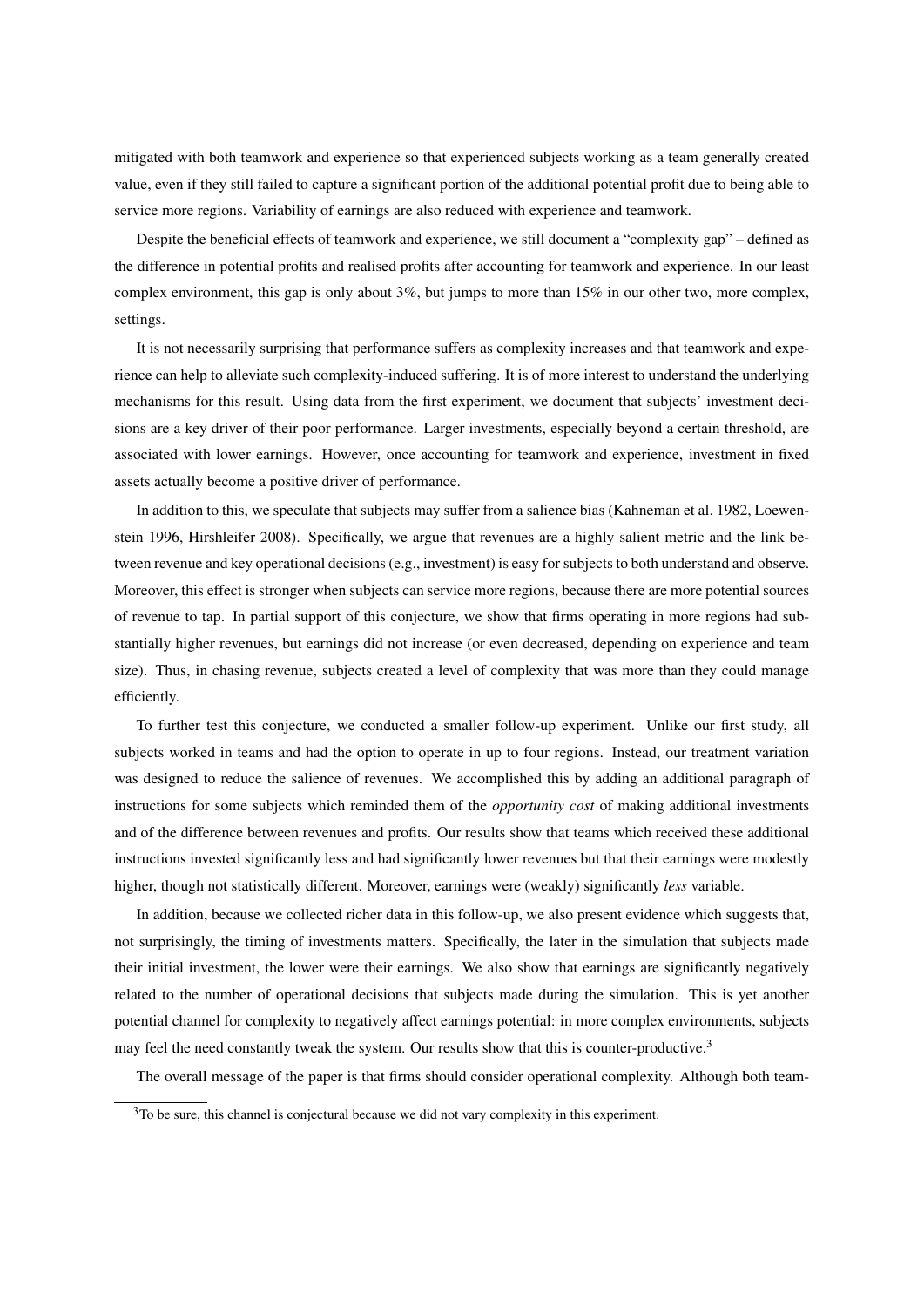work and experience can offset the worst effects of complexity, there is still a large complexity gap as soon as complexity is higher than the lower bound. Furthermore, complexity spills over into team dynamics and leads to more friction within the team, which may require redress to ensure performance does not suffer.

# 2 LITERATURE REVIEW

## 2.1 Complexity in Operations Management

The study of complexity in operations management has a long history and is very broad in scope (see e.g., Fonseca 2001, Blecker and Kersten 2006, to appreciate the breadth of scope). In our experiment, we view complexity through the lens of product (or market) proliferation. Even within this more narrow scope, there are several interesting and relevant papers.

First, when it comes to building a supply chain, Fisher (1997) argues that different products/product-lines may need different supply chain designs depending on the best trade-off between cost-efficiency capabilities and the level of responsiveness sought. How firms should balance these two priorities depends on whether (and to what extent) the product is innovative or functional. A functional product is one that typically has a low number of variants, while innovative products have significantly more variants. A supply chain designed for functional products (as is the case in our experiment) may not perform well when used for delivering innovative products. In our experiment, when subjects increase the number of markets served, the fundamentally functional nature of the products still suggests that the supply chain should be organized for efficiency. However, growing the number of markets – with their differing demand patterns – may tempt managers to focus on responsiveness. In this case, small mistakes may lead to substantial profitability losses. For example, different demand profiles may lead to difficulty in maintaining a high capacity-utilization, which is necessary for a cost-efficient supply chain.

Fisher and Ittner (1999) provide empirical evidence of some of the costs of high product variety in an automobile assembly setting. In particular, they argue that high product variety leads to high variability in work requirements, which necessitates having slack in labor. Nevertheless, they show via simulations that, in a properly calibrated work environment, higher product variety does not necessarily mean higher labor costs. However, from a practical perspective, finding this optimal calibration is made more difficult the greater is product variety. This is one of the main lessons from our experiment as well. In a more recent study, Shah et al. (2017) present evidence that product variety per assembly facility contributes to an increased number of product recalls, which ultimately increases costs.

Barnett and Freeman (2001) argue that, while some product proliferation can be beneficial, too much can be harmful. As they state, there are several factors that may cause disruption and efficiency losses, and that "[w]hen only a single new product is introduced, an organization's systems need to adjust only to this product's requirements, and so the resulting disruption is likely to be relatively minor. When multiple products are introduced all at once, however, each will require an adjustment of organizational systems . . . More generally, we expect that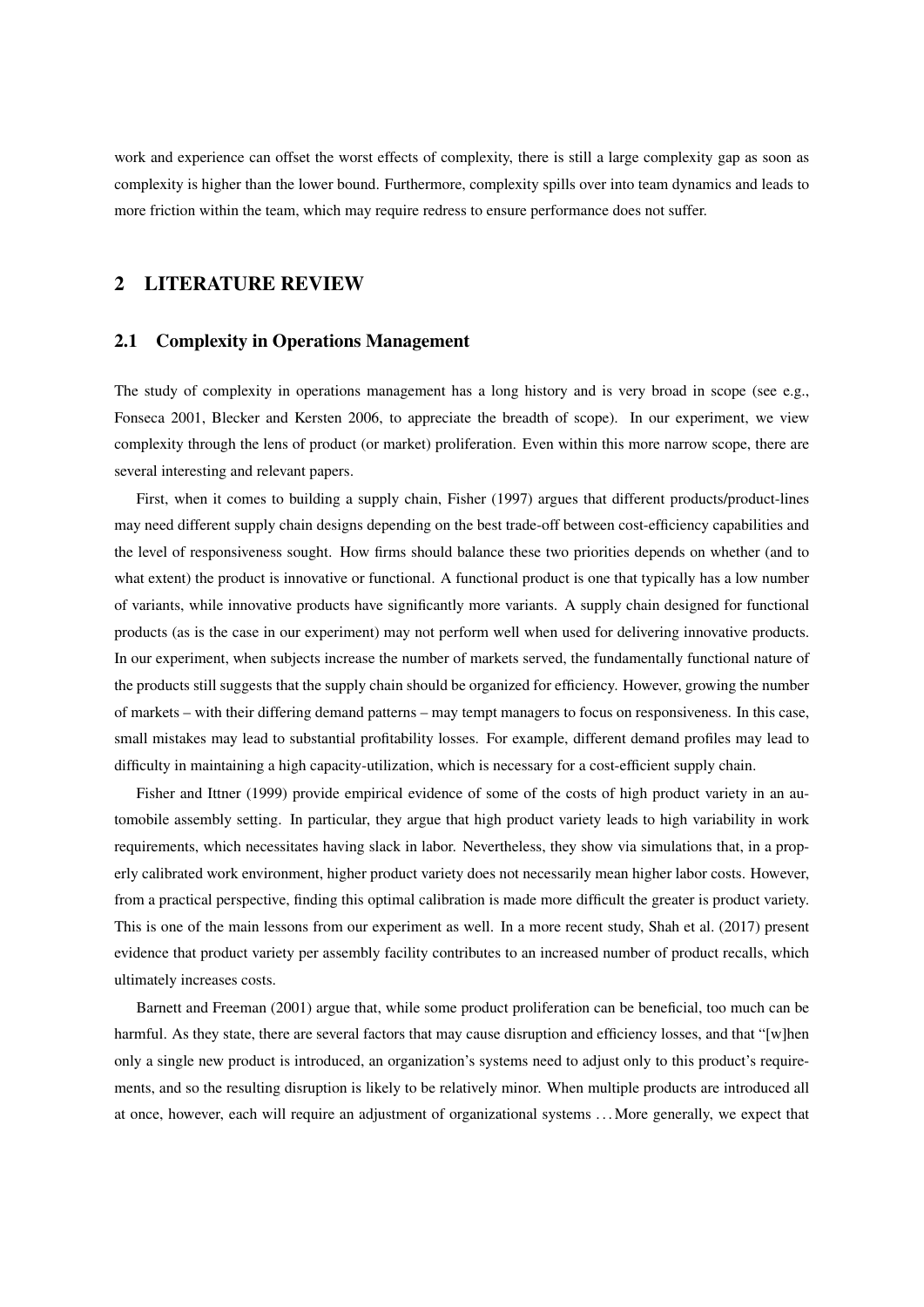problems of coordination uncertainty increase with the number of products that are introduced simultaneously by an organization." Indeed, we believe that subjects in our experiment suffer from precisely these organizational problems, and that this contributes to the efficiency losses as complexity increases. Our results also show that teams are better-suited to overcome these organizational challenges.

Several other papers have linked complexity to reduced operational performance. Milgate (2001) observed a negative relationship between supply chain complexity and delivery speed and its reliability. Bozarth et al. (2009) argue that manufacturing complexity is negatively related to manufacturing cost-performance, among other things. Wan and Sanders (2017) suggested that increasing the product variety likely results in higher inventory levels due to large number of SKUs and low-quality of forecasting. The result is poor operational performance.

Tackling the same question, but from the perspective of product line optimization (see e.g., Tang 2010, for a survey), several recent papers have studied specific product lines and supply chains, with a particular focus on complexity/product proliferation and simplification. Rivkin (2000) argues that this is particularly challenging because of both the number and inter-connectedness of decisions needed to implement any given plan of action, and because of the need to use heuristics or learning-based approaches to successfully imitate complex strategies. Despite these challenges, some progress has been made. For example, Shunko et al. (2018) reports an interesting case study in which they highlight their efforts at restructuring a large manufacturing firm's product line. Like others, they note that product proliferation can be used as a competitive tool to increase customer satisfaction, but it comes with the cost of higher inventory requirements, difficulty in forecasting demand accurately for each variant and reduced opportunities for learning. By modeling and estimating consumers' preferences as well as the cost of complexity, they were able to reduce the number of product configurations from nearly 40,000 to just 135 while, at the same time, increasing sales by nearly 7%.

Menezes et al. (2020) applied the measure of complexity proposed by Ruiz-Hernández et al. (2019) to 27 business units of a large multinational corporation.<sup>4</sup> They verified that for each unit increase of complexity of a business unit, there is a loss of nearly 2.5 percentage points of operating profits. In an industry where the average operating profit is around 5%, this means that for every unit of increased structural complexity, losses would amount to 50% of average operating profits.

To gain a level of control not possible with empirical work, we decided to adopt an experimental approach. In terms of experimental research, researchers have looked at complexity, but often in a different context from ours. For example, Lee and Siemsen (2017) show that decomposing complex newsvendor ordering decisions into simpler elicitations of point forecasts, uncertainty estimates, and service-level decisions can lead to substantial performance improvements. Although different in scope, Kalkanci et al. (2011, 2014) have studied how contractual complexity affects supply chain performance. These papers show that (powerful) suppliers prefer simpler

<sup>&</sup>lt;sup>4</sup>The measure of complexity developed by Ruiz-Hernández et al. (2019) is based on Shannon's (1948) measure of information content. It considers triples {SKU, channel, market} as the basic set of information the company is organised around. The precise definition is not central to our study, so we refer the interested reader to Ruiz-Hernández et al. (2019) for more details.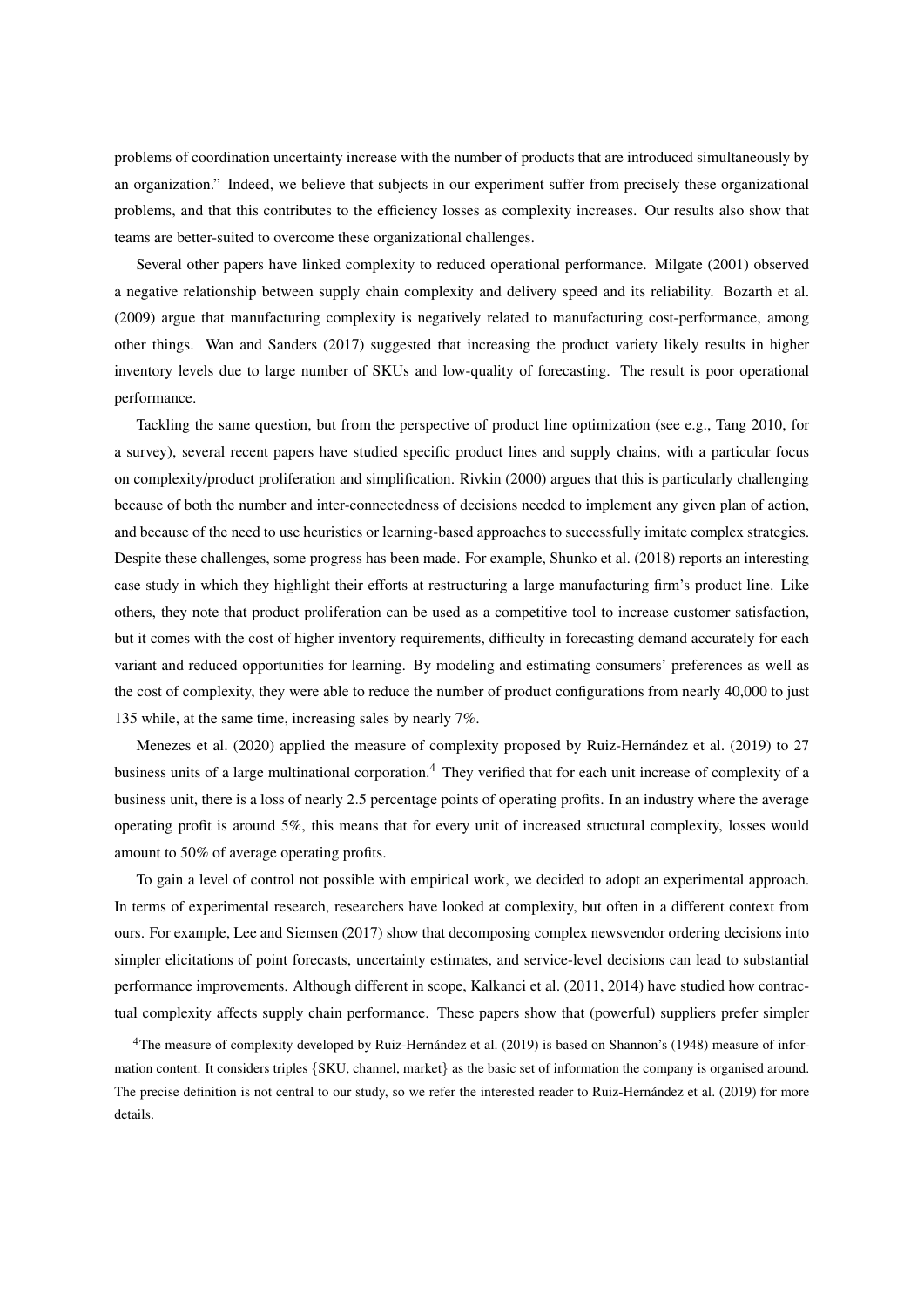contracts even though they are theoretically sub-optimal. Cui et al. (2018) argue that this preference may actually be optimal if the retailer is boundedly rational.

The most closely related paper to us that studies complexity is Chen and Li (2018). They study how performance is affected when a manager must make multiple, simultaneous newsvendor decisions. They show that performance deteriorates when the manager is in charge of ordering two products, rather than one, but only when the product margins differ substantially because of what they term "cross-over" effects of a dynamic adjustment process. We too are interested in how performance changes when the number of products/regions under management varies. We differ in that the subjects in our simulation are placed in a much more immersive and continuous process rather than making repeated newsvendor ordering decisions.

## 2.2 Team Decision Making

To the best of our knowledge, there is very little work in operations management (OM) on team decision-making, though there are organizational behavior (OB) studies, with implications for the present research. Although teams often perform better than individuals, this is not universally true across all task environments (see, e.g., Hill 1982, Mueller 2012). One important mechanism for why teams may not perform better is the notion of *process loss* (Steiner 1972). Specifically, team performance may suffer – especially in larger teams – due to reduced motivation of individuals and worse coordination by team-members. This could be particularly relevant for us as our experiment requires subjects to make many different tasks and it is natural to expect some division of labor. However, these tasks are often interconnected and require some degree of coordination, which may not occur in a team setting. Despite these challenges, we show that teams do outperform individuals.<sup>5</sup>

Turn now to operations management. Li et al. (2018) is an exception to the dearth of OM research on team decision making.<sup>6</sup> Building on insights from behavioral economics (see, e.g., Cooper and Kagel 2005, Charness and Sutter 2012, for early work and a survey, respectively), they study team decision making in tactical and strategic environments. Tactical environments are typically problem-solving settings which do not involve strategic interactions. Strategic environments require one to consider other players' actions/reactions and incentives. In both environments, teams have been shown to perform better than individuals. In their tactical environment, Li et al. (2018) have teams of two make standard newsvendor ordering decisions. In their strategic environment they consider a forecast information sharing setting, where the sender has an incentive to inflate their forecast. In contrast to the behavioral economics literature, Li et al. (2018) show that teams actually perform worse in the newsvendor task and display a greater pull-to-center bias. On the other hand, in the strategic task, sender teams behave more strategically than individuals and inflate their forecasts more, while the receiver teams behave no differently from individual receivers and generally do not account for forecast inflation by senders.

 $5$ This result may be partially explained by the fact that our teams were quite small – indeed, pairs. It would be interesting to study the role of team size in complex operational decision environments.

 $6$ We keep our discussion of experimental research on teams brief. Li et al. (2018), provides a more detailed review of this literature.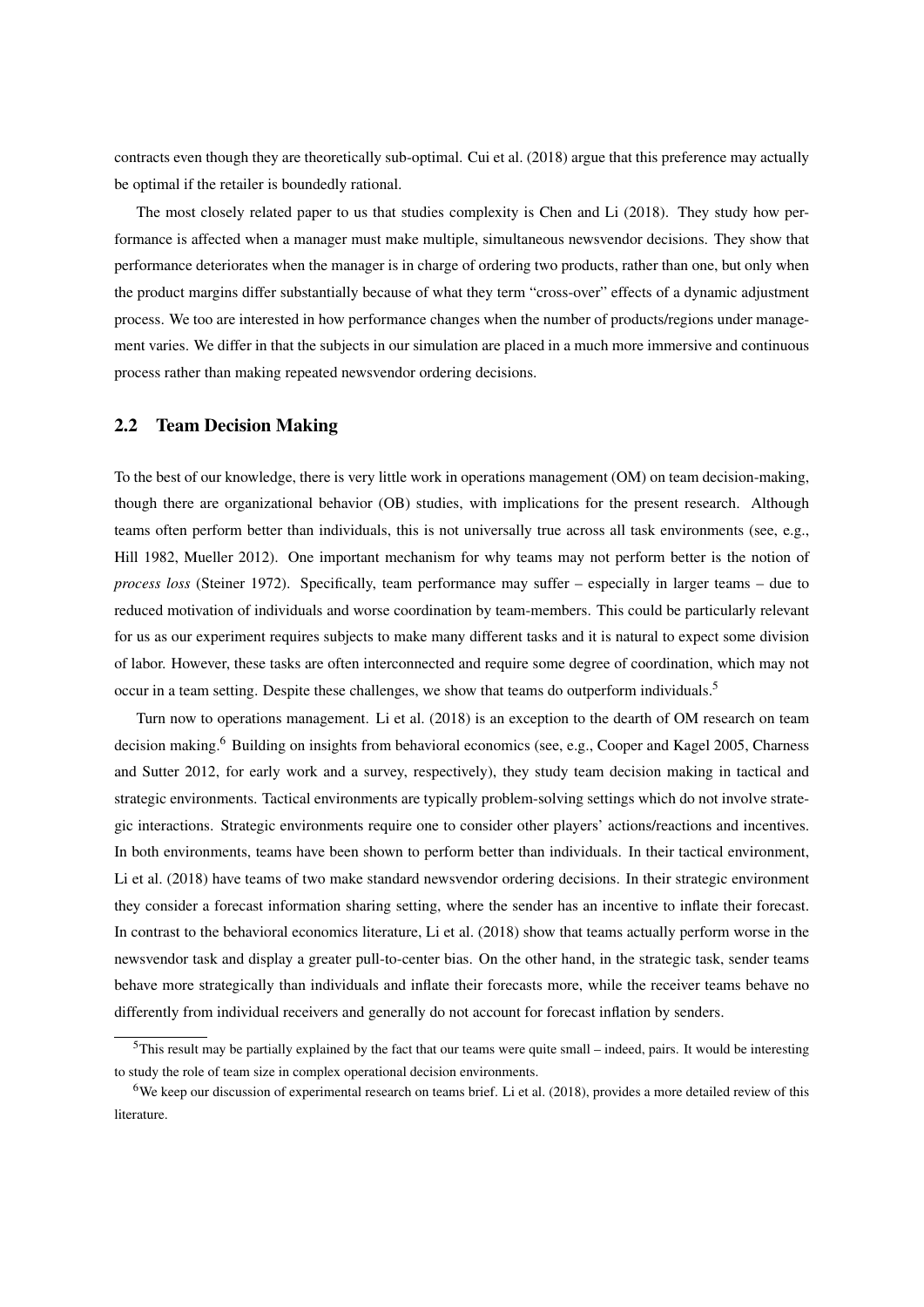Teams have been shown to be particularly effective when the problem under consideration rests on the discovery of a hidden insight that can be easily communicated to one's teammate. Such decision problems have been called "Eureka-type" problems (Li et al. 2018, Cooper and Kagel 2005). Our decision environment is very dynamic in nature, providing almost continuous feedback on sales revenues, lost sales, production and transportation costs and relies on making decisions in distinct domains such as transportation mode, production batch size, and ordering point. In addition, some actions, such as investment, are irreversible, which limits subjects' ability to take corrective action (Kleinmuntz 1985). Finally, investment decisions are made based on one's prediction of its impact on profitability. Therefore, we would not expect our problem to be a Eureka-type problem. Hence, it is not clear that teams will perform better than individuals.

Another reason why teams may be better than individuals is due to the so-called "wisdom of the crowd". For example, Sniezek (1989) showed that four different techniques for aggregating individual forecasts led to improved accuracy. Since forecasting demand is an important task in our experiment, if true, this could be a mechanism for improved team performance. However, it could also be a source of conflict, depending on the process teams use to aggregate forecasts. DeWees and Minson (2018) present evidence that people are less receptive to the information of others if they have already formed their own judgement.<sup>7</sup> Beyond this, Prelec et al. (2017) demonstrate that simple aggregation methods may not improve accuracy, especially when the task at hand requires specific expertise that only a minority of individuals may have. Despite these caveats, we do show that teams perform significantly better than individuals.

At the intersection of OM and OB, Huckman and Staats (2011) study team performance and, in particular, how diversity of experience affects the team's ability to adapt in response to changes in the task. They show that greater diversity of experience leads to *reduced* performance. However, this is mitigated when the team has greater familiarity with each other. On the other hand, "intrapersonal diversity" within a team – i.e., are the team members generalists or specialists? – actually *increases* performance in response to task changes. While we focus on the effect of teams (vs individual) in determining performance, we are unable to distinguish whether inter- or intra-personal diversity played a role in team performance. That said, we were interested in whether complexity played a role in the group dynamics. To gain some insight, we conducted a survey of subjects conducted after our first experiment, focusing on conflict, cooperation and leadership within the group. The results suggest that increased conflict within a team – which was more pronounced in more complex settings – negatively affected performance. Jehn et al. (2008) provides further insight from an organizational behavior perspective into how conflict affects team performance.

 $7$ We present survey evidence that conflict does increase within teams when complexity is high, although we cannot attribute the source of increased conflict to any specific aspect of the task, such as forecasting.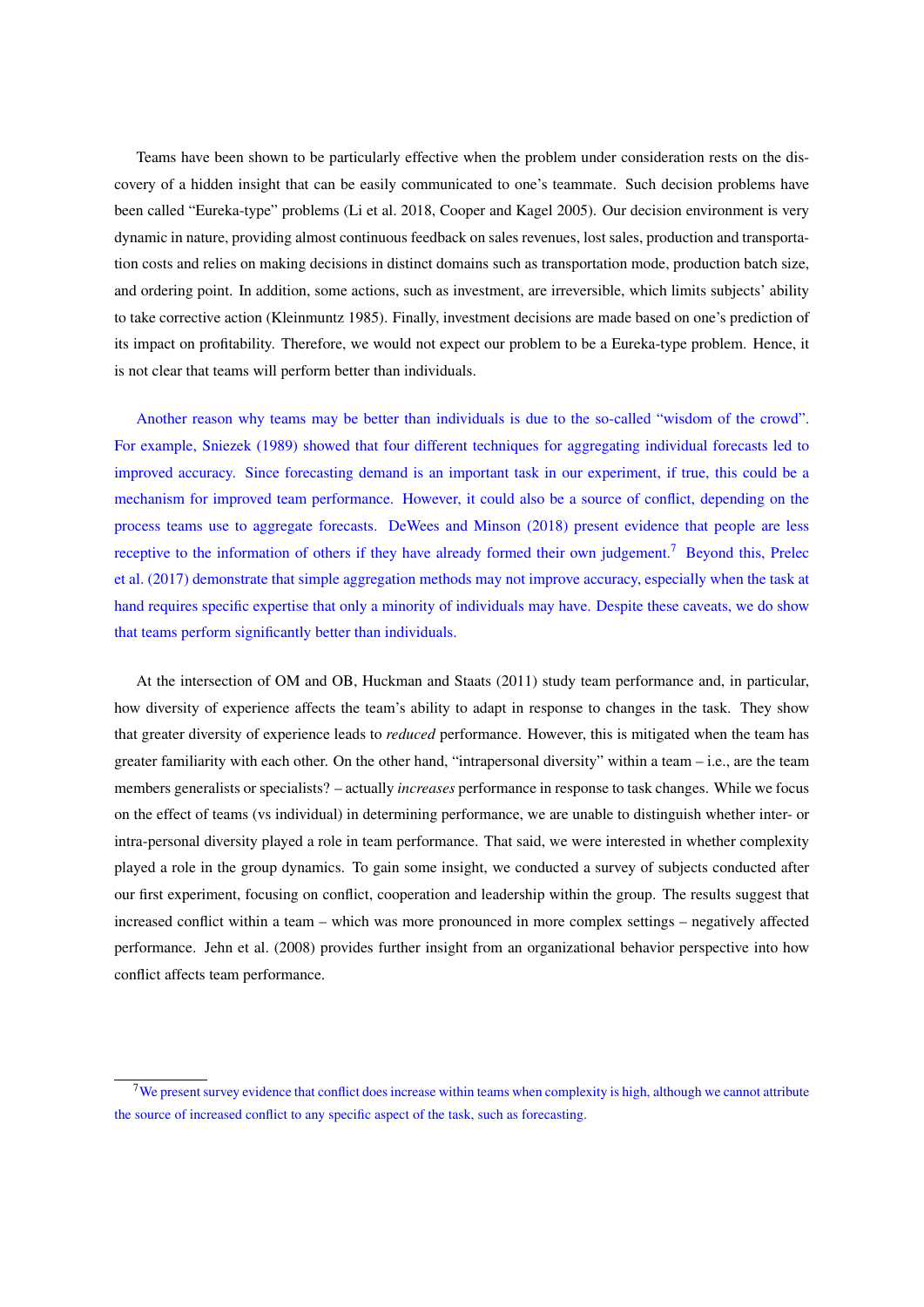# 3 EXPERIMENT #1

We use the Supply Chain Simulation Game (SCSG), created by Chopra and Afeche (2016), in which subjects manage a fictitious firm's supply chain. The firm, Jacob Industries, services a varying number of regions (depending on the treatment). The headquarters is based in a region called Calopeia which already has an open production and a storage facility. During the experiment subjects must decide whether or not to open such facilities in the other region(s) that they are managing.

In the SCSG, subjects begin managing the supply chain at the beginning of "Year 3" and must do so for two "years", at which point the product line is discontinued and all remaining inventory is lost. For "Years" 1 and 2, the supply chain was operating automatically based on a pre-programmed strategy. Before subjects start the game, they have access to relevant financial and operational information for this initial period, and they have time to review this information. All information, including the way and time at which the experiment ends are known to subjects in advance.<sup>8</sup> From a practical perspective, a day in the simulation lasts approximately 11 seconds in real-time so that the entire simulation lasts two hours and 15 minutes.

While participating in the SCSG, subjects need to make several different types of decisions. In particular, key strategic decisions that need to be made are (i) whether (and if so, where and at what capacity) to invest in new manufacturing facilities; and (ii) where to open new warehouses. In addition to these high-level strategic decisions, subjects must also make several tactical/operational decisions, such as:

- which warehouses will serve which market;
- which manufacturing facility will serve which warehouse;
- the production order size (batch size);
- the re-order point (continuous replenishment system); and
- the transportation mode (mail or truck).

The SCSG strives for realism in many dimensions. For example, new manufacturing facilities and warehouses have a lead time before they are available for use. On the other hand, some decisions are (almost) immediately executed. For example, a change in the re-order point is implemented after the current order is produced, and changes in transportation mode are only implemented on new shipments and not those already in transit. As in practice, subjects make decisions through policies (i.e., set rules) which are automatically implemented by the system. For example, subjects set the re-order point and batch size such that every time the inventory of the product falls below the re-order point an order for producing the corresponding batch size is either immediately executed or enters a queue for later production if the manufacturing facility is busy with another order.

While the SCSG puts subjects in a very rich and dynamic business environment, it does make necessary and helpful simplifications. For example, the SCSG does not produce unexpected shocks. Additionally, there are no

 $8$ Chopra and Afeche (2016) have graciously allowed us to provide some screens that subjects saw in the experiment. This is provided in an Online Appendix. For more details on the SCSG, we refer the interested reader to http://responsive. net/supply.html.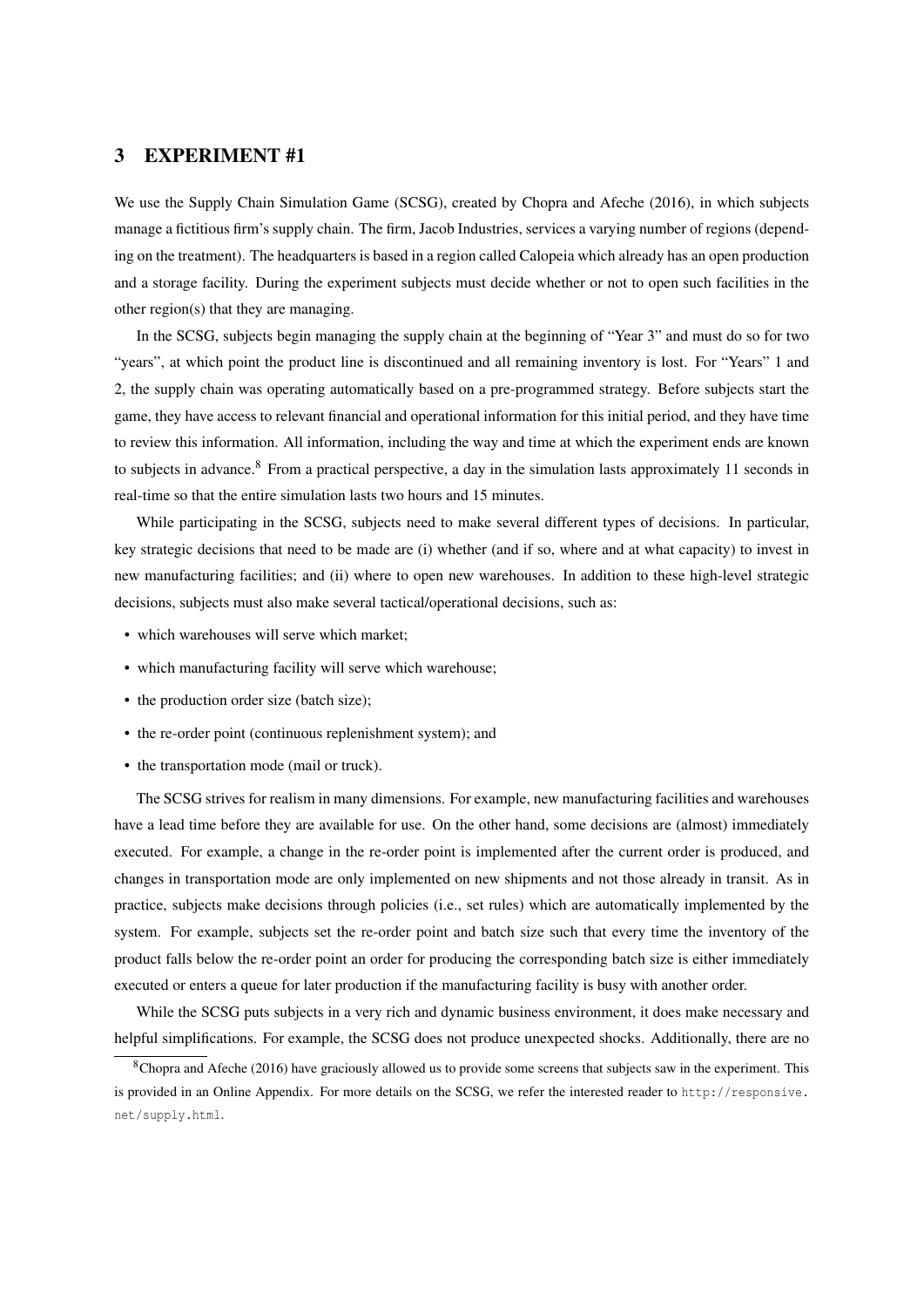disruptions such as a truck accident or a malfunction at a manufacturing facility, which do happen in practice, but would obscure the connection between decision making and performance. In the simulated environment any loss or gain can be only attributed to the decision making process. Furthermore, in the simulation, the only random component is demand, and subjects are given sufficient information to produce a reasonable forecast. Every other process is deterministic and known. Again, this helps make the connection between decision making and performance stronger.

While playing the SCSG, subjects are faced with many different tasks: demand forecasting, design cost, operational costs, and logistics cost evaluation. The objective of the simulation game is "to maximize cash position at the end of the game." During the simulation, subjects have access to information on logistics and manufacturing activities through reports that are similar to those presented by Enterprise Resource Management (ERP) systems widely used in practice. At the end of the simulation, students report their initial and final cash position, sales, lost sales, production, inventory, and transportation costs, and report the amount invested in fixed assets, and inventory write-offs at the end of the game. Our primary focus is on total cash at the end of the game, which is equivalent to operating profits.

Approximately 120 students from two different Specialized Masters classes and one Master of Science class participated in our experiment as subjects. They played the SCSG three times. The first trial – managing a single region – was common to all subjects. It was used only to familiarize subjects with both the software and the nature of their decision problem, and will not be discussed further. For the next two trials, we implemented a randomized block design experiment in order to understand the connection between performance and complexity and how they are moderated by teamwork and experience.

We perform a  $3 \times 2$  experimental design. In one dimension we vary the supply chain complexity by increasing the number of markets subjects need to deal with from 1 to 2 to 4. The second dimension is the way in which subjects participated in the next two trials: {Team First, Individual First}. In the *Team First* variation, subjects participated first as part of a team and then as an individual, while in the *Individual First* treatment, the reverse was true. We considered all possible progressions through the experiment with two exceptions: (i) subjects could not manage *the same* number of regions when working as an individual and when working as a team; and (ii) any pair of subjects who work together as a team would, when working as individuals, manage *the same* number of regions as each other. That is, if subjects *a* and *b* managed  $i \in \{1,2,4\}$  regions together as a team, then they would *both* manage  $j \neq i$  regions when working as individuals. This was true regardless of whether they started or ended the experiment as a team. Figure 1 illustrates this.<sup>9</sup>

To make the data more comparable across subjects and number of regions, the demand patterns for each region were the same. That is, the demand pattern for Region 1 (when there was only one region to manage) was the same as the demand pattern for Region 1 when there were two or four regions to manage. Similarly, the demand pattern for Region 2 was the same whether there were two or four regions to manage. Moreover, when

<sup>&</sup>lt;sup>9</sup>Though we present our design as  $3 \times 2$ , we will also consider the learning dimension in our analysis – that is, changes between Trial 1 and Trial 2. Additionally, we will contrast team vs individual behavior.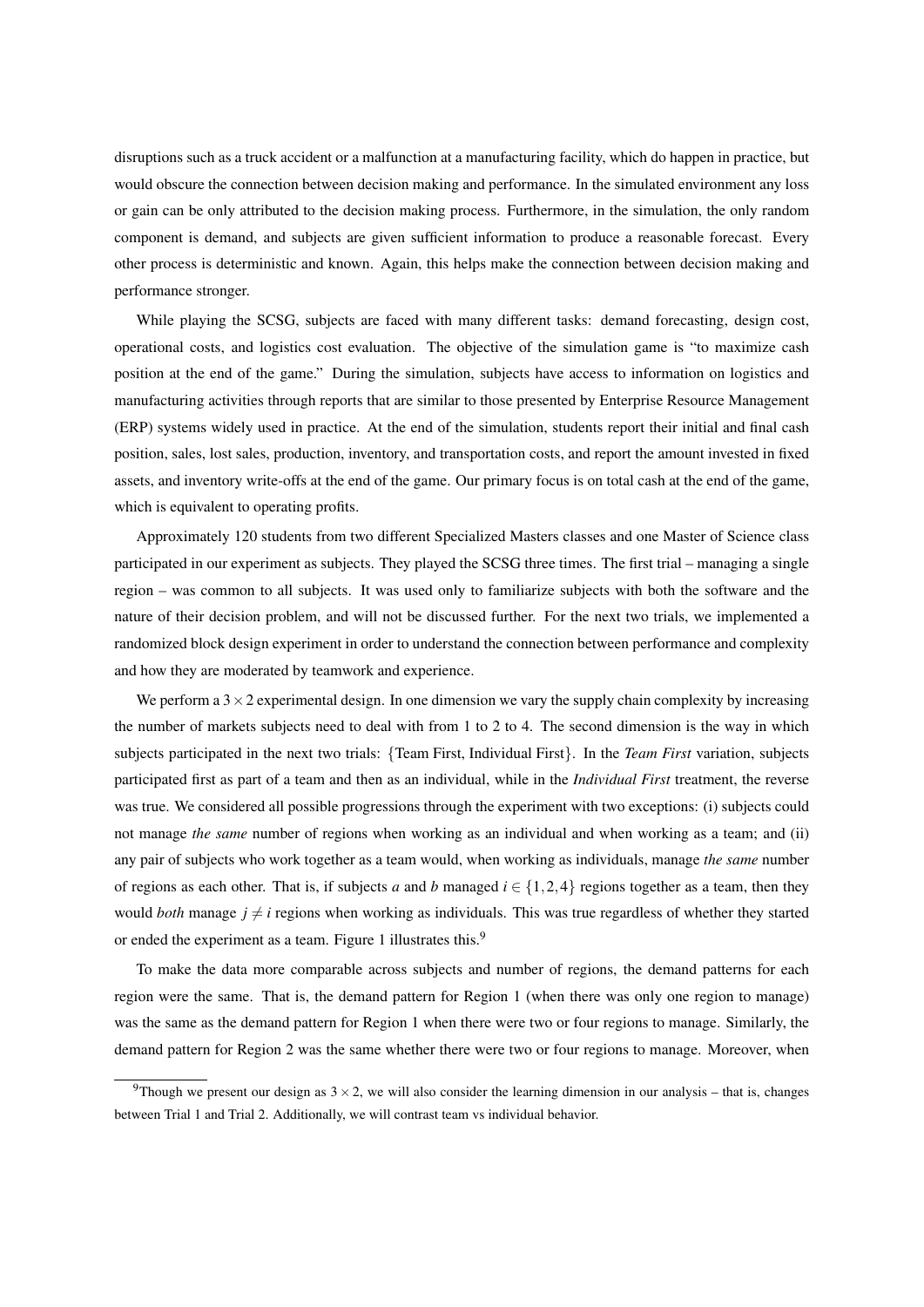#### Figure 1: Illustrative Progression of Subjects Through The Experiment



Note:  $S_m$ ,  $m \in \{a, b, c, d\}$  indexes four generic subjects in the experiment, while  $R_i/R_j$ :  $i, j \in \{1, 2, 4\}$ ,  $j \neq i$  indexes the number of regions a subject controlled in the trial. For example, *S<sup>a</sup>* : *R*<sup>1</sup> indicates that subject *a* participated as an individual and managed one region. On the other hand,  $\{S_a, S_b\}$ :  $R_2$  indicates that subjects *a* and *b* participated as a team and managed two regions. The only possible progressions through the experiment that we did not consider were (i) a subject could not manage *the same* number of regions both as an individual and as a team; and (ii) two subjects, when working together as a team could not manage a *different* number of regions when working as individuals.

there was more than one region, the demand patterns followed different time-paths, but they had the same mean and standard deviation.

## 3.1 Incentives

The experiment took place in a classroom environment and was part of the regularly scheduled classroom activities.<sup>10</sup> To provide strong incentives, 50% of their course grade was related to their performance in the SCSG and a written report reflecting on their experience in the simulation. Subjects also used the written report to transmit key decision and performance data to us.<sup>11</sup> Both performance and the written report were given equal weight. For the performance component, points were given based on a linear combination of the profits obtained using a pre-specified near-optimal strategy and the profits obtained by a "do-nothing" strategy (i.e., assuming that no active decision is made during the whole game). Performance equal to the "do-nothing" strategy was given 0 points and performance equal to the near-optimal strategy was given 100 points. Finally, the top-performing individual/group would also receive a 10% bonus on their overall course grade. Therefore, we believe that subjects in the experiment were highly motivated to perform well in the simulations. While we admit that our choice of incentives is non-standard, other studies in OM have used course credit – arguably a weaker incentive than in our study. Narayanan and Moritz (2015) is one such paper that uses course credit as an incentive. This paper also includes a nice discussion using non-monetary incentives and points out that there is often no clear difference in behavior with or without monetary incentives.

<sup>&</sup>lt;sup>10</sup>That is, even if we did not pursue this research, the students' experience in the classroom would have been exactly the same. For this reason, university administration officials informed us that we did not need a formal approval from an institutional review board (IRB) and, as such, none was sought.

<sup>&</sup>lt;sup>11</sup>While all subjects correctly reported performance data to us, they did not all accurately or completely transmit decision data. This imposes some limits on our data analysis in Experiment #1. Experiment #2, discussed below, sought to remedy this issue to allow us to better exploit the data on decisions.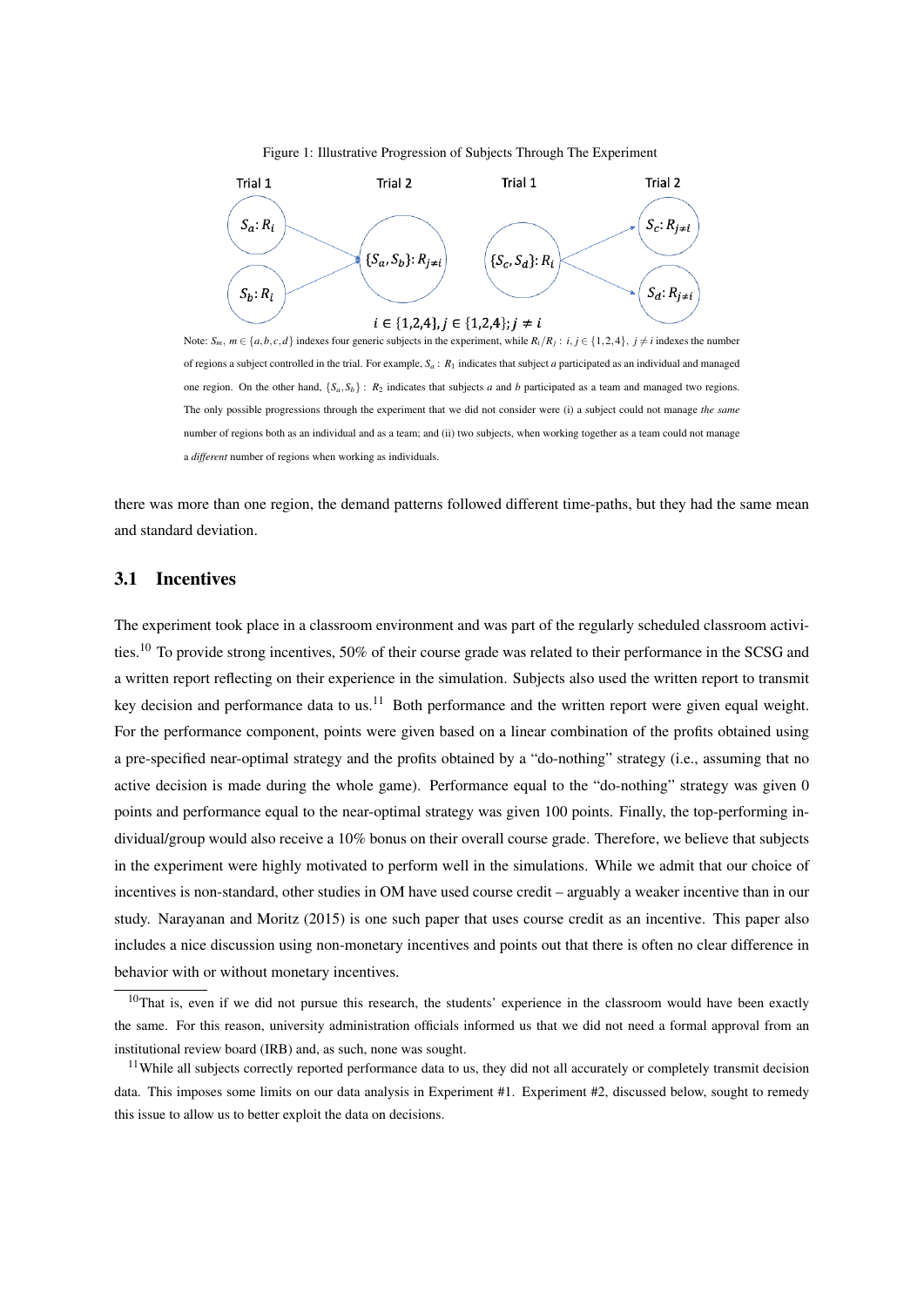## 3.2 Remarks on the Design

While our design allows us to gain some insight into the role of experience it is not perfect. As pointed out by a referee, there is also merit in studying behavior in treatments where subjects participate twice but both times as either an individual or as part of a team. This would allow us to identify the pure effect of experience for the individual and team environments separately. Given the limits on our sample size, we believed this to be a necessary compromise but we note that it is an interesting avenue for future research.

Before proceeding to the results, note that we are aware that our experiment deviates somewhat from traditional BOM experiments. As noted, rather than a more traditional, but more abstract experiment in which subjects make repeated, similar decisions from round-to-round, ours is a near continuous time experiment in which subjects must make numerous decisions on different aspects of supply chain management. These decisions dynamically affect subjects' revenue, costs and other performance metrics and can be revised periodically at the discretion of the subjects. Thus, our environment more closely embeds participants in a realistic business environment and allows us to study the connections between operational complexity, experience and team performance, which were at the heart of the problems that our interviewees (discussed in the introduction) struggled with. This decision comes at the cost of some loss of control and limits to the data we can analyze, but we hope that we achieve much greater external validity.

For Experiment #1, because subjects participated in the experiment twice – as an individual and as a team – we have to be somewhat careful in hypothesis testing. Given our assignment of subjects to treatments, standard hypothesis tests (i.e., parametric *t*−tests) are valid at the region level. That is, for any number of regions, *i* ∈ {1,2,4}, we can test for performance differences between the first and second trials and also between individual and team trials. This is because the subjects in each sample are different. Strictly speaking, if we pool across regions and conduct similar tests, then standard *t*−tests are not applicable because the samples are no longer independent. That said, for ease of exposition we report *t*−tests even on pooled data.

Of course, by conducting tests separately for each region, the question of multiple hypothesis testing arises. In particular, if we adopt the 5% level of significance and apply a simple Bonferroni correction, with three hypothesis tests (one for each number of regions, 1, 2 or 4), then the threshold for significance for each individual test would be  $p^* = 0.0167$ . With this threshold, as will be seen below, some of our results are only marginally significant.

However, despite these qualifications, we remain confident that the effects we report are real. As will be seen below, our results, at the region level, all point in the same direction. Moreover, fixed-effects regressions, which do account for the lack of independence in the data, and can collapse the tests of interest to a single hypothesis test, lead to the same conclusion and surpass the 5% level of significance. Appendix A contains the results of these regressions for earnings and normalized earnings (Table 10).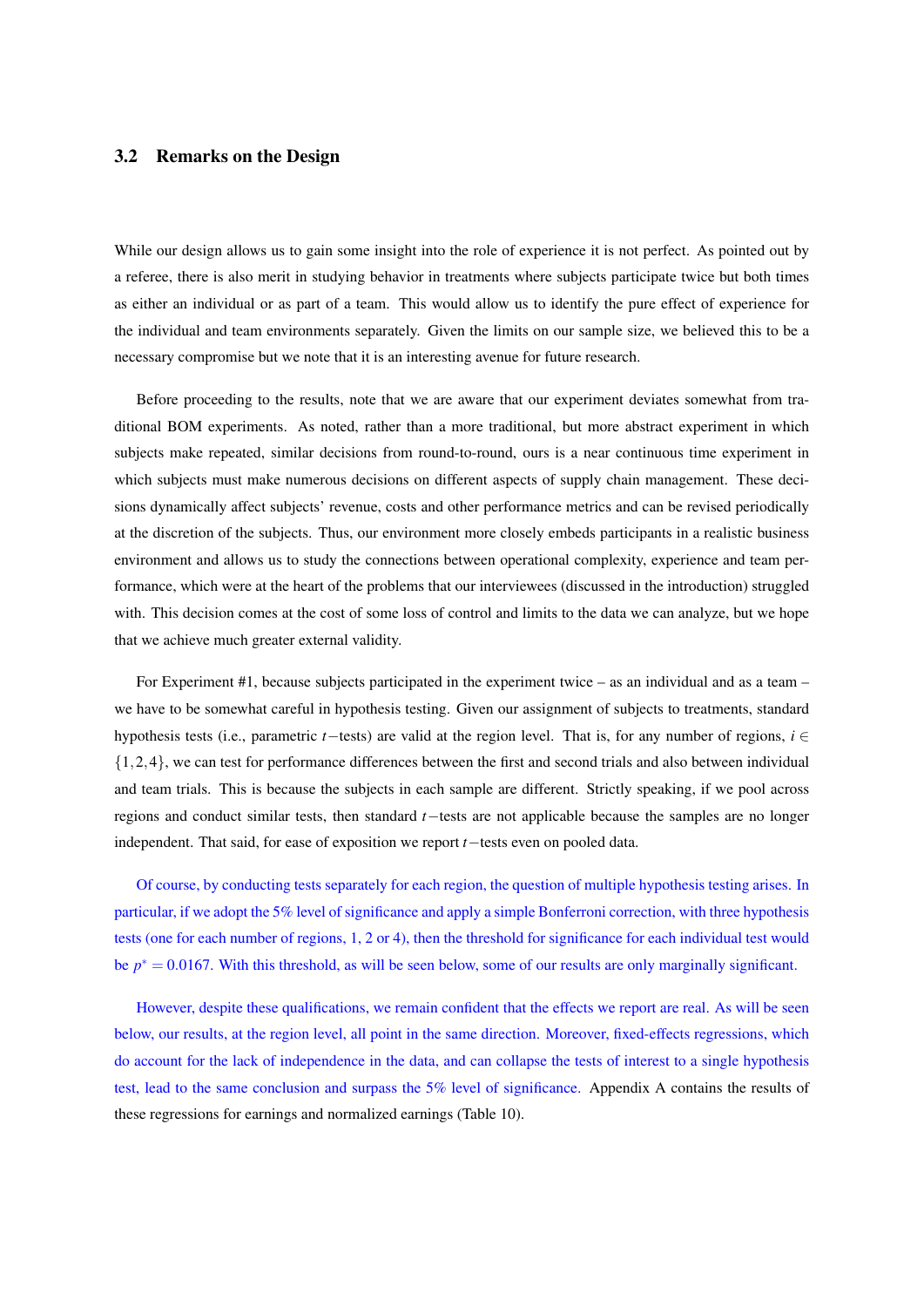# 4 Results of Experiment #1

We begin our analysis of the experimental data by providing summary statistics in Figure 2 on earnings (interchangeably, profits) performance differentiating between the number of regions and whether subjects participated as individuals or as pairs. We will discuss learning below. For a frame of reference, note that if subjects did nothing, then they would have earned a profit of 41.47 across all conditions.<sup>12</sup> Panel (a) focuses on average earnings and so it provides a measure of performance in some absolute sense.

However, as noted, when the number of regions increases both the complexity and the *opportunity* for profit increase. That is, the maximum possible earnings are higher with four regions than with two or one. Therefore, panel (a) does not tell us whether subjects are "living up to their potential" with the differing number of regions. In panel (b) we seek to capture this by comparing behavior relative to a heuristic which approximates optimal behavior. To this end, panel (b) reports average normalized earnings, where we divide earnings by 45.18, 47.96 and 51.94 for 1, 2 and 4 regions, respectively.<sup>13</sup>

Consider first panel (a). As can be seen, when participating as an individual, when managing two or four regions, on average, subjects *destroyed* value through their actions. When participating as part of a team, only when subjects managed two regions did they destroy value on average (see also Figure 3 and the surrounding discussion below). Comparing earnings between individual and team trials, overall earnings are significantly higher when participating as a team (42.11 vs 39.63; *p* = 0.009, two-sample *t*−test with unequal variance). When comparing team versus individual earnings for the individual regions separately, the difference is statistically significant for 1 and 4 regions  $(R_1: p = 0.021; R_4: p = 0.027)$  but not for 2 regions  $(p = 0.758)^{14}$  We also see that absolute performance is significantly worse when managing 2 regions than 1 region (39.91 vs. 42.45;

 $13$  Given the complexity of the environment, it is difficult to provide a precise upper bound based on "optimal" behavior. Instead, our naive heuristic goes as follows: we assume demand is stable with annual demand equal to the average of previous years and coefficient of variation of 1/4. We apply the newsvendor model for estimating capacity and the economic order quantity (EOQ) model for estimating production lot-size. The reorder point is set to a very large number, which is never reached, so production does not stop. At the end of the game, we stop producing when inventory is equal to expected demand until the end of the simulation game. When playing multiple regions, individual capacities are decided as above but total capacity is capped based on aggregate demand when applying the newsvendor model. The heuristic is shown in the classroom at the debrief session following the "warm-up" game.

 $12$ As indicated above, subjects start the experiment at the beginning of "Year 3", where the system has been operating according to a pre-programmed strategy for the first two "years". This strategy was programmed to manage only one region – regardless of the number of potential regions available – and to follow a particular rule with respect to ordering and delivery. Additionally, this default strategy would not make any investments, either to expand capacity or the expand, if possible, the number of regions served. Therefore, if subjects, in any condition, did not make any changes, the default, pre-programmed strategy would be maintained and it would result in a profit of 41.47.

<sup>&</sup>lt;sup>14</sup>The results are somewhat weaker if we use non-parametric Mann-Whitney tests, which are essentially a test of the difference in medians. In particular, for 1 region, the difference is significant at  $p = 0.094$ , while for 4 regions the difference is significant at  $p = 0.105$ . The pooled difference is still significant at  $p = 0.029$ . We do not feel like this detracts from our results because it also highlights, as we also show more directly, that teams reduce extreme behavior.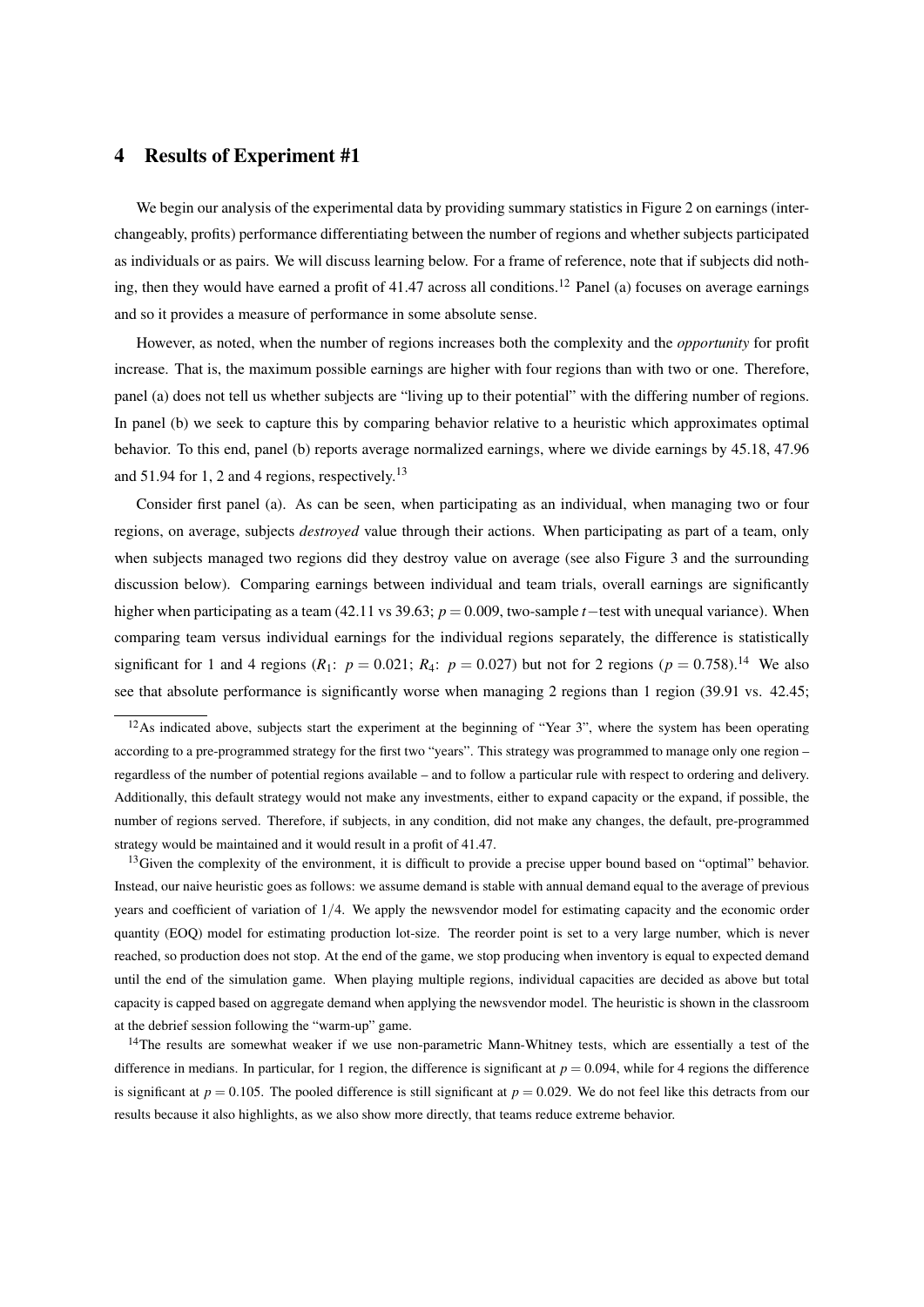

#### Figure 2: Summary Statistics: Profits By Regions and Group Size

Note: The number on the top of each bar is the average of the statistic and the bars represent the 95% confidence interval.

 $p = 0.007$ ) and 4 regions than 1 region (38.84 vs. 42.45;  $p = 0.006$ ) but the difference between 2 and 4 regions is not statistically different ( $p = 0.456$ ). This in contrast to what is theoretically possible where profits should increase in the number of regions served.

Although not visible in the figure because it pools across trials, our results show that absolute performance is statistically better in the second trial than in the first trial (42.10 vs. 38.74;  $p \ll 0.01$ ). However, the learning effect is only significant when managing four regions. This is not surprising: the benefits of repeating a task or of working in a team should be most pronounced in more complex environments.<sup>15</sup>

We summarize this as follows:

Result 1. *Overall performance is (i) significantly higher when working as a team; (ii) significantly higher with previous experience and (iii) decreasing as the number of regions (i.e., complexity) increases. The effect of learning is strongest when complexity is highest and the effect of teamwork is not uniform as complexity varies.*

The other interesting feature that we see in Figure 2 is that not only do the treatment variations affect average performance, but the variance of earnings are also affected. At a high level, we see that the standard deviation of earnings is significantly lower for groups than for individuals (1 Region 1.9 vs 4.1,  $p \ll 0.01$ ; 2 Regions 6.4 vs 6.2,  $p = 0.80$ ; 4 Regions 5.6 vs 10.2,  $p = 0.009$ ; Overall 5.0 vs 7.4,  $p = 0.001$ ). We also see that variability of earnings increases in the number of regions being managed (one vs. two:  $p \ll 0.01$ ; two vs. four:  $p = 0.002$ ). Thus we have:

Result 2. *As complexity increases so too does the variance of realized outcomes. However, teamwork significantly reduces the variability of earnings.*

Turn now to panel (b) which reports earnings as a fraction of the proposed upper bounds for each number of regions. Looked at this way, we can see more starkly the negative effects of increasing complexity. As can

 $15$ Note that since earnings are simply normalized by a region-specific constant, the hypothesis tests comparing Trial 1 vs Trial 2 or team vs individual performance are exactly the same as for average earnings.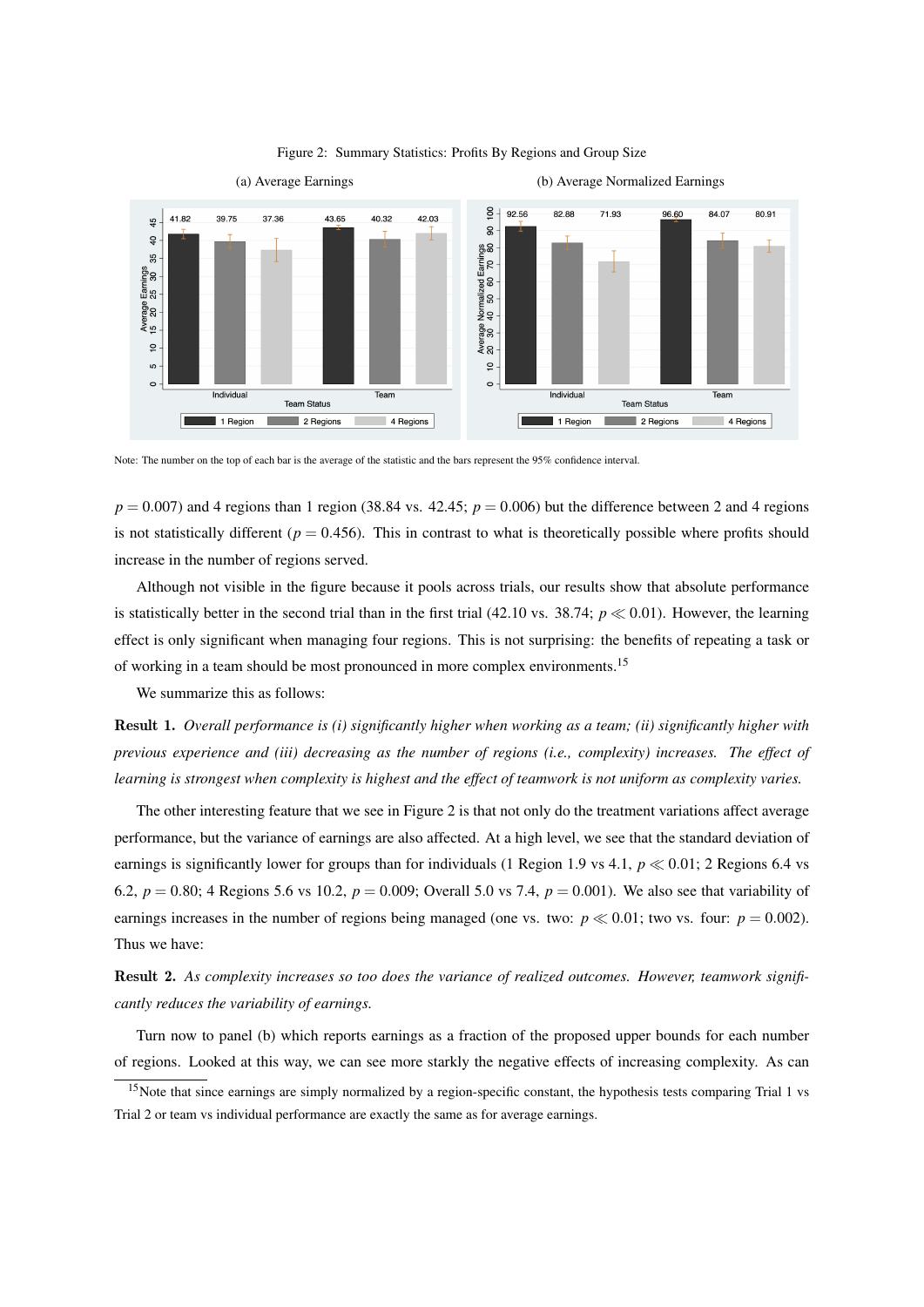be seen, regardless of whether participating as an individual or as a team, as complexity increases, normalized earnings decrease. This is true even though, for example, absolute earnings increase for teams when moving from 2 to 4 regions. However, similar to earnings, normalized earnings are significantly higher for teams than for individuals.

Result 3. *Results 1 and 2 continue to hold when analyzing earnings normalized by an upper bound on earnings for each level of complexity. As a fraction of profits in our best heuristic, the effect of complexity is even larger.*

As noted, it is apparent that some subjects are actually destroying value through their actions and that earnings variability differs for teams than for individuals. Figure 3 provides another perspective on these points. Specifically, for each of our three region settings, we plot the empirical CDFs of earnings. The dashed lines in each panel highlight the earnings achievable by making no active decision or by following the naive heuristic. The greater variability in earnings as the number of regions under management increases is readily apparent in the figure. However, we also see that a non-negligible fraction of subjects actually destroy value – that is, they earn less than had they left the system unchanged. With one region, the fraction of subjects destroying value is approximately 25%, while this number rises to over 50% when there are two or four regions under management. Again, this is all the more surprising because with more regions, the potential to earn profits increases.

# 4.1 Quantifying the Cost of Complexity and the Benefits of Experience and Teamwork

The results presented above clearly show that increased complexity has a cost and also that both experience and teamwork are beneficial. We now seek to try to quantify these effects. Specifically, we estimate the following simple model at the region level, and then pooled: $16$ 

$$
\text{Metric}_i = \beta_0 + \beta_1 \text{Experience}_i + \beta_2 \text{Teamwork}_i + \beta_3 \text{Experience}_i \times \text{Teamwork}_i + \varepsilon_i,\tag{1}
$$

where Metric*<sup>i</sup>* is either absolute earnings or earnings normalized by the best heuristic. We use the estimated marginal effects to measure the performance gain due to experience and teamwork.<sup>17</sup> Specifically, the overall performance gain is captured by the difference between average performance in trial 2 when working as a team and average performance in trial 1 when working as an individual. This is given by the column (2)−(1) in Table 1. Using the estimated marginal effects, we decompose the performance gain to the component due to experience and the component due to teamwork, which are shown in the next columns. Finally, we say that the *complexity gap* is given by the the difference between the upper bound of performance (column (3)) and performance in the second trial as part of a team (column (2)).

First, observe that the complexity gap is relatively small for the least complex environment (i.e., one region) and then it jumps substantially for two and four regions. Interestingly, the difference in complexity gap between two and four regions is quite small, which appears to be due to the observation that performance only increased modestly as subjects gained experience and worked in teams. Second, observe that we can never reject the

<sup>16</sup>As discussed in Section 3.2, these regressions are statistically valid at the regions level.

 $17$ The underlying regressions can be found in Table 11 in Appendix A.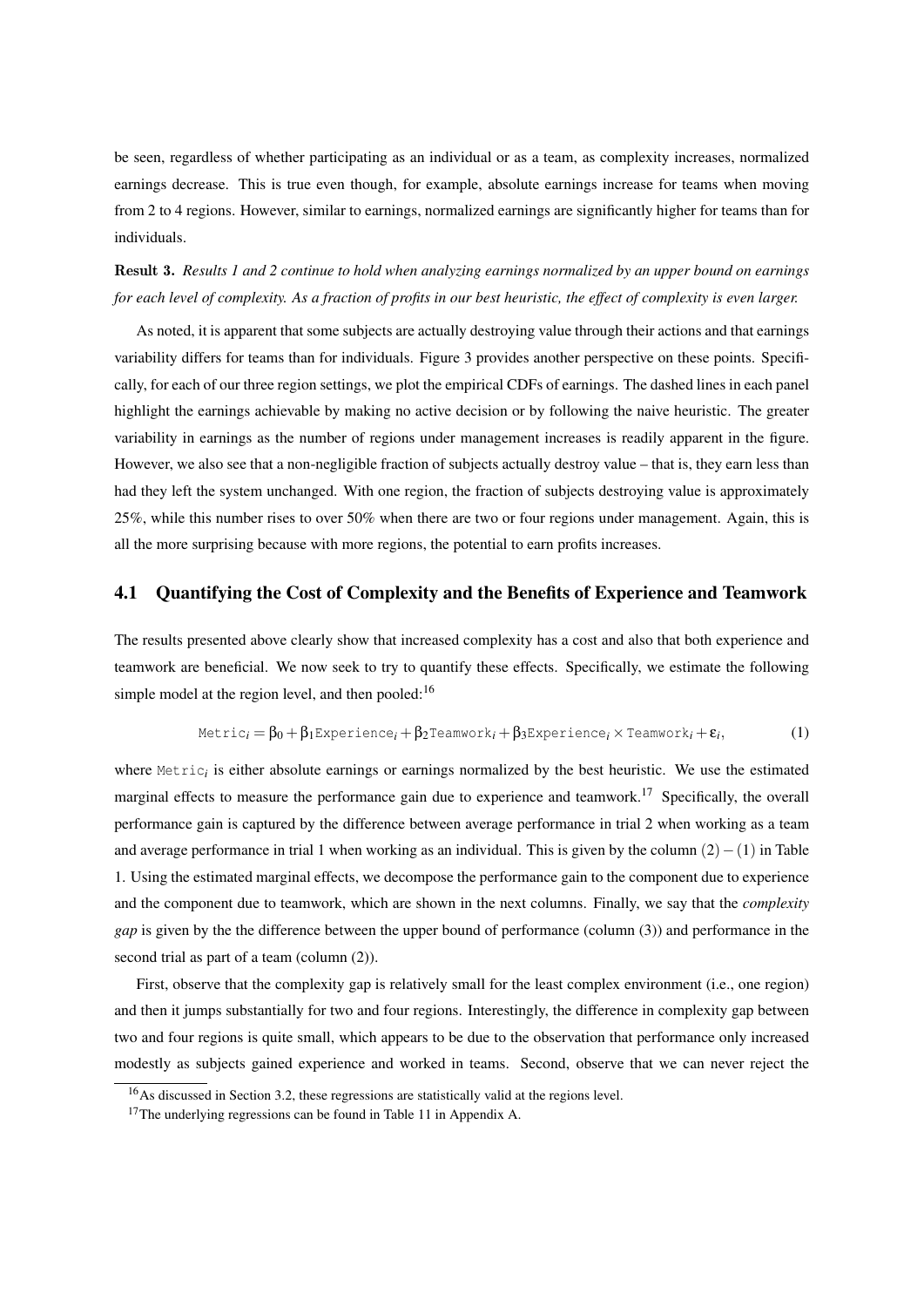

#### Figure 3: Empirical CDF of Earnings By Regions

hypothesis that the marginal effects on experience and teamwork are the same (in all cases,  $p > 0.1$ ). In fact, it appears that teamwork is slightly more important for one and two regions, but experience dominates for four regions (and the difference is closest to significant of all comparisons:  $p = 0.168$  for both metrics). Finally, it is important to note that the coefficient on the interaction term,  $\beta_3$ , is negative in six of the eight regressions that help us generate Table 1. The two exceptions are the two regions case of each performance metric. However, in these cases,  $\beta_3$  is not statistically distinguishable from zero ( $p \gg 0.1$ ). This suggests that experience and teamwork are substitutes for each other. We can summarize this discussion as follows:

Result 4. *As complexity increases, so too does the complexity gap. Both teamwork and experience have approximately equal effects on performance gains and the two are substitutes for each other.*

The fact that experience and teamwork are substitutes for each other suggests that, when starting a new (complex) venture it may be better to build a team as teams better-suited (than an individual) to getting the project off to a good start. However, as the organization gains more experience, it is possible that an experienced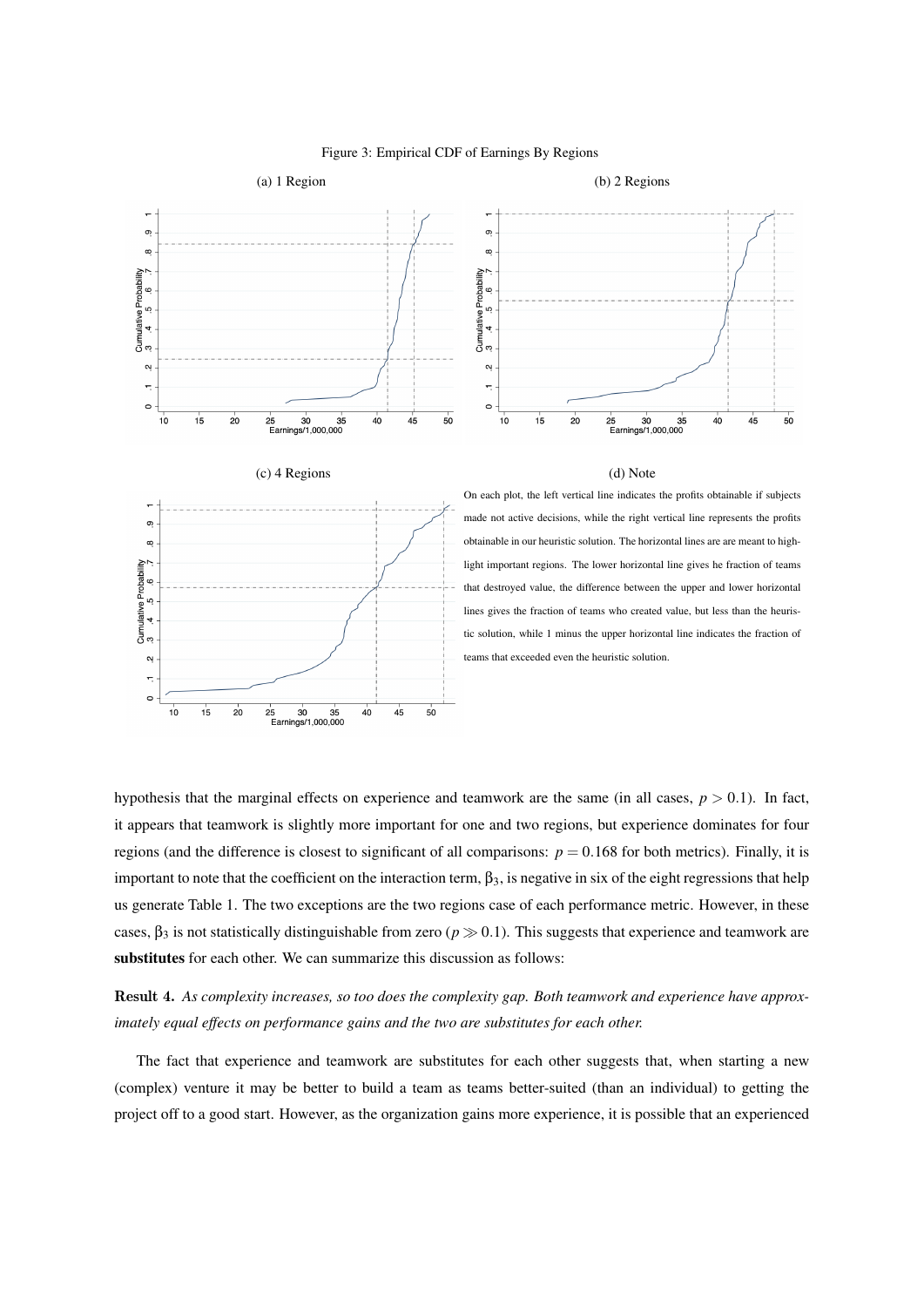| (1)<br>(2)<br>(3)                                                                                   |                 |  |  |  |  |  |  |
|-----------------------------------------------------------------------------------------------------|-----------------|--|--|--|--|--|--|
|                                                                                                     |                 |  |  |  |  |  |  |
| Trial 1<br>Trial 2<br><b>Best</b><br>Performance Gain                                               | Complexity      |  |  |  |  |  |  |
| Regions<br>Teamwork<br>Group Size $= 1$<br>Group Size $= 2$<br>Heuristic<br>$(2)-(1)$<br>Experience | Gap $(3) - (2)$ |  |  |  |  |  |  |
| $\mathbf{1}$<br>43.81<br>2.61<br>0.98<br>1.63<br>41.20<br>45.18                                     | 1.37            |  |  |  |  |  |  |
| $\overline{2}$<br>0.95<br>39.72<br>40.67<br>47.96<br>0.31<br>0.64                                   | 7.29            |  |  |  |  |  |  |
| $\overline{4}$<br>31.63<br>43.64<br>51.94<br>12.01<br>7.87<br>4.14                                  | 8.30            |  |  |  |  |  |  |
| Tot.<br>42.84<br>48.40<br>5.11<br>37.73<br>2.97<br>2.14                                             | 5.56            |  |  |  |  |  |  |
| (b) Normalized Profits                                                                              |                 |  |  |  |  |  |  |
| (1)<br>(2)<br>(3)                                                                                   |                 |  |  |  |  |  |  |
| Trial 1<br>Trial 2<br><b>Best</b><br>Performance Gain                                               | Complexity      |  |  |  |  |  |  |
| Heuristic<br>Regions<br>Group Size $= 1$<br>Group Size $= 2$<br>$(2)-(1)$<br>Experience<br>Teamwork | Gap $(3) - (2)$ |  |  |  |  |  |  |
| 1<br>91.19<br>100<br>5.79<br>3.62<br>96.98<br>2.17                                                  | 3.02            |  |  |  |  |  |  |
| $\overline{2}$<br>100<br>1.97<br>82.82<br>84.79<br>0.63<br>1.34                                     | 15.21           |  |  |  |  |  |  |
| $\overline{4}$<br>60.90<br>84.01<br>100<br>23.11<br>15.15<br>7.96                                   | 15.99           |  |  |  |  |  |  |
| Tot.<br>78.91<br>89.26<br>100<br>10.35<br>5.73<br>4.62                                              | 10.74           |  |  |  |  |  |  |

Table 1: Quantifying the Cost of Complexity and the Benefits of Experience and Teamwork

(a) Actual Profits

Note: The part of the performance gain allocated to Experience and Teamwork comes from the estimated marginal effects of each variable from the regression: Metric =  $\beta_0 + \beta_1$ Experience +  $\beta_2$ Teamwork +  $\beta_3$ Experience × Teamwork + ε. Observe that in all cases (except with 2 regions), the coefficient on the interaction term, β<sub>3</sub>, was always negative. This indicates that Experience and Teamwork are at least partial substitutes for each other.

individual could take primary responsibility for the project, freeing the other team members to develop and implement other projects.

# 4.2 A Deeper Exploration of Drivers of Behavior

In this section, we now seek to look a little deeper into some of the drivers of behavior and how complexity interacts with these drivers. We first look at investment. This is a prime candidate for a behavioral driver that interacts with complexity because, the more regions available to be served, the more investment is required to efficiently serve them. Next we will identify apparent "revenue chasing" behavior, which we show appears to occur as complexity increases. This also serves as our motivation for the second experiment, which tries to show how a fixation on revenue in complex environments may lead to worse performance.

#### 4.2.1 The Impact of Investment on Performance

One of the main channels to increase earnings in this simulation is to make an appropriate (in terms of time and size) investment in capacity. Too little capacity and the manager misses opportunities to profit, while too much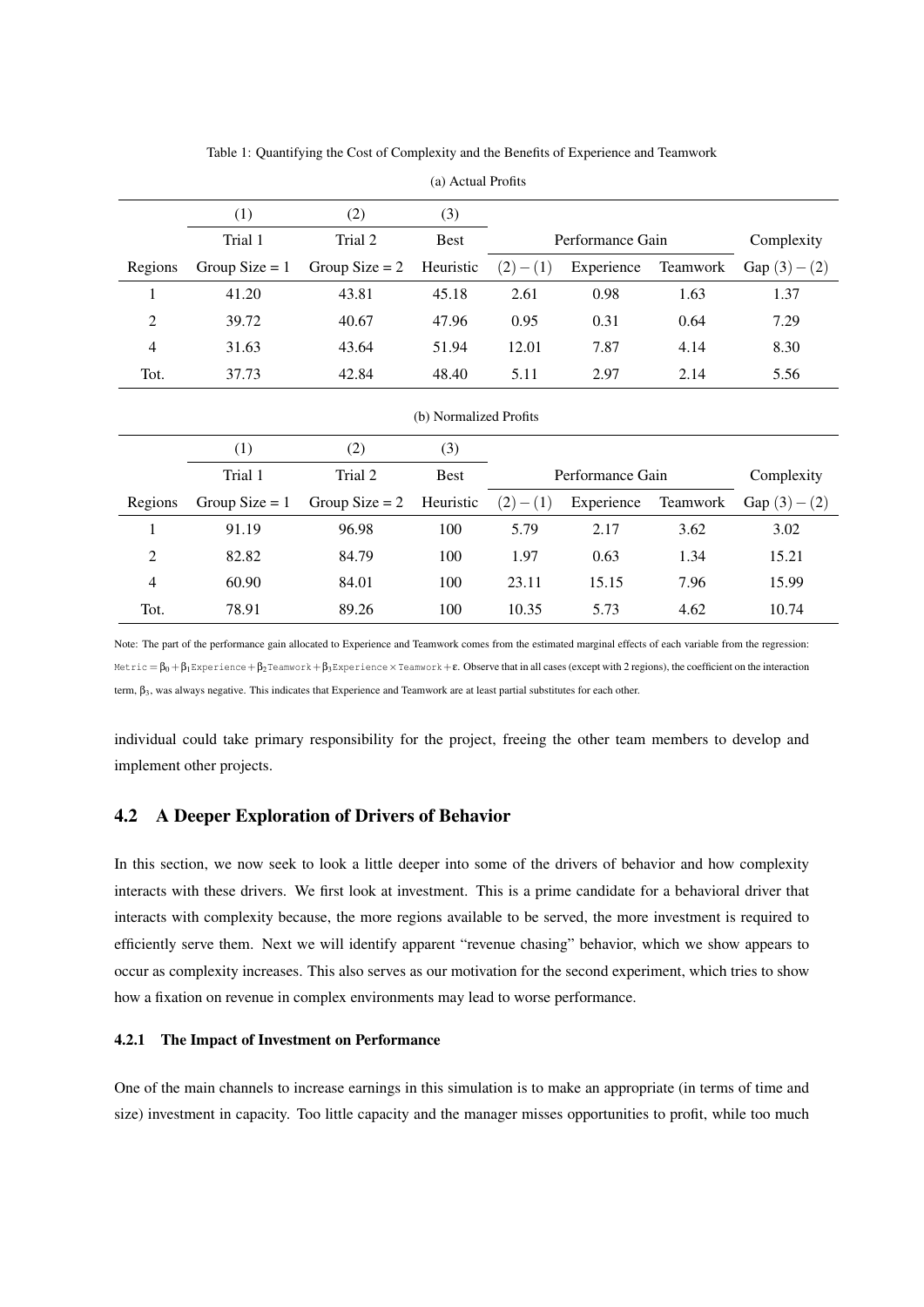capacity is simply wasteful. As can be seen in Table 2, subjects chose higher investments when responsible for more regions, which is, in principle, rational. There is no consistent evidence that average investment is different by group size or by trial number. However, as can be seen in the table, there is some evidence that the standard deviation of investments is lower in later trials and when part of a team. This reinforces an earlier result that experience and teamwork reduce variability – here of investment.

|         | (a) Group Size $= 1$ |        | (b) Group Size $= 2$        |        |        |  |
|---------|----------------------|--------|-----------------------------|--------|--------|--|
|         |                      | Trial  |                             |        | Trial  |  |
| Regions | 1                    | 2      | Regions                     | 1      | 2      |  |
|         | 4.11                 | 3.87   |                             | 4.72   | 3.52   |  |
| 1       | (4.05)               | (2.84) | 1                           | (1.88) | (2.12) |  |
| 2       | 7.19                 | 8.39   | $\mathcal{D}_{\mathcal{L}}$ | 7.96   | 6.86   |  |
|         | (5.89)               | (2.99) |                             | (6.69) | (3.40) |  |
|         | 12.54                | 14.68  | 4                           | 9.26   | 13.66  |  |
| 4       | (8.91)               | (8.24) |                             | (7.08) | (6.39) |  |
|         |                      |        |                             |        |        |  |

Table 2: Capacity Investment By Regions, Trial and Group Size

Note: Standard deviations in parentheses below.

Of course, these summary statistics on investment do not tell us anything about the relationship between investment and earnings. We turn to this now. In Table 3 we report regression results where the dependent variable is either earnings (the results are identical if we use normalized earnings). To ensure statistically valid results, we report regressions for each number of regions separately, though we also report a pooled regression. As explanatory variables we include investment, as well as interactions for team trials and the second trial. Additionally, visual inspection of the data suggested that beyond a certain amount, additional investment is detrimental. The inflection point appeared to be at investment levels of 5, 10 and 20 in each of the 1, 2 and 4 region cases. Thus we include interaction terms to capture this.

More interestingly, the baseline effect (i.e., first trial, as an individual) of investment on earnings is negative for all regions and significantly so when four regions are managed. The same is true in the pooled regression. That is, higher investments actually lead to lower earnings. Furthermore, the negative effect becomes even stronger once investment exceeds the aforementioned threshold for each number of regions under management.<sup>18</sup> In contrast, the coefficients on both teamwork and experience interacted with investment are positive (and significant for 1 and 4 regions) and larger in magnitude than the baseline negative effect. We also see evidence that experience and

<sup>&</sup>lt;sup>18</sup>A priori, we expected more of an inverted-U relationship, because initial investments should expand the range of possible earnings. However, these investments must also be done in a timely manner. That is, an investment of *x* at time *t* is not the same as an investment of x at time  $t' \gg t$ . Unfortunately, in this experiment, we are not able to observe when investments were made. In our follow-up experiment, we do observe the timing of investment and show that the later is the initial investment made, the lower are earnings.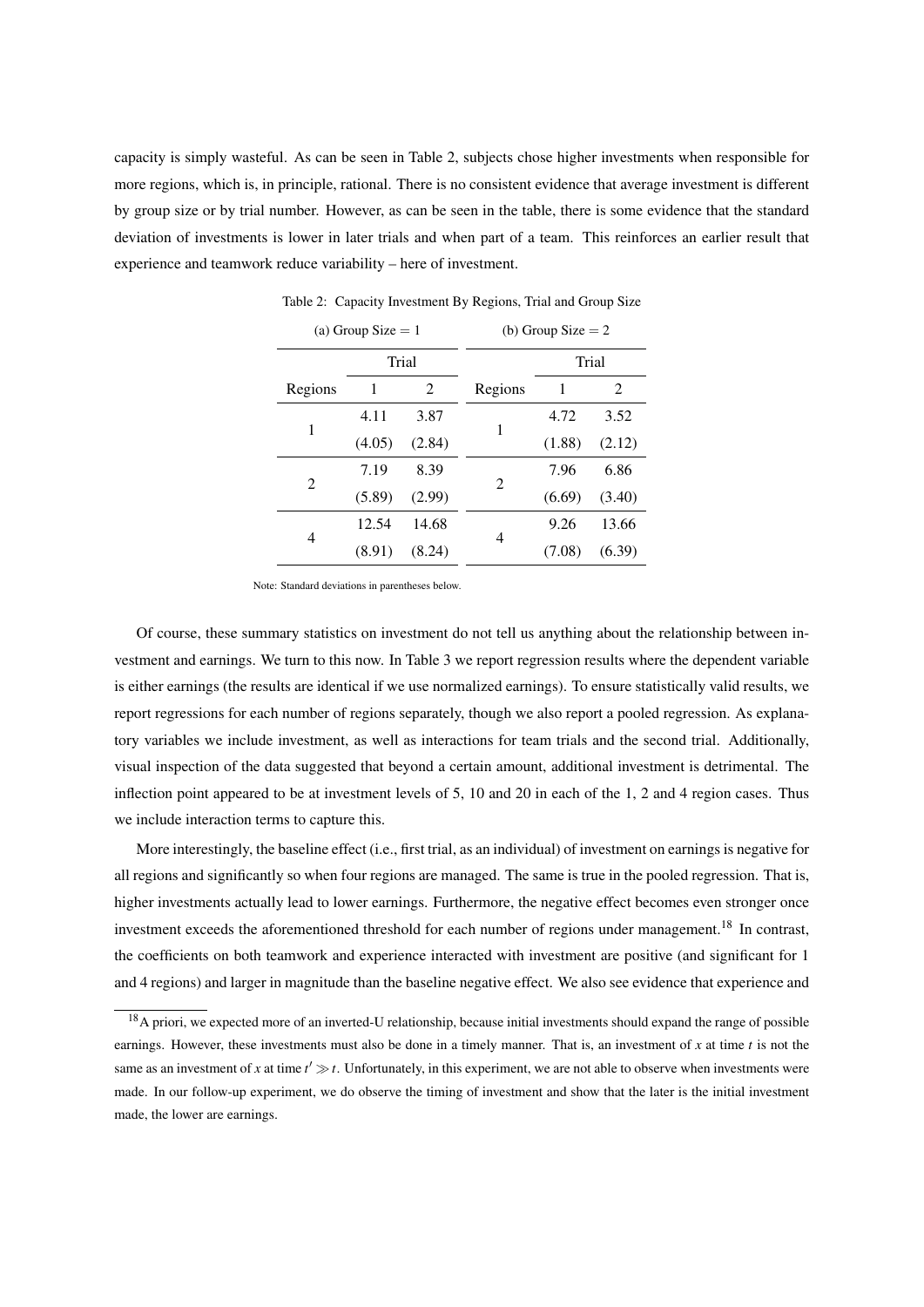teamwork are **complementary**. Specifically, although the coefficient on Team Trial  $\times 2^{nd}$  Trial  $\times$  Investment is negative, the magnitude of the coefficient is smaller than the positive individual effects.<sup>19</sup>

| Parameter                                                  | 1 Region              |         | 2 Regions             |         | 4 Regions         |                      | Pooled              |                      |
|------------------------------------------------------------|-----------------------|---------|-----------------------|---------|-------------------|----------------------|---------------------|----------------------|
| 2 Regions                                                  |                       |         |                       |         |                   |                      | $-2.346*$           | (1.273)              |
| 4 Regions                                                  |                       |         |                       |         |                   |                      | $-4.423***$ (1.500) |                      |
| Investment                                                 | $-0.204$              | (0.250) | $-0.037$              | (0.293) | $-0.481**$        | (0.233)              | $-0.347**$          | (0.142)              |
| <i>Inv.</i> $\times$ 1 <i>[Inv.</i> $>$ 5 & 1 <i>Reg.]</i> | $-0.378*$             | (0.195) |                       |         |                   |                      | $-0.324$            | (0.216)              |
| $Inv. \times 1   Inv. > 10 \& 2 Reg.$                      |                       |         | $-0.538**$            | (0.217) |                   |                      | $-0.412***$ (0.155) |                      |
| $Inv. \times 1   Inv. > 20 & 4 Reg.$                       |                       |         |                       |         | $-0.188$          | (0.161)              | $-0.218**$          | (0.107)              |
| $2^{nd}$ Trial $\times$ Inv.                               | $0.301*$              | (0.170) | 0.092                 | (0.205) |                   | $0.745***$ $(0.158)$ |                     | $0.575***(0.097)$    |
| Team Trial $\times$ Inv.                                   | $0.423*$              | (0.213) | 0.261                 | (0.252) | $0.615**$         | (0.253)              |                     | $0.498***$ $(0.143)$ |
| $2^{nd}$ Trial $\times$ Team Trial $\times$ Inv.           | $-0.300$              | (0.316) | 0.086                 | (0.372) | $-0.481$          | (0.320)              | $-0.330*$           | (0.189)              |
| Constant                                                   | $43.351***$ $(0.722)$ |         | $40.815***$ $(1.736)$ |         | 39.050*** (2.317) |                      | $43.226***$ (0.895) |                      |
| $R^2$                                                      | 0.373                 |         | 0.312                 |         | 0.411             |                      | 0.391               |                      |
| $\overline{N}$                                             | 57                    |         | 50                    |         | 55                |                      | 162                 |                      |

|  |  | Table 3: The Effect of Investment on Earnings |  |
|--|--|-----------------------------------------------|--|
|--|--|-----------------------------------------------|--|

Note: Standard errors in parentheses. Significance given by ∗∗∗ *p* < 0.01, ∗∗ *p* < 0.05, <sup>∗</sup> *p* < 0.10.

We can summarize this discussion as follows:

Result 5. *Inexperienced subjects, working as individuals, make relatively poor investment decisions, with higher investments leading to lower earnings. Both experience and teamwork lead to better investments such that increased investment becomes a significantly positive driver of earnings.*

## 4.2.2 Revenue Chasing and Complexity

Given that subjects make such poor investment decisions the question becomes, "Why?" We speculate that part of the reason is that subjects do not properly account for all costs and benefits when making investments and that they unduly focus on revenues, perhaps due to a salience bias (Kahneman et al. 1982, Loewenstein 1996, Hirshleifer 2008). That is, because revenues – and the connection between revenue and investment – are easily observable, subjects place undue emphasis on revenues. The mistake is to assume that increasing revenues must necessarily increase earnings.

Consider first revenues. Table 4 shows that revenues are increasing in the number of regions, even though earnings are actually decreasing. Beyond this, Table 5 shows that there is no relationship between earnings and revenue. More specifically, this table reports three separate linear regressions (one for each number of regions under management), where the dependent variable in all cases is earnings and we include revenues, controls for

 $19$ Furthermore, although not shown in the regressions, the negative effect of investment beyond a threshold also goes away when working as a team or with experience. This is partially driven by the result that teamwork and experience lower the variance of investment – particularly, reducing the frequency of extremely high investments.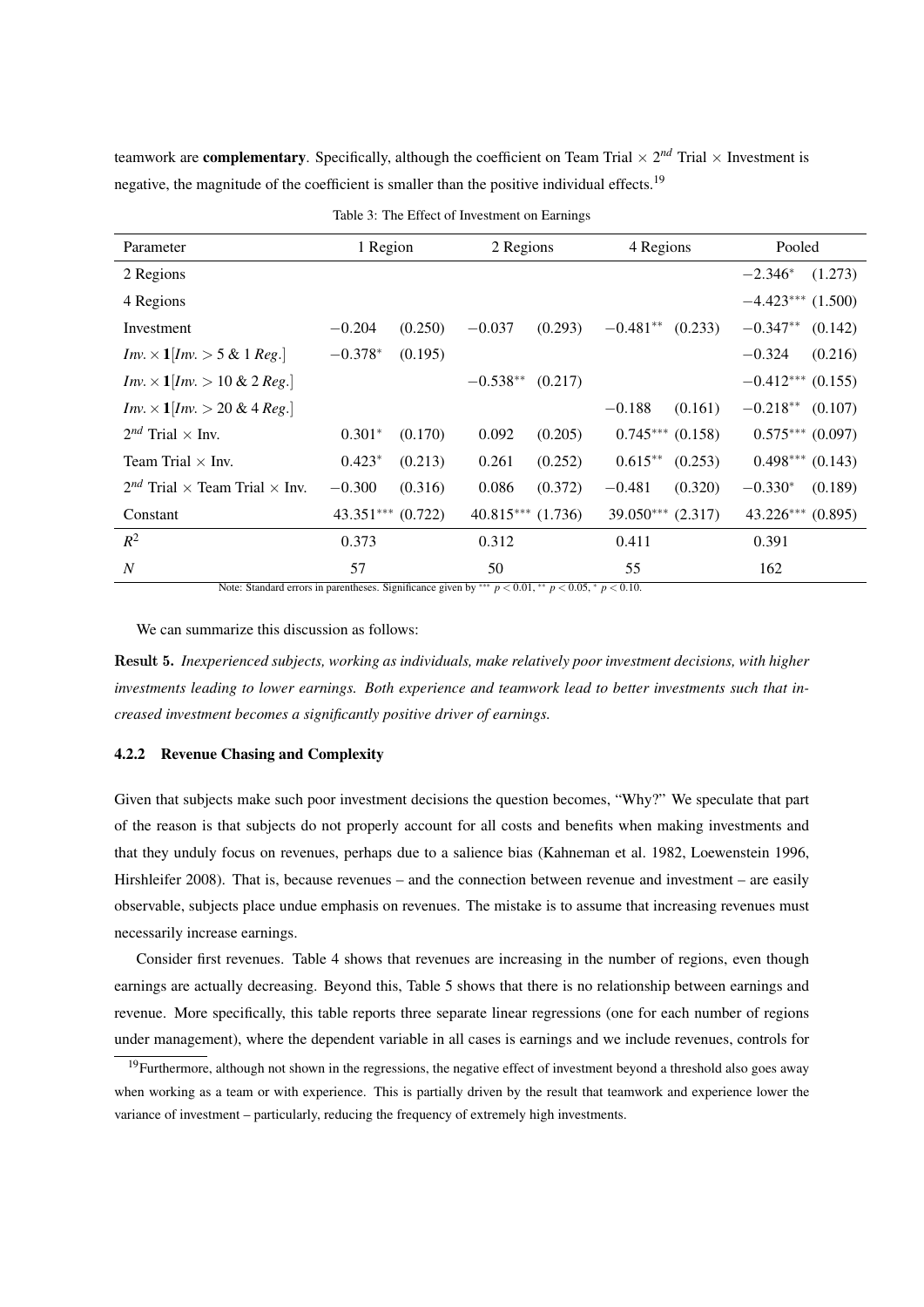the second trial and whether it was a team trial or an individual trial. As can be seen, the coefficient on revenue is never statistically significant.

| Regions       | Revenue | Earnings |
|---------------|---------|----------|
|               | 55.38   | 42.45    |
| $\mathcal{D}$ | 88.66   | 39.91    |
|               | 156.48  | 38.84    |

Table 4: Earnings and Revenue By Number of Regions

Table 5: Relationship Between Earnings and Revenue By Number of Regions

|                | 1 Region              |         | 2 Regions |                     | 4 Regions             |         |
|----------------|-----------------------|---------|-----------|---------------------|-----------------------|---------|
| Revenue        | 0.002                 | (0.017) | 0.014     | (0.021)             | 0.001                 | (0.014) |
| $2^{nd}$ Trial | 0.698                 | (0.844) | 0.277     | (1.818)             | $8.633***$            | (2.565) |
| Team Trial     | 1.292                 | (0.898) | 0.314     | (1.877)             | $5.097**$             | (2.362) |
| Constant       | $41.802***$ $(1.070)$ |         |           | $38.519***$ (2.017) | $32.414***$ $(2.361)$ |         |
| $R^2$          | 0.057                 |         | 0.014     |                     | 0.280                 |         |
| N              | 57                    |         | 52        |                     | 55                    |         |

Note: Standard errors in parentheses. Significance given by ∗∗∗ *p* < 0.01, ∗∗ *p* < 0.05, and <sup>∗</sup> *p* < 0.10.

Consider next the relationship between earnings, investment and revenue. Table 5 shows that there is no direct, unconditional, relationship between revenue and earnings. However, once we control for investment and interest earnings on cash reserves, we do see, in Table 6, that the relationship between earnings and revenue is positive and significant. Specifically, holding all else constant, every \$1 of revenue increases earnings by \$0.142.

|                   | $(1)$ Earnings       |         | $(2)$ Revenue       |         | $(3)$ Interest      |         |  |
|-------------------|----------------------|---------|---------------------|---------|---------------------|---------|--|
| $2^{nd}$ Trial    | $-0.257$             | (0.640) | $32.671***$ (4.723) |         | $-0.223$            | (0.154) |  |
| <b>Team Trial</b> | 0.241                | (0.608) | $9.647*$            | (5.055) | 0.073               | (0.165) |  |
| 2 Regions         | $-1.952***$ (0.713)  |         | 5.638               | (5.974) | $-0.176$            | (0.195) |  |
| 4 Regions         | $-3.605***$ (0.853)  |         | $26.792***$         | (6.765) | $-0.568**$          | (0.221) |  |
| Revenue           | $0.142***$ $(0.009)$ |         |                     |         |                     |         |  |
| Interest          | $3.041***$ (0.287)   |         |                     |         |                     |         |  |
| Investment        | $-0.509***$ (0.124)  |         | $8.276***$ (0.420)  |         | $-0.316***$ (0.014) |         |  |
| Constant          | $-24.830***$ (6.247) |         | 2.932               | (5.075) | $21.648***$         | (0.166) |  |
| $R^2$             | 0.731                | N       | 162                 |         |                     |         |  |

Table 6: Relationship Between Earnings, Revenue, Interest and Investment (Seemingly Unrelated Regression)

Note: Standard errors in parentheses. Significance given by ∗∗∗ *p* < 0.01, ∗∗ *p* < 0.05, and <sup>∗</sup> *p* < 0.10.

As Table 6 also shows, investment is the main driver of revenue. Therefore, rather than looking at the direct effect of revenue on earnings, it makes sense to examine the direct and indirect effects of an additional dollar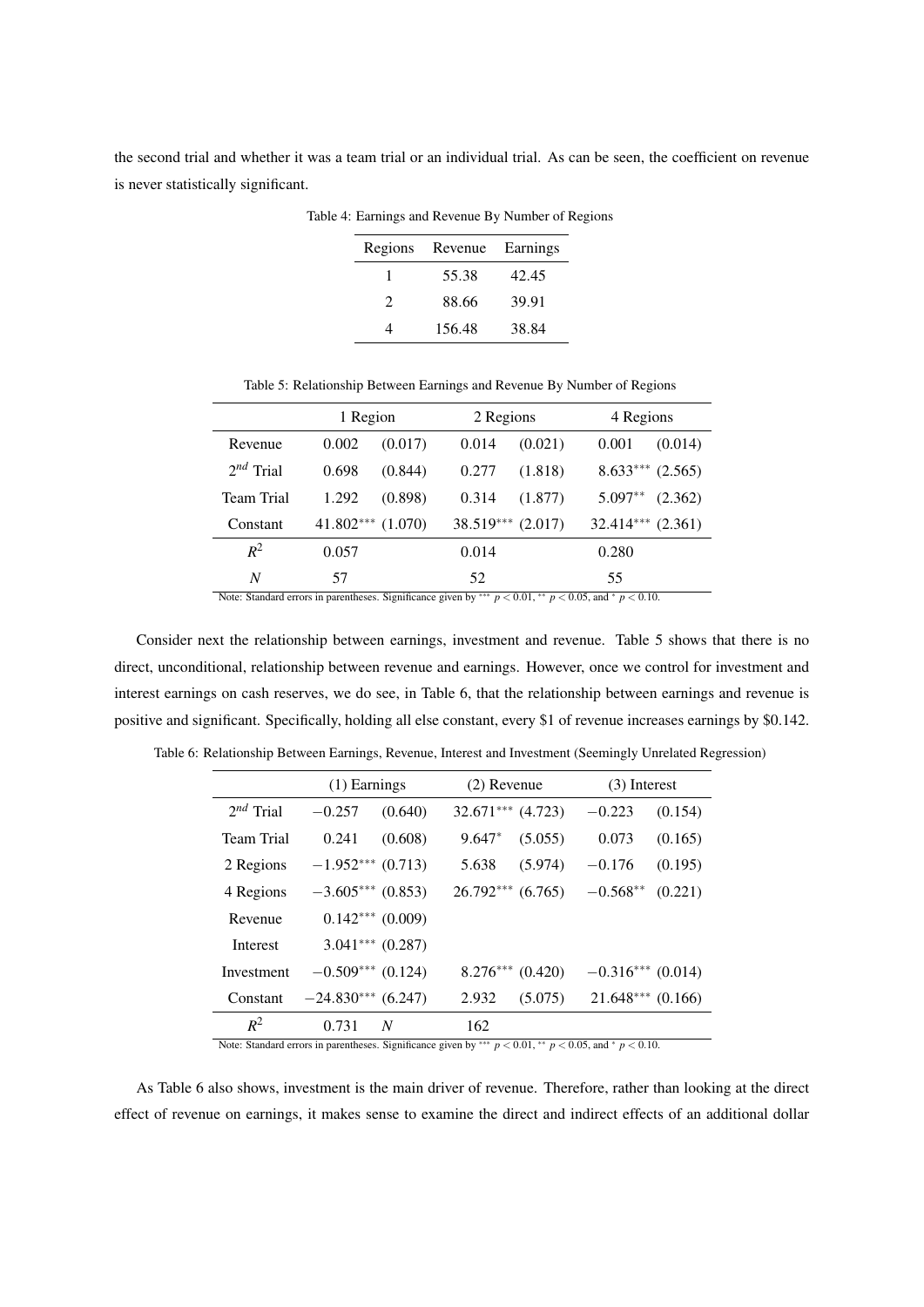of investment on earnings. Column (1) shows that the direct effect of and additional dollar invested is to reduce earnings by \$0.509. However, there are also two indirect effects: first, columns (1) and (2) shows that it increases earnings via revenue by  $8.276 \times 0.142 = $1.175$ ; second, columns (1) and (3) shows it decreases earnings via reduced interest receipts by  $0.316 \times 3.041 = $0.961$ . Summing these three effects shows that the total effect of an additional \$1 of investment is -\$0.295. This is identical to the effect if we simply regress earnings on investment (controlling for trial, number of regions and teamwork).

A plausible interpretation is that subjects focus on the large, and easily observable – that is, salient – effect that investment has on revenues (i.e., column (2) in Table 6) while ignoring the opportunity cost of foregone interest earnings. Beyond this, there are also hidden costs that arise if the additional capacity brought online from investment is not utilized properly. Put differently, the link between investment and revenue is both easily understood and large, while the link between investment and earnings is difficult to properly score. These effects are exacerbated when subjects operate in a more complex environment (due to more regions) because the impact of investment on revenues is even stronger and so it more easily masks these hidden costs. We will return to this below in our discussion of our follow-up experiment. However, we first turn to an analysis of a post-experiment survey.

# 4.3 POST-EXPERIMENT SURVEY ON COMPLEXITY AND TEAM PERFORMANCE

As noted, at the end of the experiment, we conducted a survey designed to assess how subjects viewed their interactions with their teammates and whether this was related to complexity. We were interested in two things. First, do survey responses differ based on the number of regions that subjects managed when participating as a team? Second, do survey responses explain performance? Because these questions are not related to complexity per se but rather the more specific impact of complexity in a team setting, we provide only a brief summary of the results here. The precise questions and a more detailed analysis are provided in Appendix B. From this analysis, we can draw two fairly intuitive conclusions:

Result 6. *In the team trials, subjects reported significantly more friction, tension, emotional conflict and a higher frequency of disagreement as the number of regions under management increased. Subjects also tended to overweight their own contribution and their own leadership above that of their teammate, particularly when team performance was above the median.*

Result 7. *The frequency of disagreement between team members (which increases as complexity increases) and the relative perceived difficulty of the team trial are associated with significantly worse team performance.*

That is, as complexity increases, so too does conflict within a team, and this is associated with worse performance. That said, as our previous results have shown, team decision making units still substantially outperformed individual decision making units, even (indeed, especially) in the most complex environment.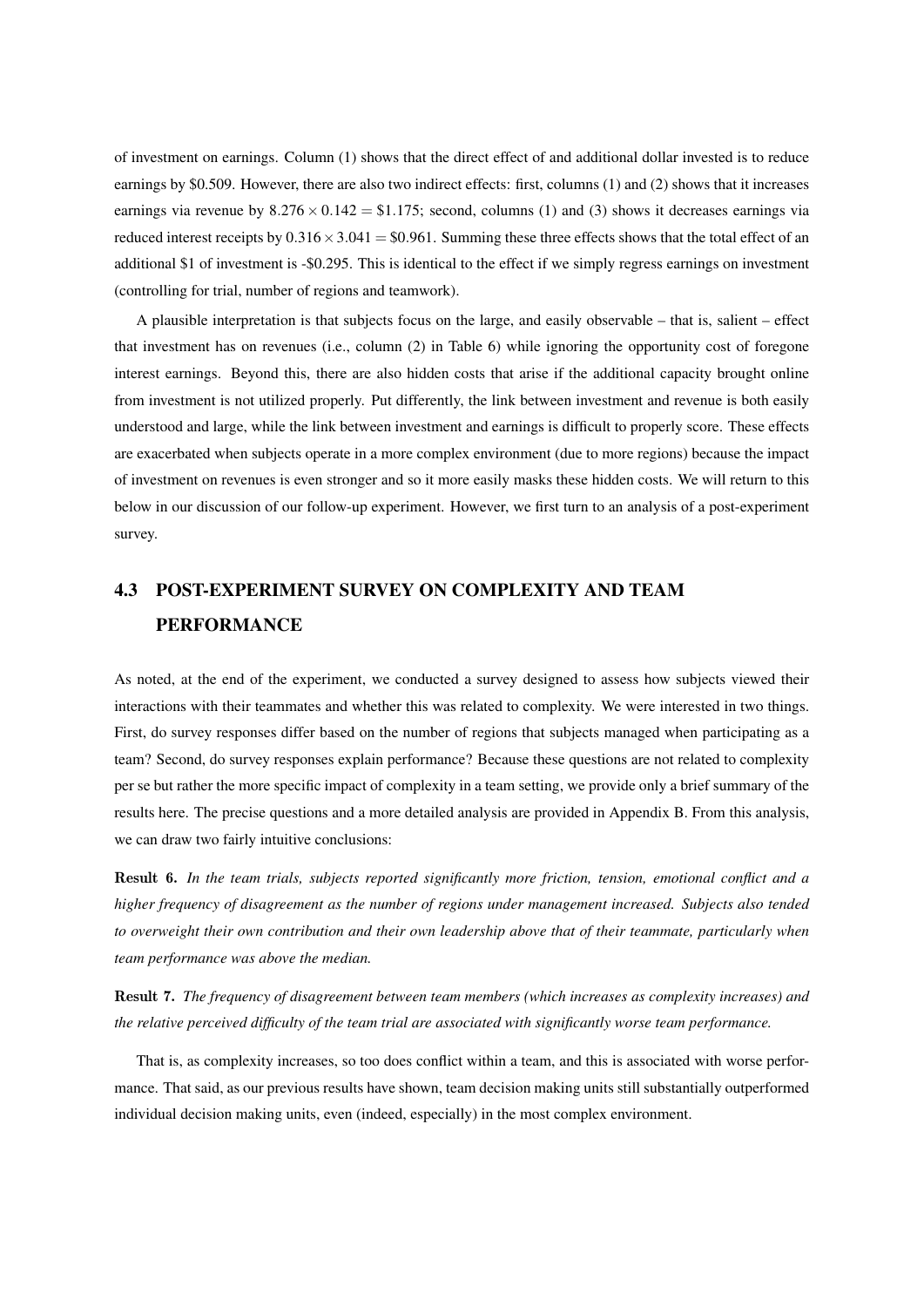# 5 EXPERIMENT #2

Experiment #1 showed that performance – especially compared against potential profit – actually declines as complexity increases. Section 4.2 presented evidence that subjects did not make optimal investment decisions and appear to be chasing revenue. To further test our conjecture about revenue-chasing, we conducted a small follow-up experiment. Unlike the first study, all subjects participated as part of a team (of 4) and subjects only participated in one trial. Furthermore, all subjects were responsible for managing four regions, which is where complexity (and so the temptation to chase revenue) is maximal.

We ran two treatments: the No Frame Treatment (19 teams) and the Frame Treatment (30 teams). In both treatments, all subjects received identical training as in Experiment #1. However, in the Frame Treatment, subjects were also told:

- Based on past experience, we find that students do not fully evaluate all of the costs and benefits of making particular investments. For example, money invested in operations will be money that won't earn interest, and the interest rate is 20%.
- It is in your benefit to make sure that if a unit of capacity is acquired then it should (produce and) sell enough to at least break-even considering the alternative gain: the interest on unused capital.
- Recall that revenues are not the same as profits.

For the Frame treatment, we were also able to collect detailed information on the timing and number of decisions that subjects made.<sup>20</sup>

## 5.1 Descriptive Analysis

Table 7 shows average earnings, revenue, interest income and investment for Experiment #2. As can be seen, whether or not subjects were framed to think about opportunity costs, average earnings are approximately the same (and, indeed, the difference is not statistically significant;  $p > 0.1$ ). Therefore, our framing intervention did not increase subject performance on average. However, there were large and significant effects on revenues, interest and investments. Specifically, both revenues and investment were reduced by more than half when subjects were framed to think about opportunity costs (in both cases  $p \ll 0.01$ ) and interest income was approximately 20% higher ( $p \ll 0.01$ ).

Furthermore, there is also suggestive evidence that earnings were less variable when subjects were framed to pay attention to opportunity costs. Specifically, we can reject that the standard deviations are the same, in favor of the *one-sided* alternative that the standard deviation is lower when subjects are framed at  $p = 0.052$ . This suggests

<sup>&</sup>lt;sup>20</sup>We classified subjects' decisions into one of three broad categories: strategic, tactical and operational. We classify strategic decisions as opening a new plant, increasing plant capacity, and opening a new warehouse; tactical decisions are warehouse to market allocations and changes in transportation mode; finally, operational decisions are those affecting the order quantity or order point. The key distinguishing feature of strategic decisions is that they come with a three-month lead-time, whereas other decisions are implemented almost immediately.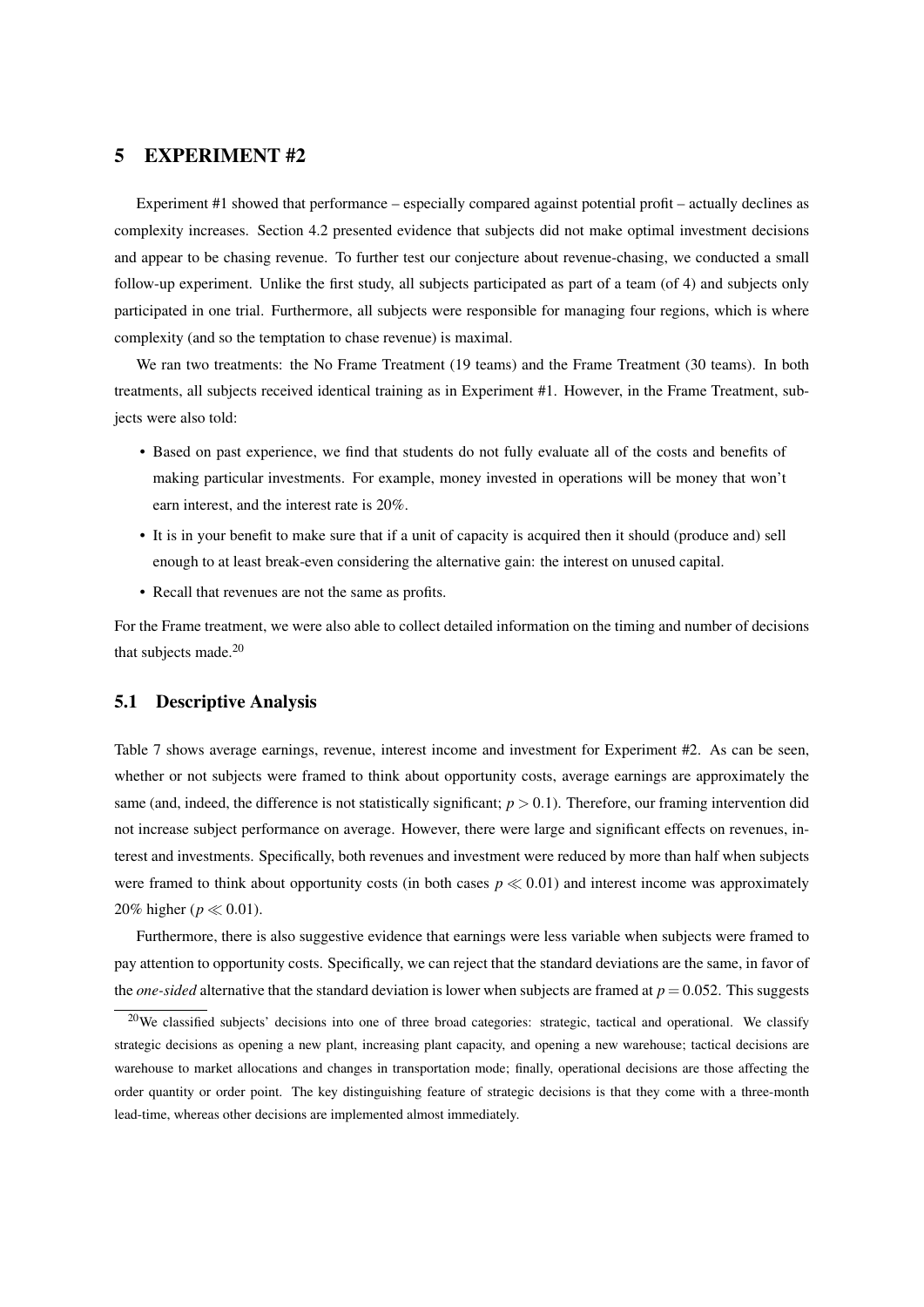Table 7: Earnings, Revenue and Investment

| Metric                                                                      |        | No Frame        |  | Frame   |  |  |
|-----------------------------------------------------------------------------|--------|-----------------|--|---------|--|--|
| Earnings                                                                    | 39.53  | $(6.93)$ 40.17  |  | (4.95)  |  |  |
| Revenue                                                                     | 198.54 | $(77.10)$ 88.81 |  | (76.61) |  |  |
| Interest                                                                    | 15.91  | $(2.73)$ 19.22  |  | (1.84)  |  |  |
| Investment                                                                  | 17.68  | $(7.30)$ 7.63   |  | (6.52)  |  |  |
| Note: Standard deviations in parentheses to the right of the reported mean. |        |                 |  |         |  |  |

Table 8: Relationship Between Earnings, Revenue, Interest and Investment (Seemingly Unrelated Regression; Exp. #2)

|                         | (1) Earnings          | $(2)$ Revenue      | $(3)$ Interest      |
|-------------------------|-----------------------|--------------------|---------------------|
| <b>Frame Treatment</b>  | $27.276*$ (15.166)    |                    | $-1.032**$ (0.498)  |
| Revenue                 | $0.192***(0.016)$     |                    |                     |
| Frame $\times$ Revenue  | $-0.058***(0.020)$    |                    |                     |
| Interest                | $4.262***$ (0.491)    |                    |                     |
| Frame $\times$ Interest | $-1.053$<br>(0.700)   |                    |                     |
| Invest                  | $-0.567***$ (0.130)   | $10.186***(0.643)$ | $-0.354***$ (0.025) |
| Frame $\times$ Invest   |                       |                    | $0.092***(0.032)$   |
| Constant                | $-56.371***$ (11.061) | 13.956<br>(9.127)  | $22.219***$ (0.463) |
| $R^2$                   | 0.845                 | 0.837              | 0.904               |
| N                       |                       | 49                 |                     |

that the additional investment introduces risk into earnings and, we argue, the channel for this additional risk is due to the increased complexity. That is, the more investment, the more manufacturing and warehouse facilities must be managed. Consequently, there are greater demands on subjects, and this may introduce additional risk in overall performance.

Table 8 examines the relationship between earnings and revenue, interest, investment and framing in a seemingly unrelated regression framework to control for potential correlation of error terms. As was the case in Table 6, we see that, there is a strong, positive, relationship between revenue and investment, and a strong, negative relationship between interest earnings and investment. Likewise, controlling for investment and interest, there is a positive and significant relationship between earnings and revenue.

Of most interest to us is the role of framing. We found no evidence that framing effected the relationship between investment and revenue, and so it was omitted from the regression. On the other hand, framing does have an effect on the relationship between interest and investment. Specifically, when framed to think about opportunity costs, each additional unit of investment reduces interest by about  $26\%$  (i.e., 0.092/0.354) less than when subjects are not framed. Even more importantly, we see from column (1) that while framing significantly weakens the relationship between earnings and revenue, the coefficient on the frame treatment dummy is positive and (marginally) significant. We argue that this beneficial effect of framing is due to the reduction in structural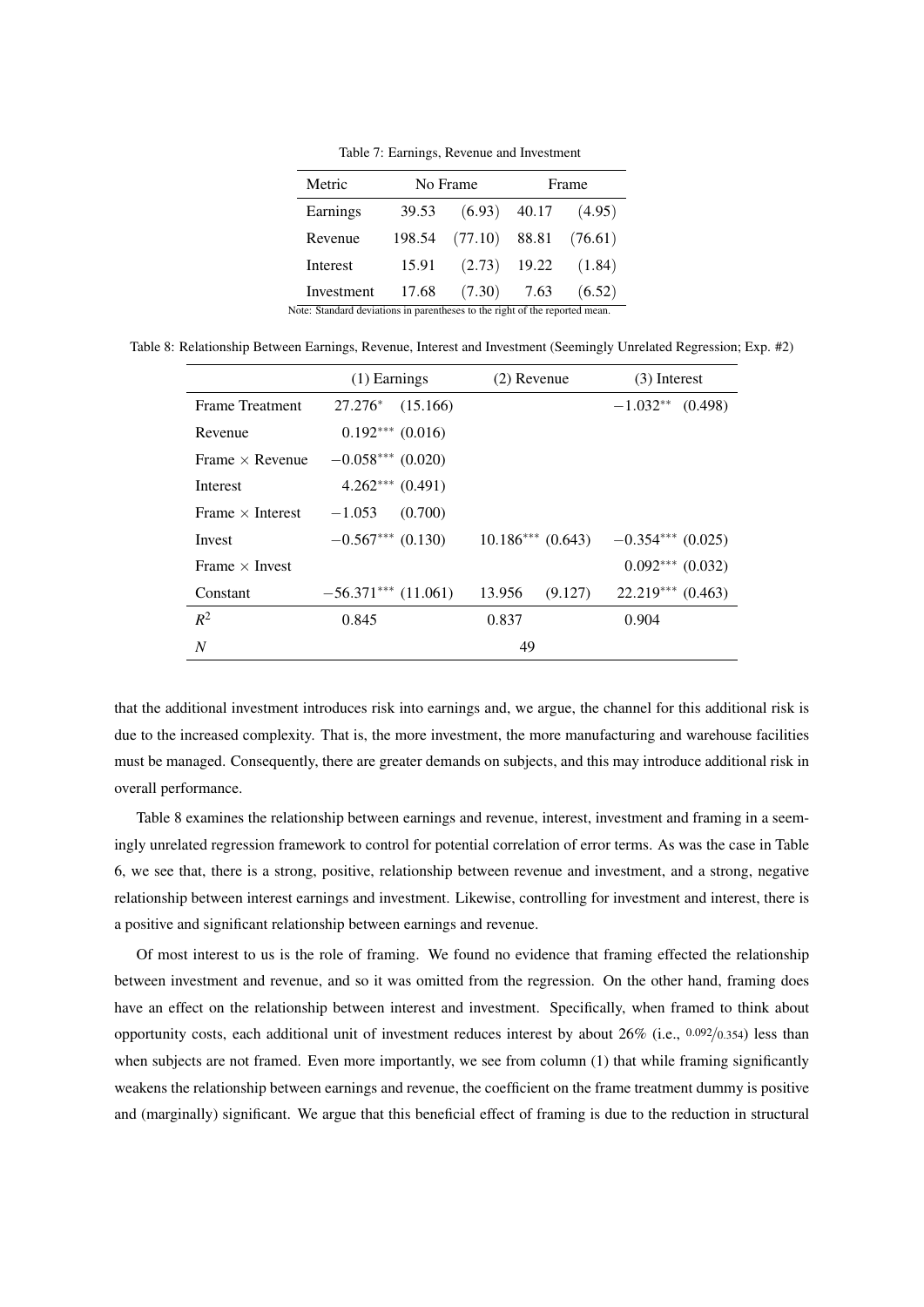complexity that subjects faced in the framed treatment because of their different approach to investment. Thus, we have:

Result 8. *Reducing the salience of revenue and reminding subjects to consider the opportunity cost of their actions led to significantly lower investment. As a result, revenues were substantially lower; however, profits were modestly higher.*

# 5.2 Richer Analysis of Decisions in Frame Treatment

As noted, in the Frame treatment, we have detailed data about the timing and number of decisions, which we have classified into strategic, tactical and operational (see Footnote 20 for how these are defined). In Figure 4 we plot histograms for the number of decisions overall (panel (a)) and the number of investments (panel (b)), which is a key strategic decision. As can be seen, there is a great deal of heterogeneity across subjects. The number of decisions overall – of which nearly 70% are classified as operational – varies from near 0 to nearly 500, while the number of investments varies between 0 and 7.



Figure 4: Tabulating the Frequency of Decisions

It is then natural to ask if there is a relationship between these decisions and earnings. To this end, in Table 9 we report the results of a series of regressions of earnings on key variables such as the timing of the first investment, the number of decisions made, as well as the overall magnitude of investments in manufacturing (Mag. Investment) and opening warehouses (Mag. Warehouse). As can be seen, in all specifications – which change by gradually dropping insignificant variables – there is a significantly negative relationship between earnings and the timing of the first investment, and also a significantly negative relationship between earnings and the number of operational decisions. Thus, subjects who wait too long to make key investments suffer. This is intuitive because investments involve up-front costs and benefits that accrue over time and only after the lead-time to build-out these investments. This logic also suggests that it would likely hold even in less complex environments than the four-regions case considered in this treatment.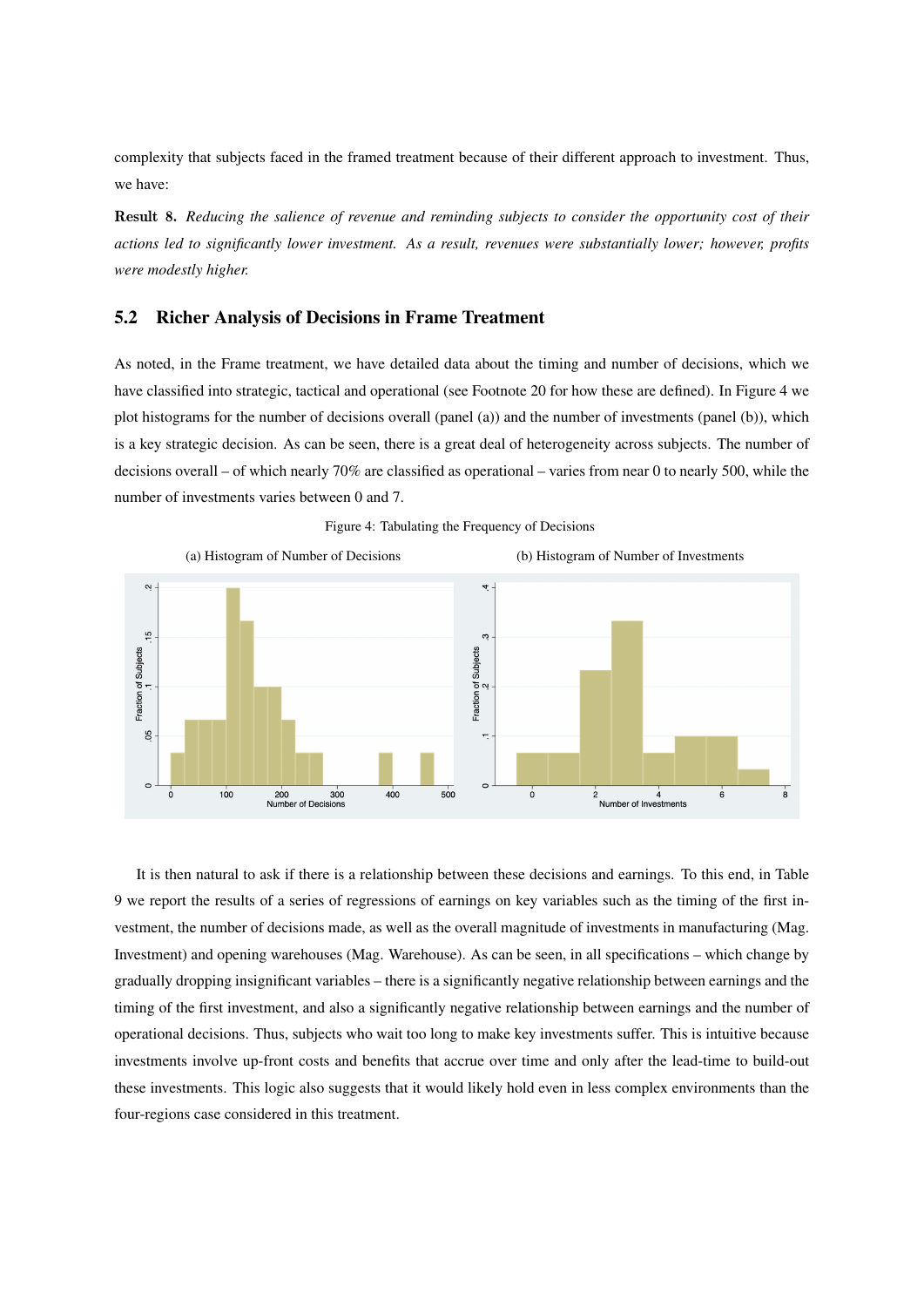|                     | (1)                   |         | (2)                   |         | (3)                 |         | (4)                 |         | (5)                 |         |
|---------------------|-----------------------|---------|-----------------------|---------|---------------------|---------|---------------------|---------|---------------------|---------|
| Time $1^{st}$ Inv.  | $-0.028***$           | (0.010) | $-0.028***(0.009)$    |         | $-0.025***(0.009)$  |         | $-0.026***$ (0.008) |         | $-0.026***$ (0.008) |         |
| #Strategic          | $-0.388$              | (1.109) | $-0.523$              | (0.505) |                     |         |                     |         |                     |         |
| #Tactical           | $-0.027$              | (0.057) | $-0.027$              | (0.056) |                     |         |                     |         |                     |         |
| #Operational        | $-0.024**$            | (0.010) | $-0.023**$            | (0.009) | $-0.023**$ (0.009)  |         | $-0.023**$          | (0.009) | $-0.023**$          | (0.009) |
| # Investments       | $-0.190$              | (1.376) |                       |         |                     |         |                     |         |                     |         |
| Mag. Investment     | $-0.153$              | (0.173) | $-0.157$              | (0.167) | $-0.132$            | (0.159) | $-0.087$            | (0.128) |                     |         |
| Mag. Warehouse      | 1.545                 | (1.849) | 1.666                 | (1.589) | 0.599               | (1.215) |                     |         |                     |         |
| Constant            | $67.050***$ $(9.615)$ |         | $66.803***$ $(9.225)$ |         | $62.645***$ (7.964) |         | $64.444***(6.967)$  |         | $63.383***(6.717)$  |         |
| $R^2$               | 0.430                 |         | 0.430                 |         | 0.398               |         | 0.392               |         | 0.380               |         |
| <b>Observations</b> | 28                    |         | 28                    |         | 28                  |         | 28                  |         | 28                  |         |

Table 9: Regression Analysis: Operational Decisions and Earnings (Dep Var: Earnings)

In contrast, although we cannot definitively say because we did not vary complexity, we suspect that the result that subjects who make too many operational decisions suffer lower earnings is related to complexity. In more complex environments, there are more levers for the manager to "tinker" with and so much more temptation to do so. In contrast, in a less complex setting, the manager has fewer levers and can remain more focused on those that do remain. This may allow the manager to develop a clear strategy that does not need continual adjustment.

# 6 DISCUSSION AND CONCLUDING REMARKS

In this paper we report on two experiments with human subjects who make typical supply chain decisions, which varied in complexity via changes in the number of potential markets subjects could serve. Subjects were free to ignore the additional complexity by simply choosing not to service the new markets. However, by exercising the option – in theory and with optimal decision making – they should be able to increase their profit. The results suggest that most subjects actively tried to exploit these new market opportunities when they were available. However, our results also provide clear evidence that as complexity increases, many such attempts fail and subjects often destroy value.

One possible explanation which we have already discussed in the paper is that, when faced with a complex situation, it is difficult to estimate the gain in profit from making a particular investment or decision. Therefore, subjects focus on metrics which are more easily forecasted, such as revenue. A naive view is then that, with more regions, investing in capacity to serve these regions will generate substantially higher revenue. Moreover, these revenues are visible in real-time, which could reinforce in subjects' minds that they are making good decisions. However, by ignoring the hidden costs of investment (e.g., increased difficulty managing capacity and foregone earnings on cash reserves), when final profits are calculated, the investments tend not to pay off. Thus, it appears that as complexity increases, subjects focus on inappropriate measures of performance. The end result is poor performance in complex environments.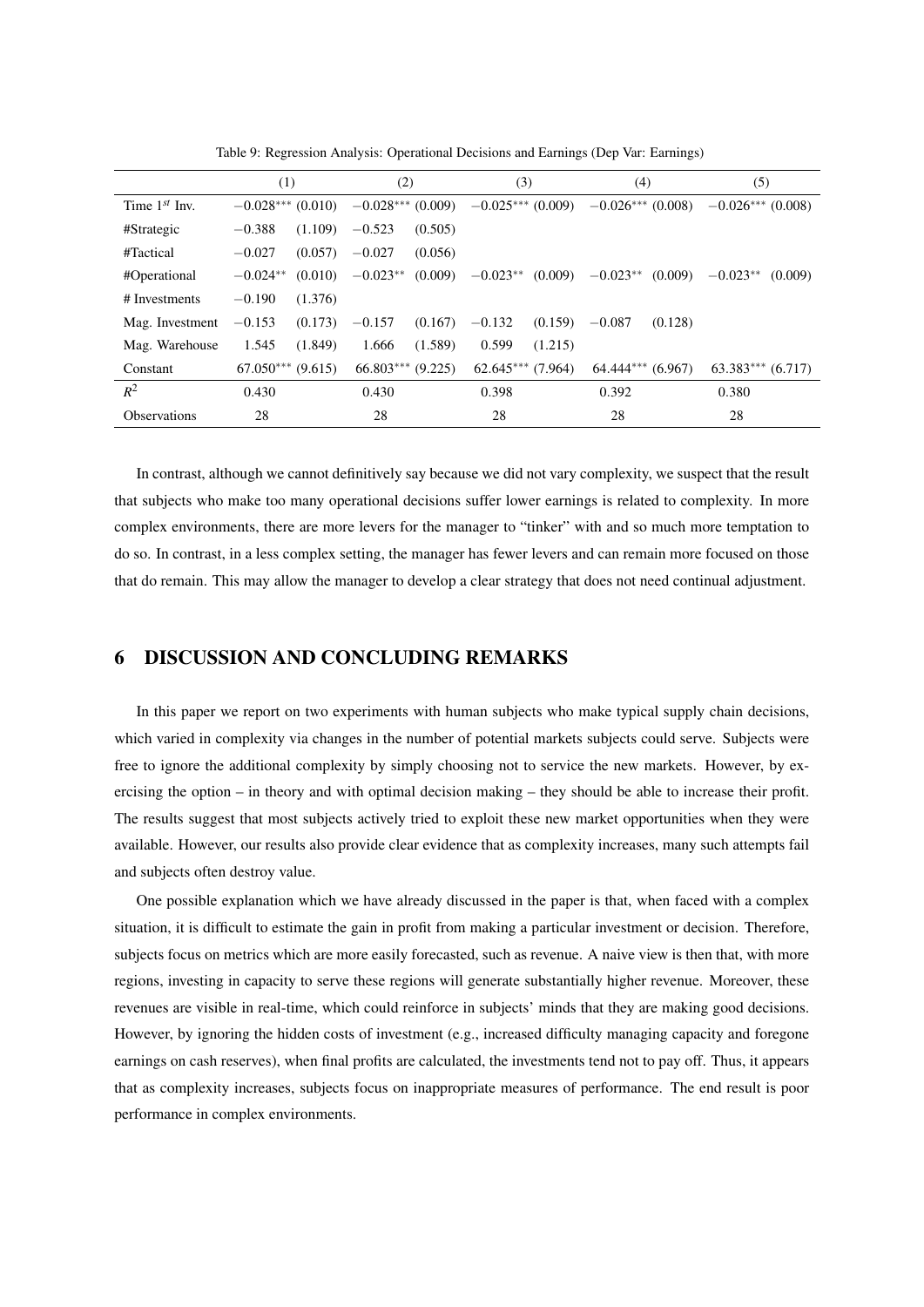To put this conjecture to the test, our second experiment included a treatment in which we specifically reminded to think carefully about the opportunity cost associated with investments, and that revenues were different from profit. Our results clearly show that when subjects received this simple reminder, they invested less and revenues declined substantially. However, despite this, actual earnings were modestly *higher*, though the difference was not significant.

While this paper was primarily focused on the impact of complexity on performance, we also studied potential moderators of this relationship. To this end, we found that experience and team size can both reduce the negative impact of increased complexity. Experience seems to work better at higher levels of complexity and teamwork is most impactful at middle levels of complexity. More importantly, both teamwork and experience (i) reduce the variability of earnings; (ii) reduce the likelihood of big mistakes; and (iii) lead to better investment decisions.

Finally, using the survey, we showed that conflict within a team setting increases in complexity and, at least for some measures, higher conflict was associated with lower performance. This is an additional risk factor to consider when considering an increase in complexity: additional complexity may lead to increased conflict, which may harm performance. We also saw evidence that subjects viewed their contribution as being more important than their teammate when performance was good and that they reported that *they* were the leader when performance was good. This suggests that subjects may suffer from a self-attribution bias where they attribute success to their performance, while failure is shared across the team. One wonders if this is part of the reason why conflicts within the team increase as complexity increases.

From a managerial point of view, our results suggest that careful attention must be paid when deciding whether to enter new markets. In particular, it is important that the different functional areas of the business have voices which are heard. While the sales/marketing area will often find it tempting to expand into new products or new markets, the operations side of the business must also be heard to ensure that all costs associated with such an expansion are properly accounted for. The fact that more decisions do not necessarily lead to more profit also suggests that decision support tools could be valuable. Such a system could make recommendations about the need for change or could ask the decision maker to provide justification for the change. This would help ensure that any changes that are implemented have been more carefully analyzed. Our results also suggest that productline rationalization strategies, which take operational complexity into account, are potentially valuable exercises for business to undertake.

# **REFERENCES**

- Adams, C., Alldredge, K., Mueller, C., and Whitmore, J. (2016). Simpler is (sometimes) better: Managing complexity in consumer goods. (McKinsey&Company).
- Barnett, W. P. and Freeman, J. (2001). Too much of a good thing? product proliferation and organizational failure. *Organization Science*, 12(September-October):523–659.
- Bayus, B. L. and Putsis, W. P. (1999). Product proliferation: An empirical analisys of product line determinants and market outcomes. *Marketing Science*, 18(2):137–153.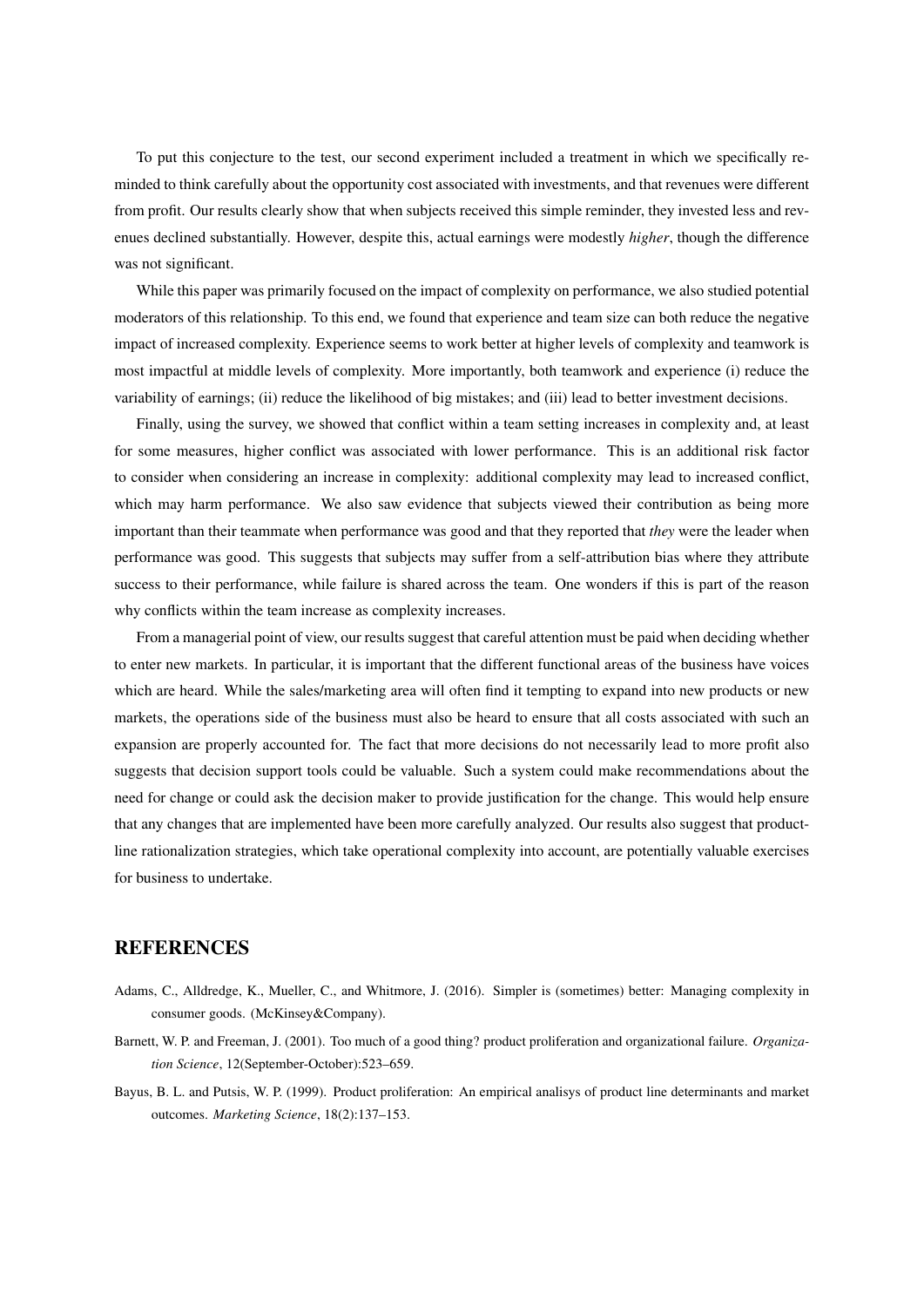- Blecker, T. and Kersten, W., editors (2006). *Complexity Management in Supply Chains: Concepts, Tools and Methods*, volume 2 of *Operations and Technology Management*. Erich Schmidt Verlag.
- Bozarth, C., Warsing, D., Flynn, B., and Flynn, E. (2009). An information flow model for conflict and fission in small groups. *Journal of Operations Management*, 27(1):78–93.
- Buzacott, J. A. and Shanthikumar, J. G. (1993). *Stochastic Models of Manufacturing Systems*. Prentice-Hall, Inc.
- Cachon, G. and Terwiesch, C. (2013). *Matching Supply with Demand: An Introduction to Operations Management*. McGraw-Hill Education, third edition.
- Charness, G. and Sutter, M. (2012). Groups make better self-interested decisions. *Journal of Economic Perspectives*, 26(3):157–176.
- Chen, K.-Y. and Li, S. (2018). The behavioral traps in making multiple, simultaneous newsvendor decisions.
- Chopra, S. and Afeche, P. (2016). Supply chain simulation game. Simulation game by Responsive.net.
- Chopra, S. and Meindl, P. (2016). *Supply Chain Management: Strategy, Planning, and Operation, 6th Edition*. Pearson.
- Cooper, D. J. and Kagel, J. H. (2005). Are two heads better than one? Team versus individual play in signaling games. *American Economic Review*, 95(3):477–509.
- Cui, T. H., Kong, G., and Pourghannad, B. (2018). Is simplicity the ultimate sophistication? Wholesale pricing vs. non-linear pricing.
- DeWees, B. and Minson, J. A. (2018). Yhe right way to use the wisdom of crowds.
- Ethiraj, S. K., Levinthal, D., and Roy, R. R. (2008). The dual role of modularity: Innovation and imitation. *Management Science*, 54(5):939–955.
- Fisher, M., Gaur, V., and Kleinberger, H. (2017). Curing the additction to growth. *Harvard Business Review*, January-February.
- Fisher, M. L. (1997). What is the right supply chain for your product? *Harvard Busienss Review*, (March/April).
- Fisher, M. L. and Ittner, C. D. (1999). The impact of product variety on automobile assembly operations: Empirical evidence and simulation analysis. *Management Science*, 45(6):771–786.
- Fonseca, J. (2001). *Complexity and Innovation in Organizations*. Routledge, 1st edition.
- George Group (2006). Unraveling complexity in products and services. (Wharton, University of Pennsylvania).
- Hill, G. W. (1982). Group versus individual performance: Are *n*+1 heads better than one? *Psychological Bulletin*, 91(3):517– 539.
- Hirshleifer, D. (2008). Psychological bias as a driver of financial regulation. *European Financial Management*, 14(5):856– 874.
- Hopp, W. (2007). *Supply Chain Science*. McGraw-Hill Irwin.
- Huckman, R. S. and Staats, B. R. (2011). Fluid tasks and fluid teams: The impact of diversity in experience and team familiarity on team performance. *Manufacturing & Service Operations Management*, 13(3):310–328.
- Jehn, K. A., Greer, L., Levine, S., and Szulanski, G. (2008). The effects of conflict types, dimensions and emergent states on group outcomes. *Group Decision and Negotiation*, 17:465–495.
- Kahneman, D., Slovic, P., and Tversky, A. (1982). *Judgement Under Uncertainty: Heuristics and Biases*. Cambridge University Press, Cambridge, UK.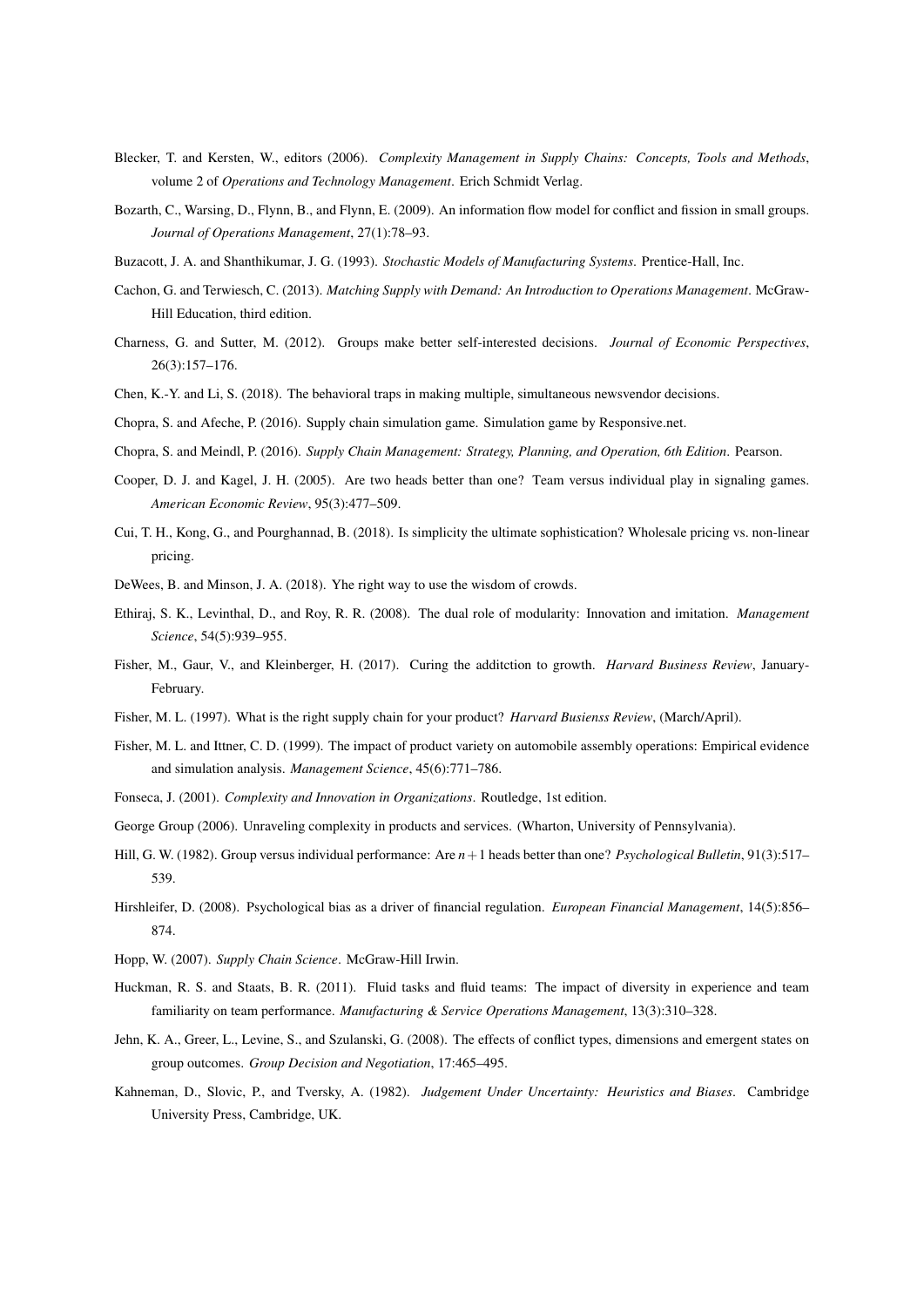- Kalkanci, B., Chen, K.-Y., and Erhun, F. (2011). Contract complexity and performance under asymmetric demand information: An experimental evaluation. *Management Science*, 23(2):269–284.
- Kalkanci, B., Chen, K.-Y., and Erhun, F. (2014). Complexity as a contract design factor: A human-to-human experimental study. *Production and Operations Management*, 57(4):689–704.
- Kleinmuntz, D. N. (1985). Cognitive heuristics and feedback in a dynamic decision environment. *Management Science*, 31(6):680–702.
- Lee, Y. S. and Siemsen, E. (2017). Task decomposition and newsvendor decision making. *Management Science*, 63(10):3226– 3245.
- Li, J., Beil, D., and Leider, S. (2018). Team decsion making in operations management.
- Loewenstein, G. (1996). Out of control: Visceral influences on behavior. *Organizational Behavior and Human Decision Processes*, 65(3):272–292.
- Mariotti, J. (2008). *The Complexity Crisis: Why too many products, markets, and customers are crippling your company.* Adams Media, Copyright by John L. Mariotti, 57 Littlefield Street, Avon, MA 02322.
- Menezes, M., Ruiz-Hernández, D., and Yen-Tsang, C. (2020). On the validity and practical relevance of a measure for structural complexity. Mimeo.
- Milgate, M. (2001). Supply chain complexity and delivery performance: an international exploratory study. *Supply Chain Management: An International Journal*, 6(3):106 – 118.
- Milne, R. (2017). Lego must press the 'reset button' to regain growth.
- Mocker, M. and Ross, J. W. (2017). The problem with product proliferation. *Harvard Busienss Review*, May-June.
- Mueller, J. S. (2012). Why individuals in larger teams perform worse. *Organizational Behavior and Human Decision Processes*, 117:111–124.
- Narayanan, A. and Moritz, B. B. (2015). Decision making and cognition in multi-echelon supply chains: An experimental study. *Production and Operations Management*, 24:1216–1234.
- Prelec, D., Seung, H. S., and McCoy, J. (2017). A solution to the single-question crowd wisdom problem. *Nature*, 541(7638):532–535.
- Rivkin, J. W. (2000). Imitation of complex strategies. *Management Science*, 46(6):824–844.
- Ruiz-Hernández, D., Menezes, M. B. C., and Amrani, A. (2019). An information-content based measure of proliferation as a proxy for structural complexity. *International Journal of Production Economics*, 212:78–91.
- Saeed, B. and Young, D. (1998). Managing the hidden costs of complexity. (Boston Colsulting Group).
- Shah, R., Ball, G. P., and Netessine, S. (2017). Plant operations and product recalls in the automotive industry: An empirical investigation. *Management Science*, 63(8):2439–2469.
- Shannon, C. (1948). The mathematical theory of communication. *Bell System Technical Journal*, 27:379–423.
- Shunko, M., Yunes, T., Fenu, G., Scheller-Wolf, A., Tardif, V., and Tayur, S. (2018). Product portfolio restructuring: Methodology and application at caterpillar. *Production and Operations Management*, 27(1):100–120.
- Simon, H. (1962). The architecture of complexity. *Proceedings of the American Philosophical Society*, 106(6):467–482.
- Sniezek, J. (1989). An examination of group process in judgmental forecasting. *International Journal of Forecasting*, 5:171– 178.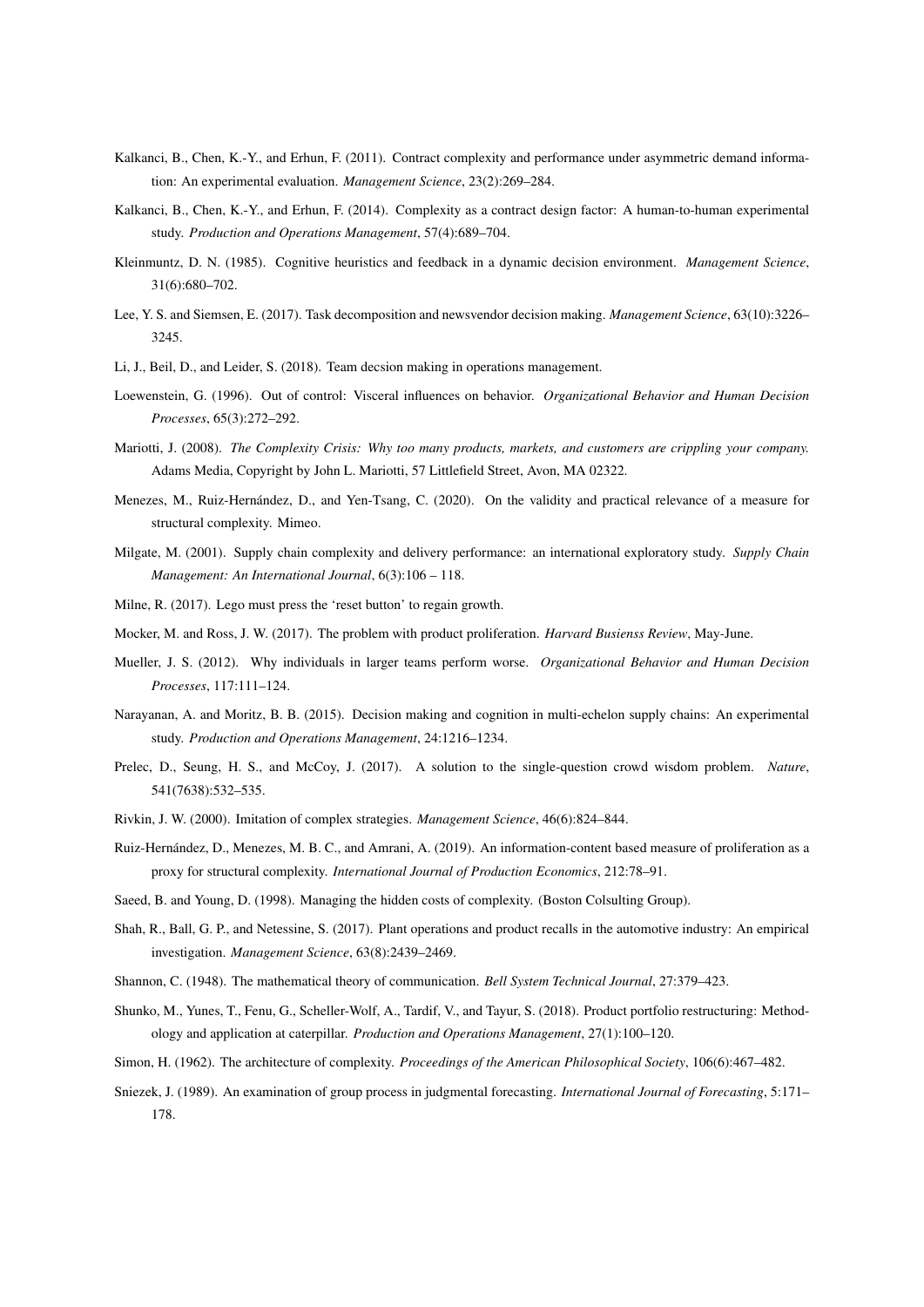- Sommer, S. C., Bendoly, E., and Kavadias, S. (2020). How do you search for the best alternative? experimental evidence on search strategies to solve complex problems. *Management Science*, 66(3):1395–1420.
- Steiner, I. D. (1972). *Group Process and Productivity*. Academic Press.
- Tang, C. (2010). A review of marketing-operations interface models: From co-existence to coordination and collaboration. *International Journal of Production Economics*, 125(1):22–40.
- Wan, X. and Sanders, N. R. (2017). The negative impact of product variety: Forecast bias, inventory levels, and the role of vertical integration. *International Journal of Production Economics*, 186:123–131.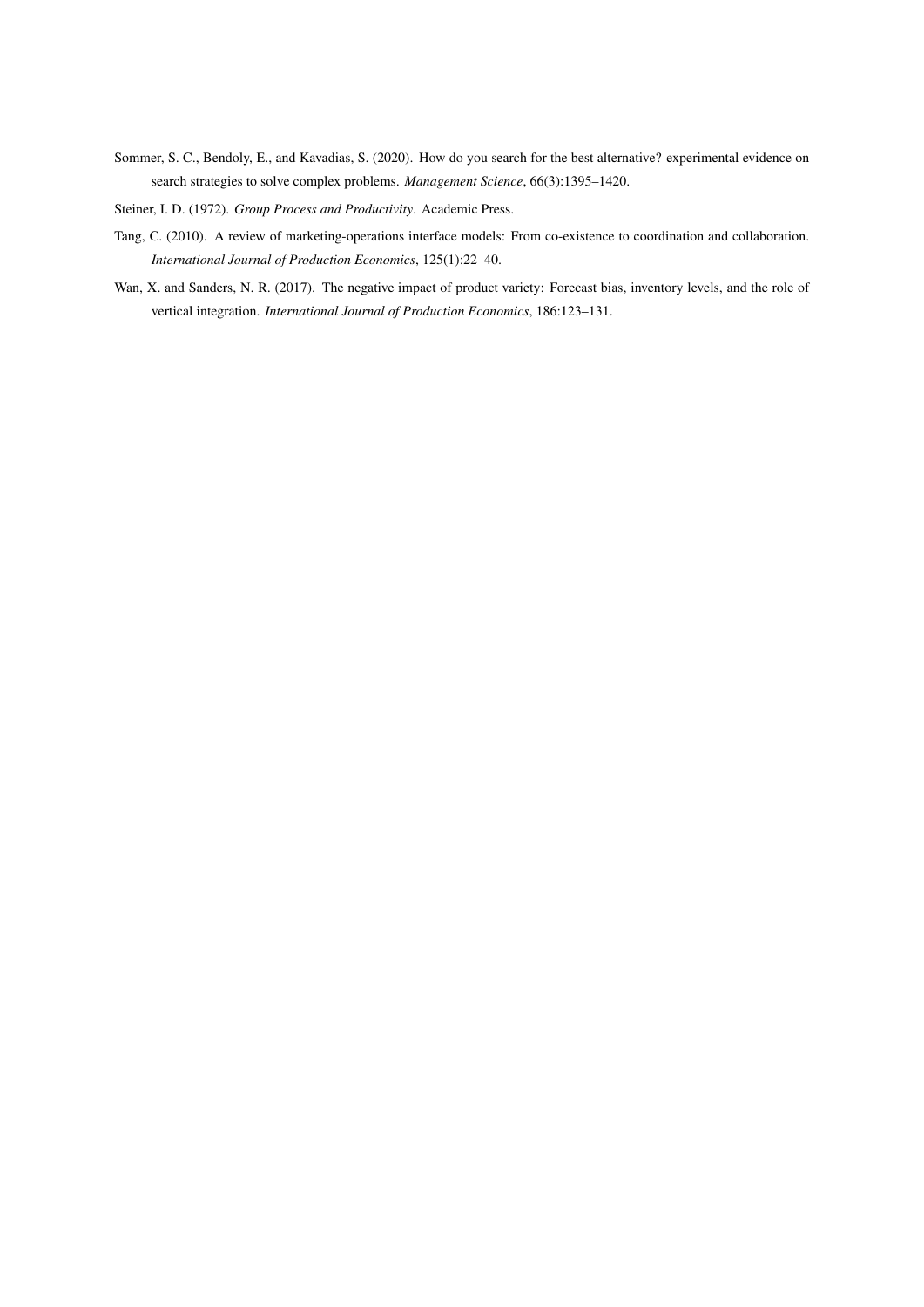# APPENDIX A: SUPPLEMENTAL MATERIALS

In Table 10 we report the results of fixed effects regressions where the dependent variable is either earnings or normalized earnings. As can be seen, the results are qualitatively similar to those reported in the main text based on simpler *t*−tests.

| Parameter                                                                                                                                 | Earnings              | Normalized Earnings                                                                          |
|-------------------------------------------------------------------------------------------------------------------------------------------|-----------------------|----------------------------------------------------------------------------------------------|
| 2 Regions                                                                                                                                 | $-2.741***$ (0.971)   | $-0.112***$ (0.019)                                                                          |
| 4 Regions                                                                                                                                 | $-2.438**$<br>(0.958) | $-0.169***$ (0.019)                                                                          |
| <b>Team Trial First</b>                                                                                                                   | 0.610<br>(2.707)      | 0.020<br>(0.054)                                                                             |
| Trial #                                                                                                                                   | $2.888***$<br>(0.708) | $0.056***$ (0.014)                                                                           |
| <b>Team Trial</b>                                                                                                                         | $1.718**$<br>(0.709)  | $0.034**$<br>(0.014)                                                                         |
| Constant                                                                                                                                  | 39.940*** (1.362)     | $0.887***$ $(0.027)$                                                                         |
| $R^2$                                                                                                                                     | 0.245                 | 0.490                                                                                        |
| <b>Observations</b><br>$\mathbf{1}$ and $\mathbf{1}$ and $\mathbf{1}$ and $\mathbf{1}$ and $\mathbf{1}$ and $\mathbf{1}$ and $\mathbf{1}$ | 239                   | 239<br>$0.07 - 18$<br>$\therefore$ $\bigcap$ $\bigcap$ $\bigcap$ $\exists x$<br>$\cdot$ 0 10 |

Table 10: Fixed Effects Regression of Earnings on Treatment Variables

Note: Standard errors in parentheses. Significance given by ∗∗∗ *p* < 0.01, ∗∗ *p* < 0.05, and <sup>∗</sup> *p* < 0.10.

In Table 11 we provide the underlying regressions that are used to generate the data reported in Table 1. Remember that, within a given region structure  $i \in \{1, 2, 4\}$ , there is only one observation per subject, making a simple regression statistically valid. For simplicity and ease of comparison, we report the same pooled regression.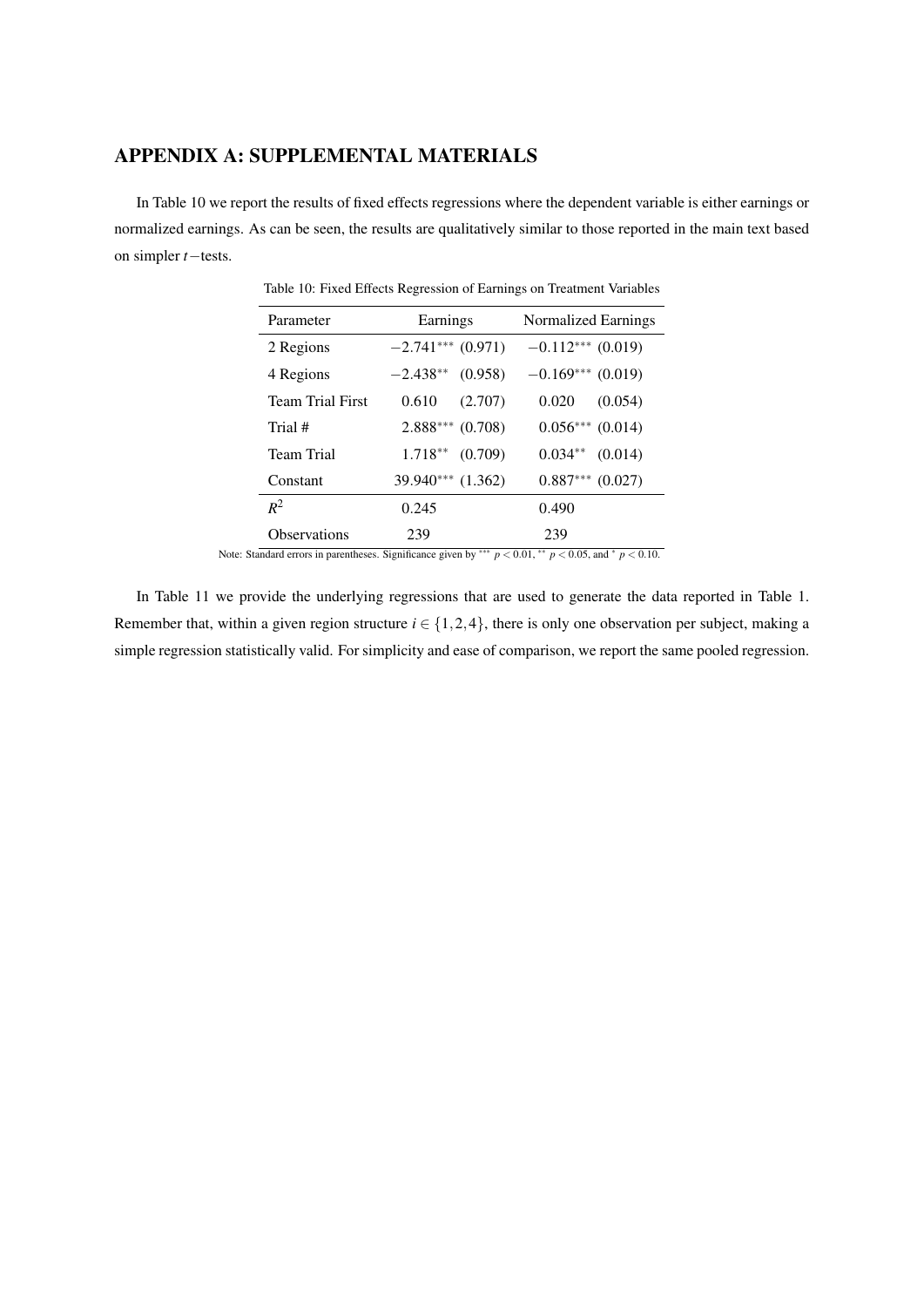|  | Table 11: The Effect of Experience and Teamwork |  |  |  |
|--|-------------------------------------------------|--|--|--|
|--|-------------------------------------------------|--|--|--|

| Parameter                 | 1 Region |                     | 2 Regions |                       | 4 Regions |                       | Pooled                |                      |
|---------------------------|----------|---------------------|-----------|-----------------------|-----------|-----------------------|-----------------------|----------------------|
| $2nd$ Trial               | 1.378    | (1.122)             | 0.062     | (1.948)               |           | $11.187***$ $(2.425)$ |                       | $3.984***$ $(1.186)$ |
| Team                      | 2.222    | (1.397)             | 0.208     | (2.615)               |           | $8.604***$ (3.115)    | $3.512**$             | (1.530)              |
| $2nd$ Trial $\times$ Team | $-0.983$ | (1.920)             | 0.674     | (3.657)               | $-7.786*$ | (4.312)               | $-2.384$              | (2.117)              |
| Constant                  |          | $41.198***$ (0.753) |           | $39.721***$ $(1.328)$ |           | $31.632***$ $(1.735)$ | $37.732***$ $(0.818)$ |                      |
| $R^2$                     | 0.084    |                     | 0.003     |                       | 0.324     |                       | 0.091                 |                      |
| N                         | 61       |                     | 60        |                       | 60        |                       | 181                   |                      |

| (a) Absolute Earnings |  |
|-----------------------|--|
|-----------------------|--|

| (b) Normalized Earnings |  |
|-------------------------|--|
|                         |  |
|                         |  |

| Parameter                 | 1 Region  |         | 2 Regions |         | 4 Regions           |         | Pooled    |                      |
|---------------------------|-----------|---------|-----------|---------|---------------------|---------|-----------|----------------------|
| $2nd$ Trial               | 3.050     | (2.484) | 0.130     | (4.061) | $21.537***$ (4.668) |         |           | $7.304***$ $(2.270)$ |
| Team                      | 4.917     | (3.093) | 0.434     | (5.452) | $16.565***(5.997)$  |         | $6.791**$ | (3.510)              |
| $2nd$ Trial $\times$ Team | $-2.175$  | (4.249) | 1.405     | (7.625) | $-14.991*$          | (8.302) | $-3.745$  | (4.855)              |
| Constant                  | 91.186*** | (1.667) | 82.821*** | (2.770) | $60.900***$         | (3.341) | 78.907*** | (1.876)              |
| $R^2$                     | 0.084     |         | 0.003     |         | 0.324               |         | 0.067     |                      |
| N                         | 61        |         | 60        |         | 60                  |         | 181       |                      |

Note: Standard errors in parentheses. Significance given by ∗∗∗ *p* < 0.01, ∗∗ *p* < 0.05, and <sup>∗</sup> *p* < 0.10.

# APPENDIX B: SURVEY QUESTIONS AND SUPPLEMENTAL ANALYSIS

Here we document the main survey questions that we asked:

- 1. Reliability and trustworthiness of teammate (5 point Likert Scale; 1 = Strongly Disagree):
- (a) I could rely on my teammate.
- (b) Overall my teammate was trustworthy
- 2. Participation in the team (5 point Likert Scale;  $1 =$  None at all;  $5 =$  A great deal):
	- (a) How much friction was there in your team?
	- (b) How much were personality conflicts evident in your team?
	- (c) How much tension was there in your team?
	- (d) How much emotional conflict was there in your team?
	- (e) How often did you and your teammate disagree about opinions regarding the task?
	- (f) How frequently were there conflicts about ideas in your team?
	- (g) How much conflict about your task was there in your team?
	- (h) To what extent were there differences in opinion in your team?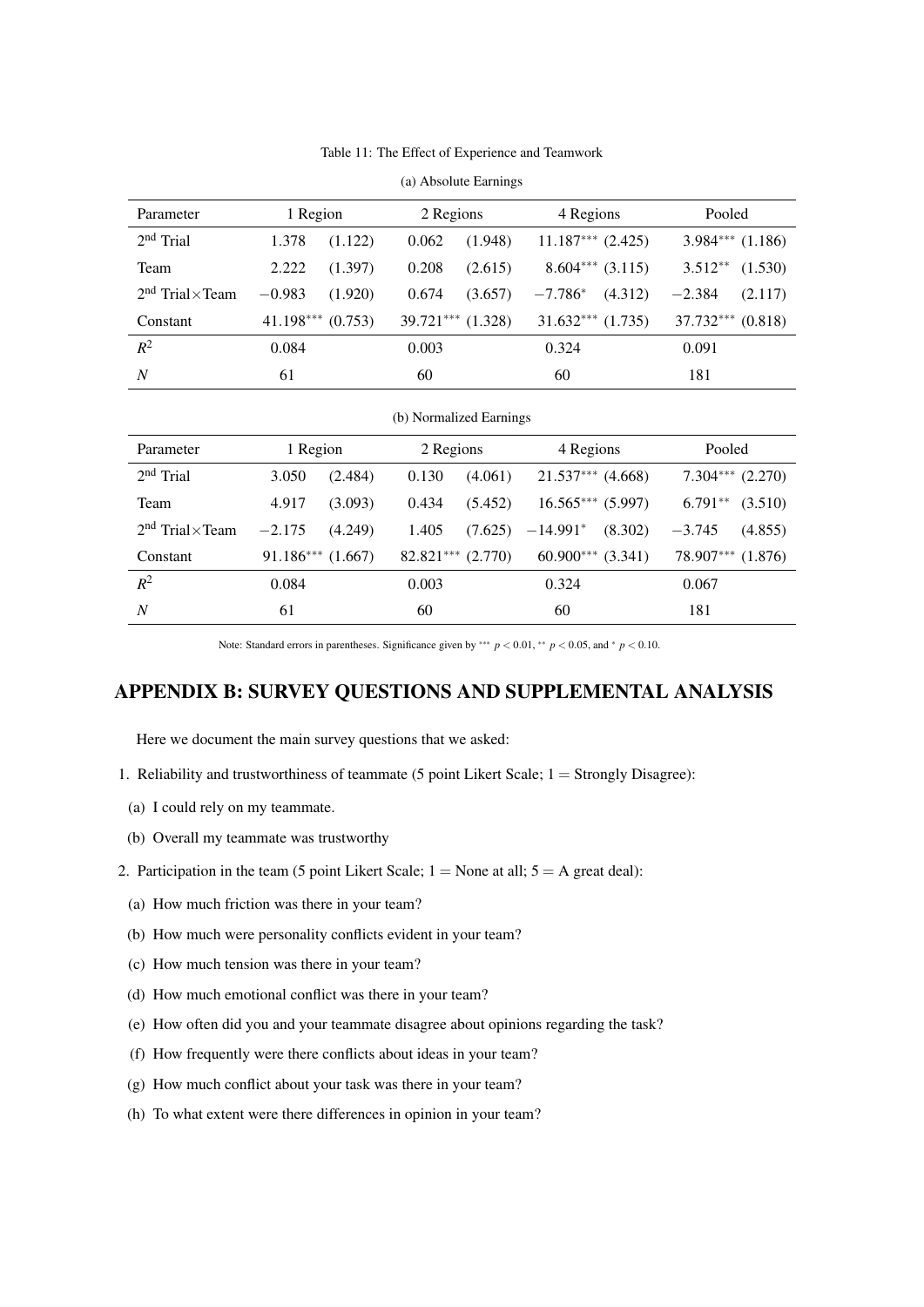- 3. When you participated in a team of 2, did a team leader emerge in your group?
	- Yes. I was the leader.
	- Yes. My teammate was the leader.
	- No. We participated as equals.
	- No. We had conflict about who should lead.
- 4. Own and teammate's contribution to the simulation ([0,10], 1 decimal)
	- (a) My own contribution to the team simulation.
	- (b) My teammates contribution to the team simulation.
- 5. Team versus individual simulation (5 point Likert Scale; 1 = Strongly Disagree):
	- (a) It was easier to achieve high performance in the team simulation.
	- (b) The team came up with solutions that I did not think of working on my own.
	- (c) Having to agree with my teammate on a plan made the task more difficult.
- 6. In comparison to the individual simulation, how difficult was the team simulation. For example, if you found the team simulation more difficult, then move the slider to the right. If you found the team simulation easier, then move the slide to the left.  $([-10, 10], 1$  decimal; 0 = individual and team same difficulty)

#### Survey Responses and Complexity

The survey consisted of six blocks of questions. We discuss four of these question blocks here and relegate two blocks to Appendix A.<sup>21</sup> Figures 5–8 show differences in the survey responses, for each the four main question blocks, broken up by number of regions.

First consider Figure 5, which provides results for the question block concerning conflict in the team setting. As can be seen, some differences emerge depending on the number of regions. Specifically the questions involving friction ( $p = 0.003$ ), tension ( $p = 0.060$ ), emotional conflict ( $p = 0.014$ ) and the frequency of disagreement  $(p = 0.030)$  were all significantly more frequent when the team managed four regions than one region.

In Figure 6 we report results where subjects were asked to rate their own contribution and the contribution of their teammate. Subjects rated their own performance quite highly and their self-evaluation appears to increase as the number of regions under management increases, but this is not significant ( $p = 0.135$ ). For the subjective evaluation of one's teammate's contribution, there appears to be a non-linear relationship. In particular, subjects rate the teammate more highly when managing two versus one region ( $p = 0.048$ ) and there is no difference between one region or four regions ( $p = 0.518$ ). We also see that subjects' self-assessment of their own performance

<sup>&</sup>lt;sup>21</sup>Information about the two relegated blocks are provided in Figures 9 and 10. The first concerns the trustworthiness and reliability of the teammate and the second concerning subjects' perceptions regarding whether the team came up with better solutions than the individual. For these two question blocks, there were no differences in survey responses by complexity (in all cases,  $p > 0.2$ ).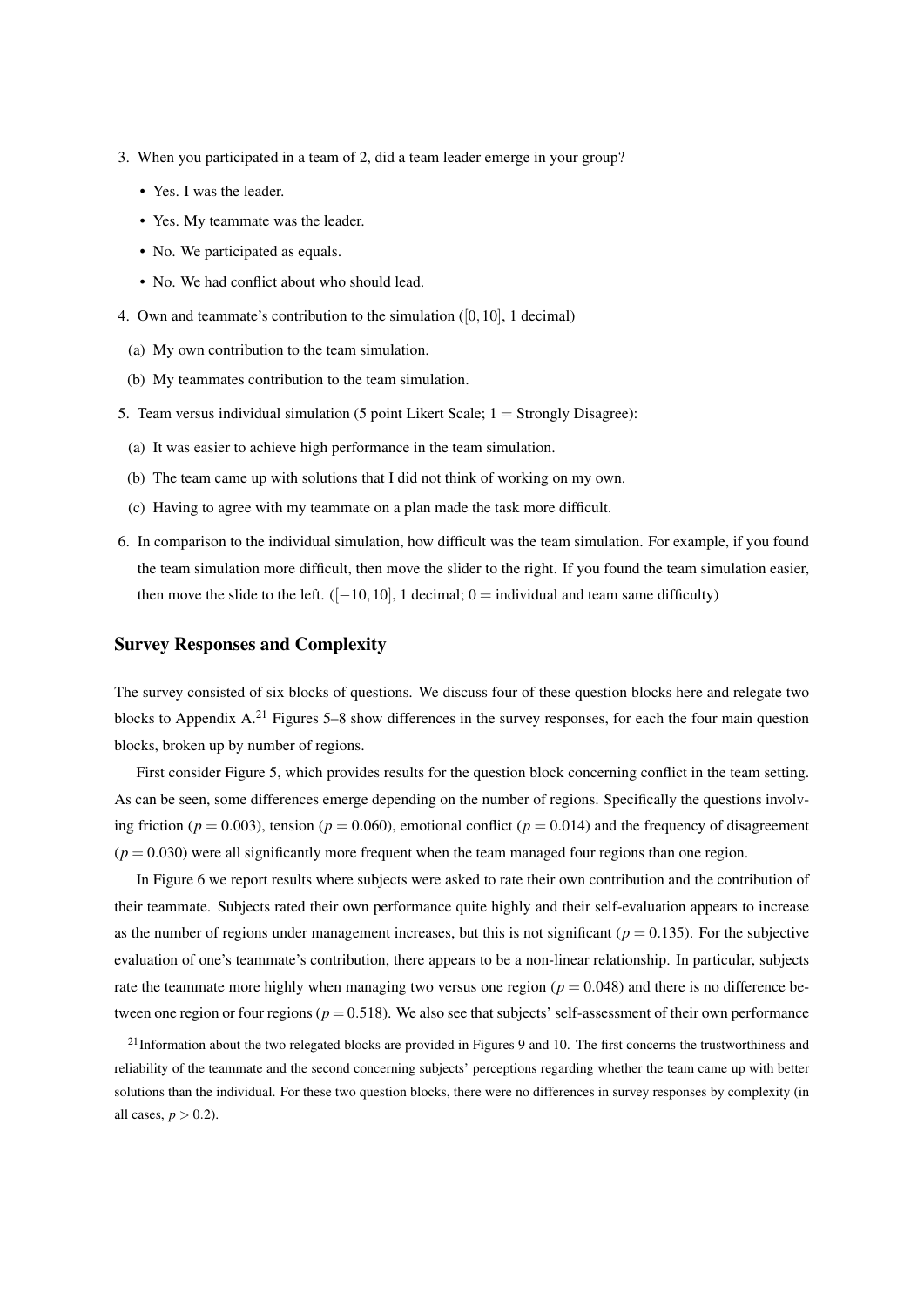



is increasing in complexity, while the relationship between one's assessment of their teammate and complexity is non-monotonic. Subjects appear to rate their teammate's contribution as being relatively low in the least and most complex environments. It would be interesting to see if such patterns hold more broadly as they may hint at sources of tension in complex environments.



Figure 6: Rating Own and Teammate's Contribution

Another interesting finding is that people tend to rate their own contribution as significantly higher than their teammate's ( $p = 0.014$ ), which suggests some over-confidence.<sup>22</sup> Moreover, a deeper inspection shows that they rate their performance higher than their teammate's only when the team performance was above the median. This

 $^{22}$ It is, however, interesting to note that a subject's self-evaluation of their performance in the team trial is positively correlated (and marginally statistically significant) with their performance during the individual trial. In contrast, there is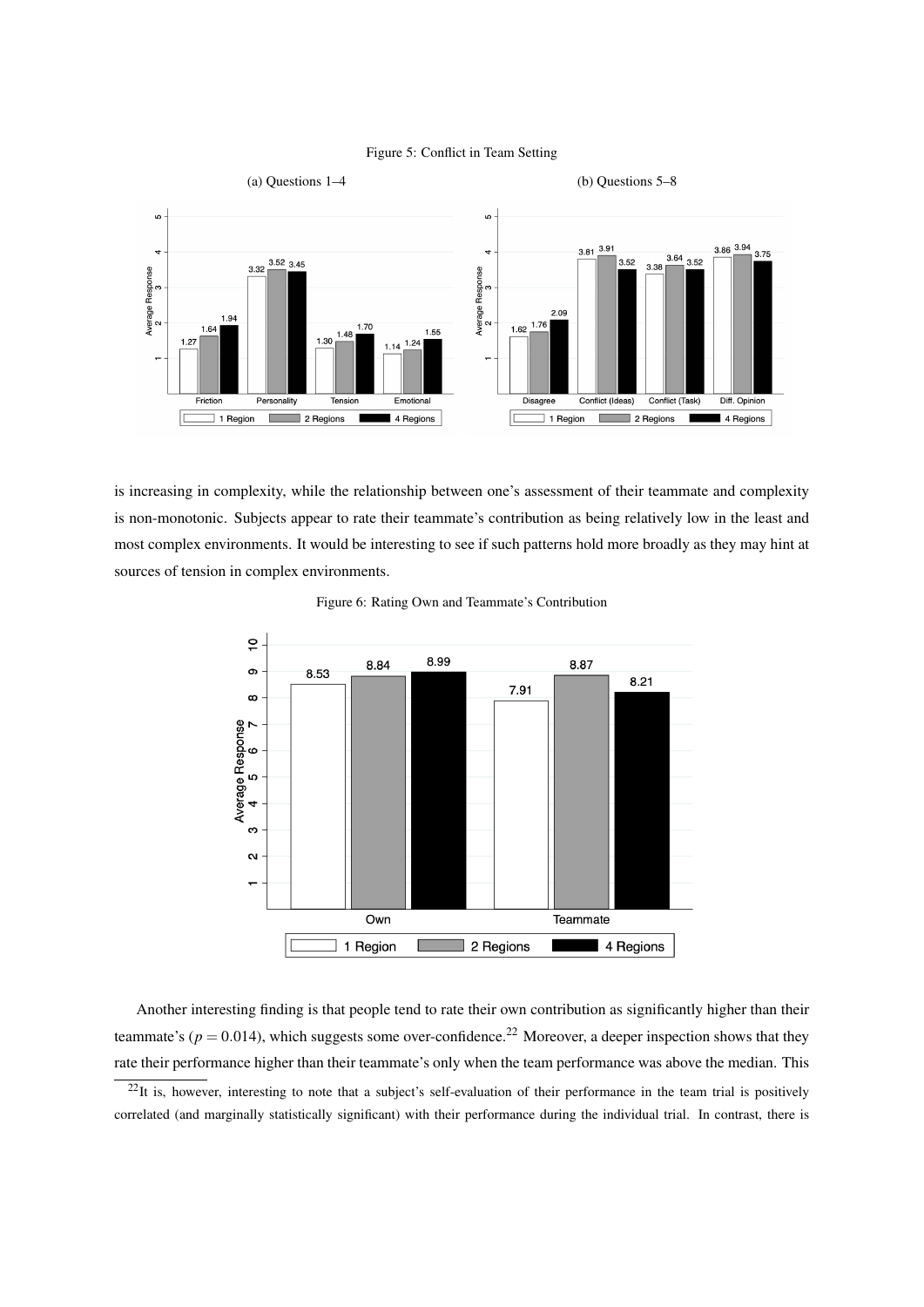suggests a self-attribution bias in that they attribute good team performance to their own contribution, but when team performance is poor, they rated their contribution as equal to their teammate.

Figure 7 sought to uncover the emergence of a team leader in the team trial. First, as can be seen, there does not appear to be a difference in leadership emergence by the number of regions and most of the time, subjects report that they participated as equals.<sup>23</sup> Consistent with our previous result that subjects rated their contribution higher than their teammates, the frequency that subjects reported that they were the team leader is significantly higher ( $p = 0.006$ ) than the frequency that they reported that their teammate was the team leader. Given that they were also more likely to say that they were the leader when team performance was good, this further reinforces our belief that subjects attribute the success of the team to their leadership and that subjects may suffer from a self-attribution bias.



Figure 7: Did a Team Leader Emerge?

Finally, in Figure 8, we asked subjects to rate the relative difficulty of the team versus individual trials. High numbers indicated that the team trial was more difficult. As can be seen, there appear to be clear differences between number of regions, with subjects managing one region as a team finding the team trial to be easier (and this is significant at  $p = 0.024$ ), while subjects who managed four regions as a team found the team trial to be more difficult (but this is not significant;  $p > 0.2$ ).

Remark 1. *Before we conclude that team environments are more challenging the more complex the environment, we should note that, due to the limitations of our sample size, someone who participated in the team trial with* virtually no relationship between the evaluation of one's teammate and their teammate's performance during the individual trial.

<sup>23</sup>The one marginally significant difference is that subjects reported being more likely to participate as equals when managing two versus four regions ( $p = 0.070$ ).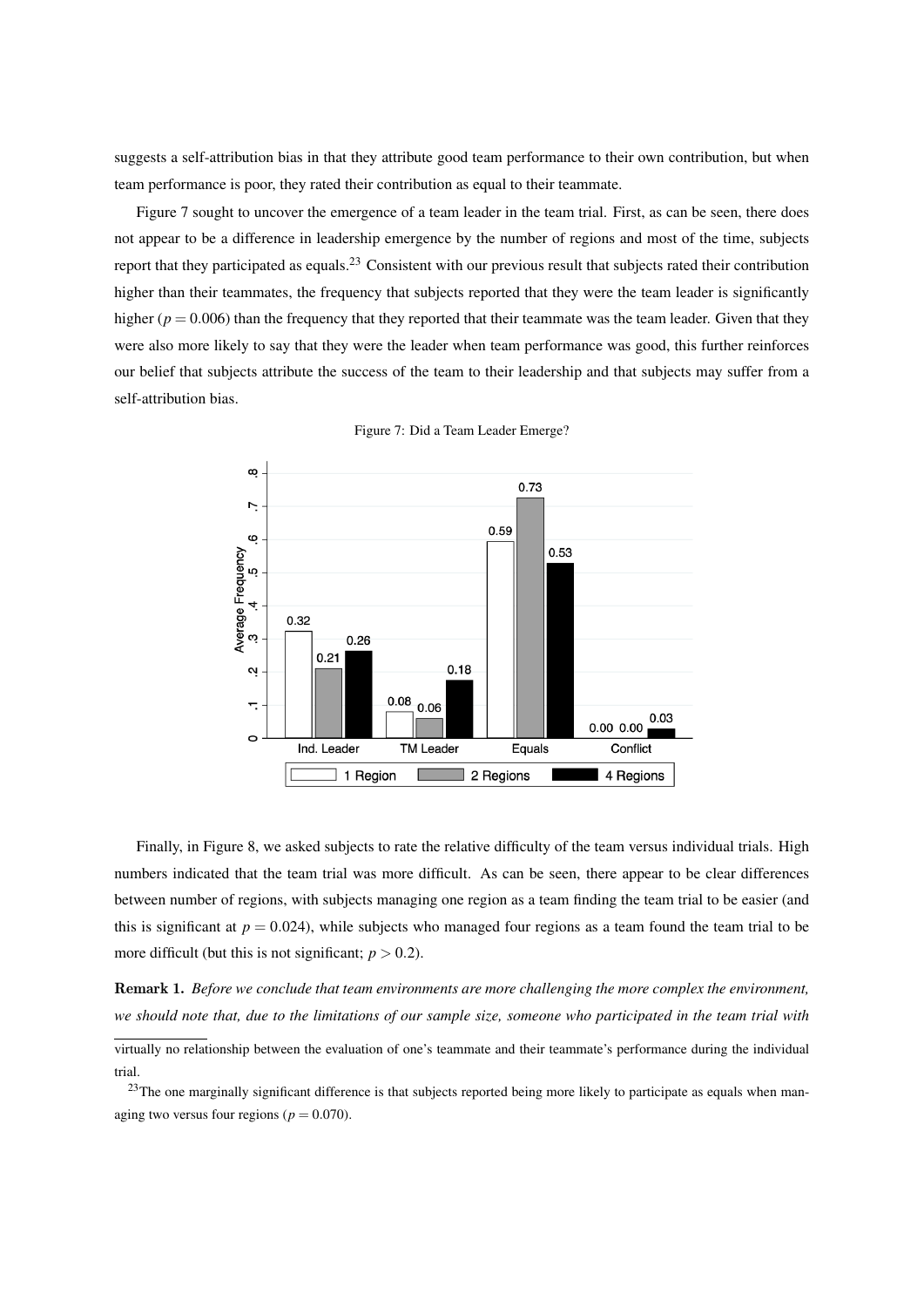Figure 8: Relative Ranking of Team Versus Individual (Positive: Team Harder)



*four regions under management participated as an individual with either one or two regions under management. Therefore, since four regions is more difficult to manage than one or two, it should not be surprising that they found the team trial more difficult. Similarly, for someone who participated in the team trial with one region under management, they participated as an individual with either two ro four regions under management. Hence, it should not be surprising that they found the team trial easier.*

### Survey Responses and Performance

We now turn our attention to whether the survey responses are associated with performance in the team trial. We just showed that higher complexity leads to more friction, tension, emotional conflict and disagreements. It is interesting to see if these variables are also associated with worse performance as it would suggest an additional mechanism for why firms should be cautious to increase complexity. Specifically, in Table 12, we report the estimated coefficients from regressions of the form:

\n
$$
\text{Performance} = \beta_0 + \beta_1 2^{nd} \text{ trial} + \beta_2 2 \text{ Regions} + \beta_3 4 \text{ Regions} + \beta_4 2^{nd} \text{trial} \times 2 \text{ Regions}
$$
\n

\n\n $+ \beta_5 2^{nd} \text{trial} \times 4 \text{ Regions} + \beta_6 0 \text{wn Individual Performance}$ \n

\n\n $+ \beta_7 \text{Teammate's Individual Performance} + \beta_0 \text{question} \text{ Block } N + \varepsilon$ \n

The coefficients  $\beta_1-\beta_5$  capture the main treatment interactions, while  $\beta_6$  and  $\beta_7$  are meant to capture the effect of ability (as measured by the subject's and his/her teammate's performance when they participated as individuals). Finally, the vector of coefficients,  $\vec{\beta}$ , captures the effect of each survey question from the given question block.

Columns (1)–(6) show results for the above regressions where we always keep the same treatment and individual measures but separately include the different questions blocks. As can be seen, in all specifications, the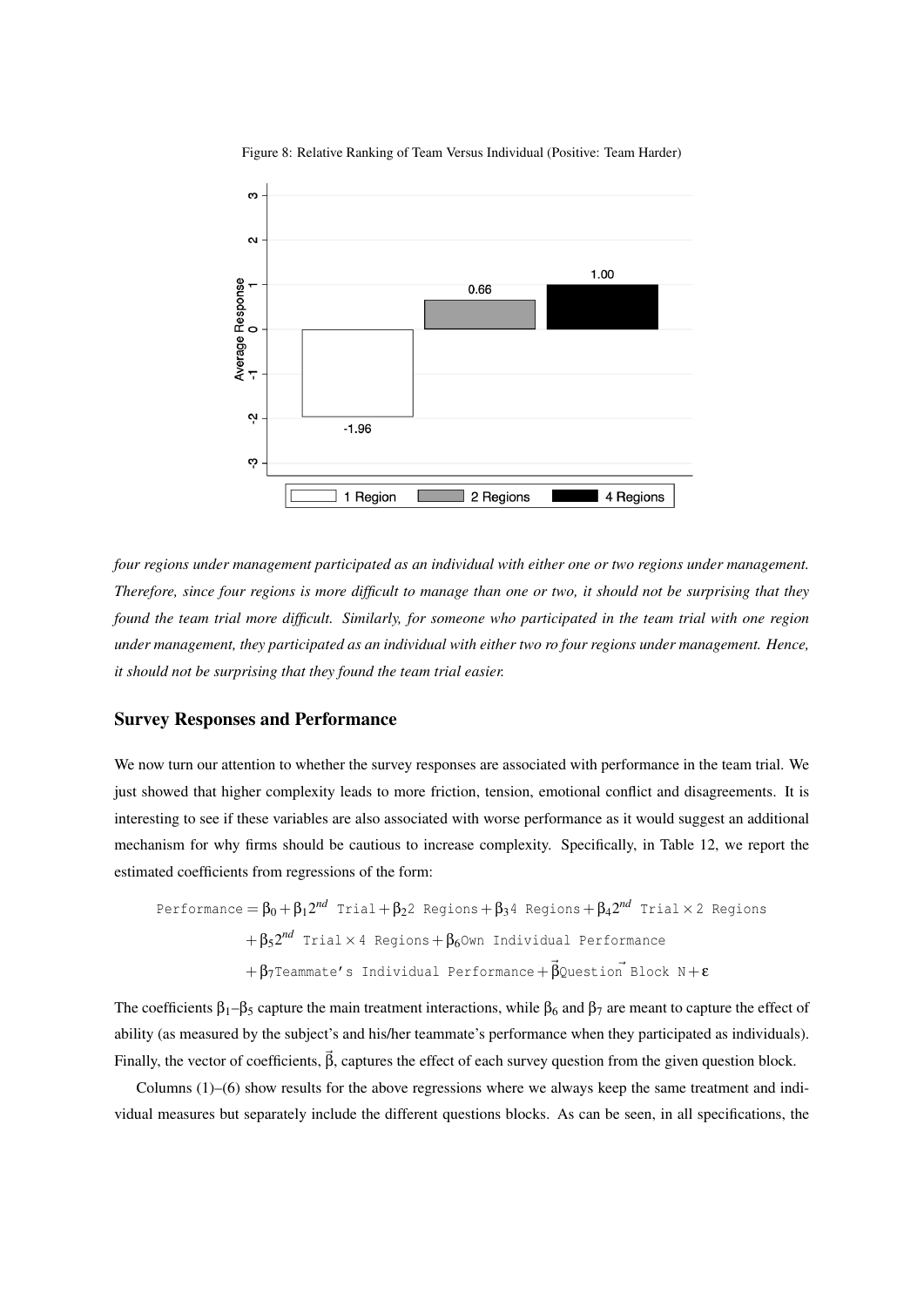|  | Table 12: The Effect Survey Responses on Team Performance |  |  |  |  |
|--|-----------------------------------------------------------|--|--|--|--|
|--|-----------------------------------------------------------|--|--|--|--|

| Parameter                         | (1)                  | (2)                  | (3)                  | (4)                  |
|-----------------------------------|----------------------|----------------------|----------------------|----------------------|
| $2^{nd}$ Trial                    | 4.923<br>(3.333)     | 1.500<br>(3.349)     | 4.871<br>(3.280)     | 4.377<br>(3.376)     |
| 2 Regions                         | $-14.942***$ (3.464) | $-16.855***$ (3.508) | $-14.107***$ (3.379) | $-15.536***$ (3.524) |
| 4 Regions                         | $-20.322***$ (3.328) | $-21.698***$ (3.363) | $-20.361***$ (3.273) | $-20.856***$ (3.459) |
| $2^{nd}$ Trial $\times$ 2 Regions | 1.155<br>(4.736)     | 4.584<br>(4.733)     | $-0.371$<br>(4.661)  | 1.673<br>(4.764)     |
| $2^{nd}$ Trial $\times$ 4 Regions | 2.775<br>(4.665)     | 6.227<br>(4.955)     | 3.185<br>(4.594)     | 3.348<br>(4.775)     |
| Own Ind. Perf.                    | $0.180**$<br>(0.070) | $0.208***(0.069)$    | $0.232***(0.071)$    | $0.187**$<br>(0.072) |
| TM Ind. Perf.                     | $0.147**$<br>(0.065) | $0.119*$<br>(0.065)  | $0.114*$<br>(0.065)  | $0.144**$<br>(0.069) |
| Rely on Teammate                  | 1.720<br>(2.457)     |                      |                      |                      |
| <b>Teammate Trustworthy</b>       | $-0.156$<br>(2.633)  |                      |                      |                      |
| <b>Team Friction</b>              |                      | 1.678<br>(1.528)     |                      |                      |
| Personality Conflict              |                      | 2.333<br>(1.524)     |                      |                      |
| <b>Team Tension</b>               |                      | 0.684<br>(1.671)     |                      |                      |
| <b>Emotional Conflict</b>         |                      | 1.109<br>(2.165)     |                      |                      |
| Freq. Disagreements               |                      | $-5.560***$ (1.826)  |                      |                      |
| Freq. Conflict (Ideas)            |                      | $-0.393$<br>(1.309)  |                      |                      |
| Freq. Conflict (Task)             |                      | $-1.148$<br>(1.429)  |                      |                      |
| Diff. Opinion                     |                      | $-0.320$<br>(1.392)  |                      |                      |
| Easier Team                       |                      |                      | $2.201**$<br>(0.902) |                      |
| New Ideas Team                    |                      |                      | $-0.477$<br>(0.897)  |                      |
| Need to Agree Made Difficult      |                      |                      | $-0.119$<br>(0.800)  |                      |
| Participated as Equals            |                      |                      |                      | (9.868)<br>1.254     |
| I was the leader                  |                      |                      |                      | 0.420<br>(10.077)    |
| Teammate was the leader           |                      |                      |                      | $-0.118$<br>(10.239) |
| Constant                          | $61.670***$ (8.383)  | $73.710***$ (8.724)  | $61.135***$ (7.764)  | $67.457***$ (12.283) |
| $R^2$                             | 0.477                | 0.545                | 0.494                | 0.460                |
| $\boldsymbol{N}$                  | 98                   | 95                   | 99                   | 98                   |

(a) Block 1

|                                   | (b) Block 2           |                       |                      |  |
|-----------------------------------|-----------------------|-----------------------|----------------------|--|
| Parameter                         | (5)                   | (6)                   | (7)                  |  |
| $2^{nd}$ Trial                    | (3.403)<br>4.364      | 4.533<br>(3.326)      | 3.476<br>(3.313)     |  |
| 2 Regions                         | $-15.601***$ (3.509)  | $-12.635***$ (3.564)  | $-13.018***$ (3.514) |  |
| 4 Regions                         | $-21.219***$ (3.386)  | $-20.216***$ (3.443)  | $-20.102***$ (3.391) |  |
| $2^{nd}$ Trial $\times$ 2 Regions | 1.552<br>(4.771)      | 0.496<br>(4.812)      | 1.607<br>(4.767)     |  |
| $2^{nd}$ Trial $\times$ 4 Regions | 3.712<br>(4.778)      | 3.765<br>(4.830)      | 5.728<br>(4.895)     |  |
| Own Ind. Perf.                    | $0.175***$<br>(0.071) | $0.225***(0.071)$     | $0.217***$ $(0.070)$ |  |
| TM Ind. Perf.                     | $0.151**$<br>(0.066)  | $0.130*$<br>(0.068)   | $0.122*$<br>(0.067)  |  |
| Subjective Own Contrib.           | 0.513<br>(0.807)      |                       |                      |  |
| Subjective TM Contrib.            | 0.208<br>(0.545)      |                       |                      |  |
| Relative Difficulty of Team       |                       | $-0.711***$ (0.209)   | $-0.600***$ (0.212)  |  |
| Freq. Disagreements               |                       |                       | $-2.425**$ (1.152)   |  |
| Constant                          | $62.714***$ $(8.904)$ | $65.029***$ $(6.946)$ | $70.963***$ (7.397)  |  |
| $R^2$                             | 0.463                 | 0.523                 | 0.548                |  |
| $\boldsymbol{N}$                  | 97                    | 87                    | 86                   |  |

(b) Block 2

Note: Standard errors in parentheses. Significance given by ∗∗∗ *p* < 0.01, ∗∗ *p* < 0.05, and <sup>∗</sup> *p* < 0.10.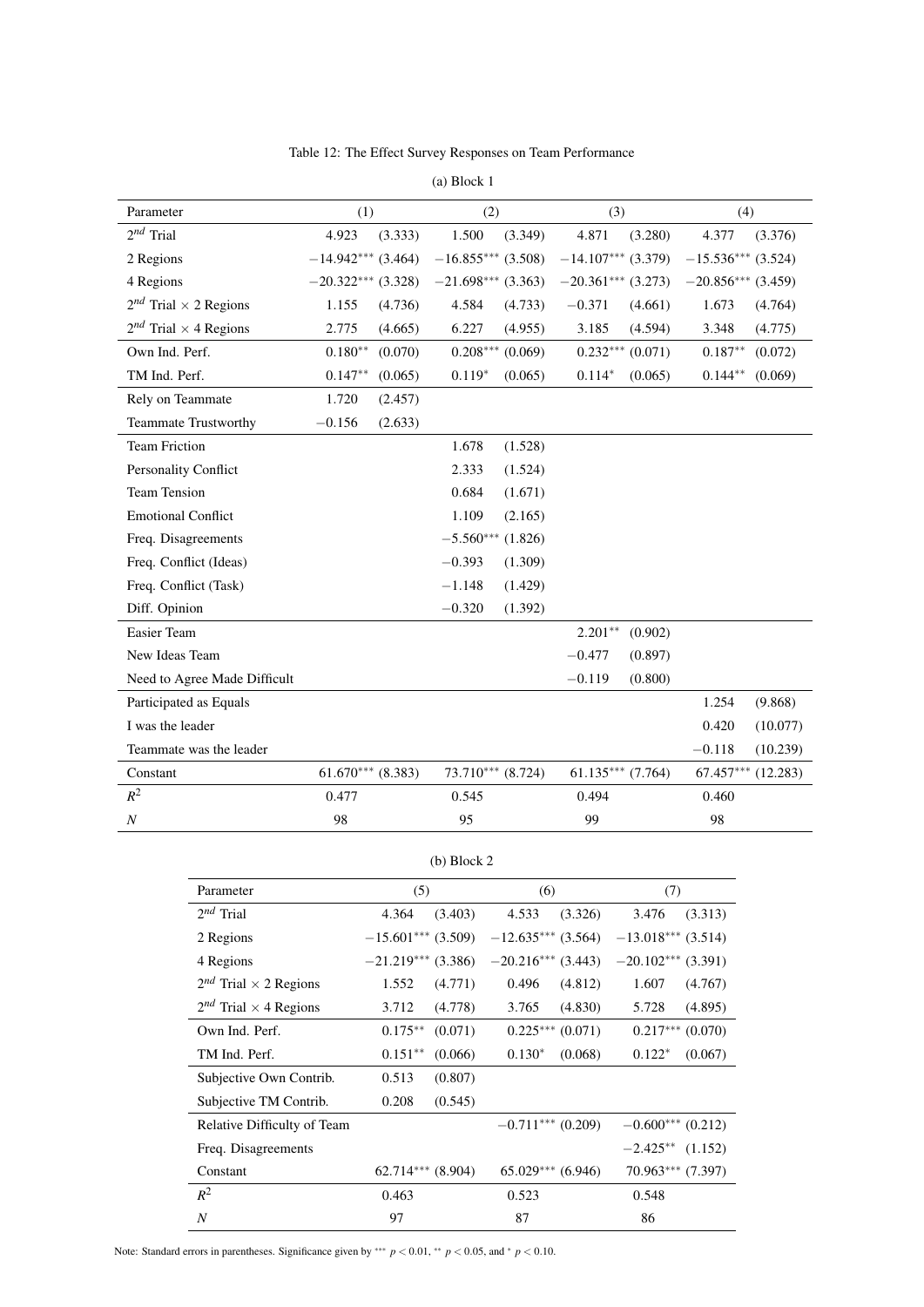Region indicator variables are all negative and significant. While the coefficients on  $2^{nd}$  Trial are not individually significant, if we consider the marginal effect of having a second trial, it is always positive and significant. We also see that the individual performance measures do capture something like ability. Those subjects who earned more as individuals also earned more in the team trial.

As can be seen, very few of the survey questions significantly impact performance. In Column (2), we see that subjects who reported more frequent disagreement had significantly lower earnings. However, none of the other variables – let alone friction, tension and emotional conflict, which were all shown to increase with complexity – have a significant impact on performance.<sup>24</sup> In Column (3), people who reported that "It was easier to achieve high performance in the team simulation" had significantly higher earnings, while in Column (6), subjects who rated the team simulation as relatively more difficult had significantly lower earnings.

Finally, in Column (7), we report a regression where we include only the frequency of disagreement and the relative difficulty of the team simulation questions.<sup>25</sup> As can be seen, these two variables maintain their sign and significance, though the coefficient on frequency of disagreements in reduced by about half.

## Other Survey Results

In this section, we provide Figures 9 and 10, which show the relationship between survey responses and number of regions for the question blocks on trustworthiness/reliabilty of one's teammate and whether the team came up with better solutions than when participating as an individual. As noted in the main text, responses are not influenced by the number of regions under management.

<sup>&</sup>lt;sup>24</sup>Indeed, the coefficients on team friction, personality conflict, team tension and emotional conflict are all individually positive (but not significant). However, if we consider the sum of these four variables then the effect is actually positive and significant. This suggests the counterintuitive result that more conflict/tension might actually be good for teams, though outright disagreement appears to be bad.

<sup>&</sup>lt;sup>25</sup>We do not include the significant coefficient from Column  $(3)$  because it is highly correlated with the relative difficulty variable.